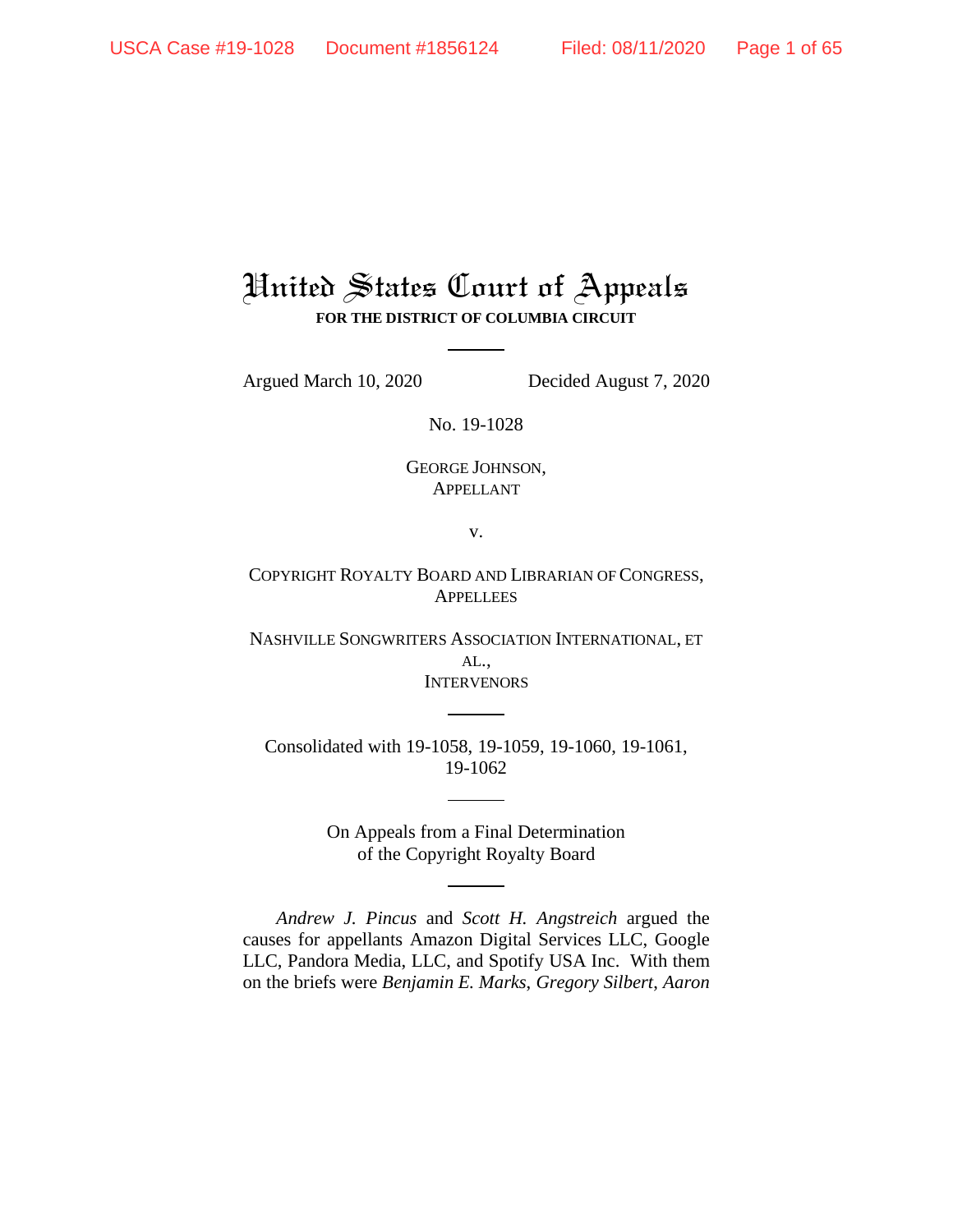*J. Curtis*, *Kenneth L. Steinthal*, *Jeffrey S. Bucholtz*, *Jason Blake Cunningham*, *Leslie V. Pope*, and *A. John P. Mancini.*

*Harold Feld* was on the brief for *amicus curiae* Public Knowledge in support of appellants Amazon Digital Services LLC, Google LLC, Pandora Media, LLC, and Spotify USA Inc.

*Kannon K. Shanmugam* argued the cause for appellants National Music Publishers' Association and Nashville Songwriters Association International. With him on the briefs were *William T. Marks*, *Benjamin E. Moskowitz*, *Donald S. Zakarin*, *Frank P. Scibilia*, *Benjamin K. Semel*, and *Aaron J. Marks*.

*George Johnson*, appellant appearing *pro se*, argued the cause and filed the briefs on his own behalf.

*Jennifer L. Utrecht*, Attorney, U.S. Department of Justice, argued the cause for appellees. With her on the brief was *Joseph H. Hunt*, Assistant Attorney General at the time the brief was filed, and *Daniel Tenny*, Attorney. *Mark R. Freeman*, Attorney, entered an appearance.

*Jacqueline C. Charlesworth* was on the brief for *amici curiae* Songwriters of North America, et al. in support of appellees and affirmance.

*Kannon K. Shanmugam* argued the cause for intervenors National Music Publishers' Association and Nashville Songwriters Association International. With him on the briefs were *William T. Marks*, *Benjamin E. Moskowitz*, *Donald S. Zakarin*, *Frank P. Scibilia*, *Benjamin K. Semel*, and *Aaron J. Marks*.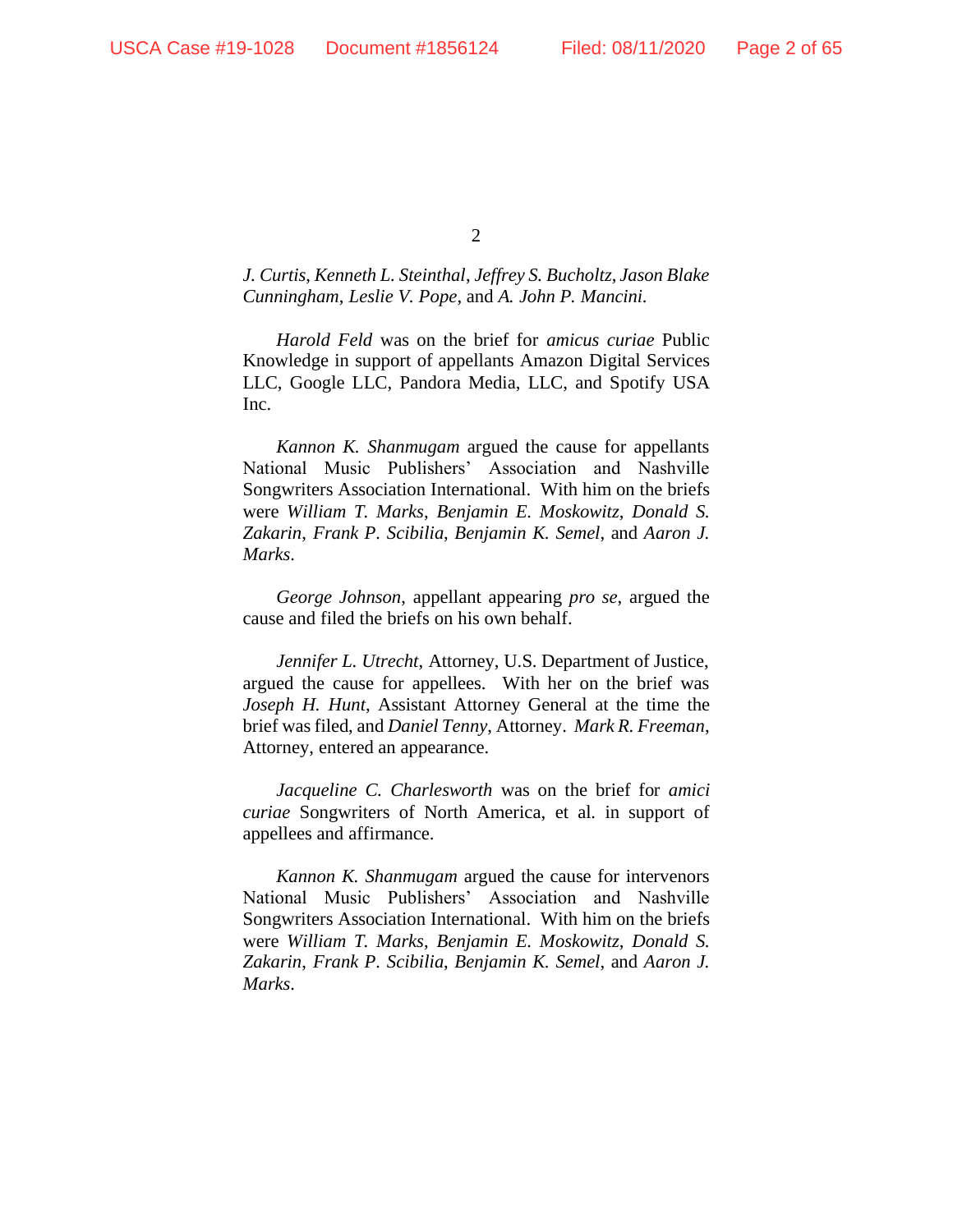*Andrew J. Pincus* argued the cause for intervenors Amazon Digital Services LLC, Google LLC, Pandora Media, LLC, and Spotify USA Inc. With him on the briefs were *Benjamin E. Marks*, *Gregory Silbert*, *Aaron J. Curtis*, *Kenneth L. Steinthal*, *Jeffrey S. Bucholtz*, *Jason Blake Cunningham*, *Leslie V. Pope*, and *A. John P. Mancini.*

*Harold Feld* was on the brief for *amicus curiae* Public Knowledge in support of intervenors Amazon Digital Services LLC, Google LLC, Pandora Media, LLC, and Spotify USA Inc.

Before: HENDERSON, GARLAND, and MILLETT, *Circuit Judges*.

Opinion for the Court filed by *Circuit Judge* MILLETT.

MILLETT, *Circuit Judge*: The Copyright Act requires the Copyright Royalty Board to undertake, every five years, the difficult task of setting the copyright royalty rates for the rights to reproduce and distribute musical works. *See* 17 U.S.C. § 115 (2012). These consolidated appeals deal with the royalty rates and terms established by the Board for the period January 1, 2018 through December 31, 2022. 84 Fed. Reg. 1918 (Feb. 5, 2019).

The appellants in this case are (i) four music streaming services—Amazon Digital Services LLC, Google LLC, Pandora Media, LLC, and Spotify USA Inc. (collectively, "Streaming Services"); (ii) the National Music Publishers' Association and the Nashville Songwriters Association International (collectively, "Copyright Owners"); and (iii) George Johnson, a songwriter proceeding *pro se*. They disagree on multiple fronts with the Board and with each other. As a result, many issues devolved into Goldilocks' arguments,

<sup>3</sup>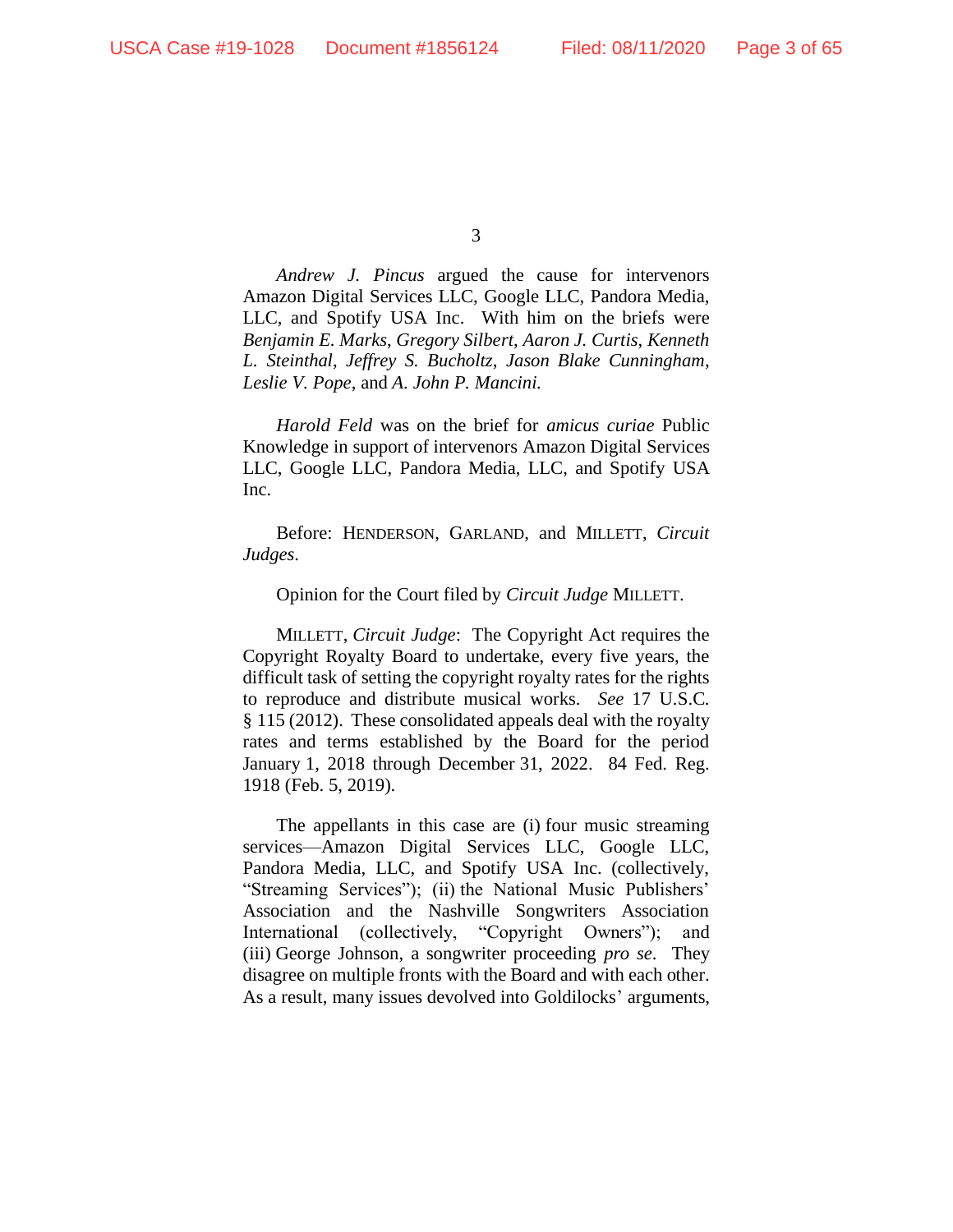with the Streaming Services protesting that the rates are too high; the Copyright Owners objecting that they are too low; and the Copyright Royalty Board saying they are just right.

Having considered all of those arguments and the extensive administrative record, we affirm in part and vacate and remand to the Copyright Royalty Board in part because it failed to give adequate notice or to sufficiently explain critical aspects of its decisionmaking. Specifically, the Board failed to provide adequate notice of the rate structure it adopted, failed to explain its rejection of a past settlement agreement as a benchmark for rates going forward, and never identified the source of its asserted authority to substantively redefine a material term after publishing its Initial Determination.

## **I**

# **A**

# **1**

The Copyright Act, 17 U.S.C. §§ 101 *et seq.*, grants copyright owners certain legal rights in their copyrighted works. Those rights include the exclusive authority to reproduce, distribute, and perform the copyrighted work, and to allow others to do the same. *Id.* § 106.

This case deals with two specific types of copyrightable works: musical works and sound recordings. A "musical work" refers to the notes, lyrics, embedded performance directions, and related material composed by the creator of a song. *See SoundExchange, Inc. v. Librarian of Congress*, 571 F.3d 1220, 1222 (D.C. Cir. 2009). Think the Gershwin Brothers composing "Embraceable You."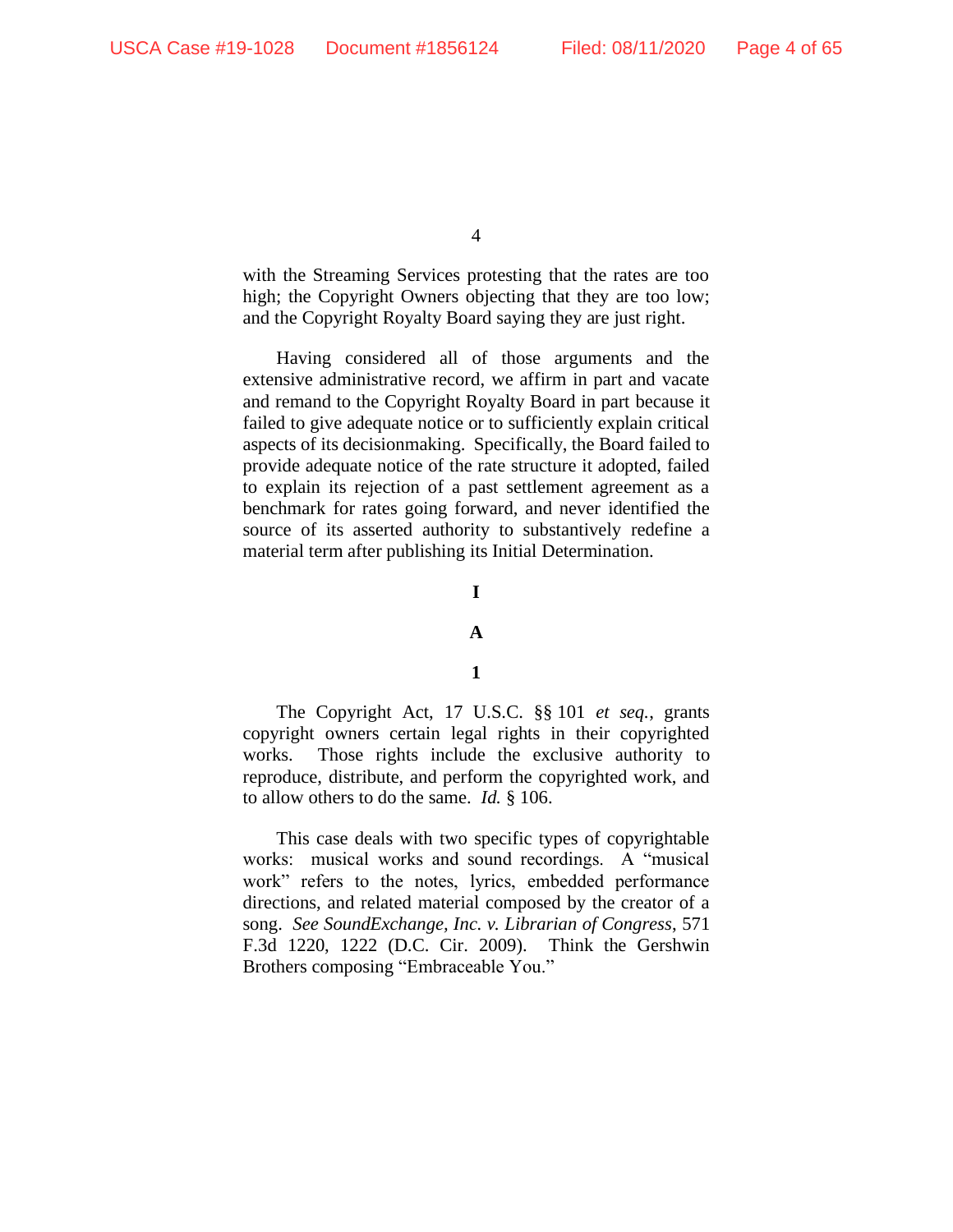A "sound recording," on the other hand, is a performing artist's particular recording of a musical work. *See Music Choice v. Copyright Royalty Bd.*, 774 F.3d 1000, 1004 (D.C. Cir. 2014); *see also* 17 U.S.C. § 101; *SoundExchange*, 571 F.3d at 1222. Think Billie Holiday's stirring rendition of that jazz standard. BILLIE HOLIDAY, *Embraceable You*, on BODY AND SOUL (Verve Label Group 1957).

How those copyrighted works get from the songwriters into your ears is rather complicated. For starters, while "almost always intermingled in a single song, [the musical work and sound recording] copyrights are legally distinct and may be owned and licensed separately." *Recording Indus. Ass'n of America, Inc. v. Librarian of Congress*, 608 F.3d 861, 863 (D.C. Cir. 2010).

So when you stream a particular recording of a song from your interactive music streaming service of choice, the service must have first obtained permission to disseminate both the underlying musical work and the specific sound recording. Specifically, such streaming services must acquire licenses to make and distribute copies of the sound recording and the musical work, 17 U.S.C. § 106(1), (3), as well as to publicly perform those copyrighted works, *id*. § 106(4), (6). In the context of interactive streaming services, the Copyright Royalty Board has the authority to set certain royalty rates for musical works, but not for sound recordings.<sup>1</sup>

<sup>5</sup>

<sup>&</sup>lt;sup>1</sup> An "interactive service" is defined in Section 114 of the Copyright Act as a service that "enables a member of the public to receive a transmission of a program specially created for the recipient, or on request, a transmission of a particular sound recording[.]" 17 U.S.C. § 114(j)(7). Section 114 creates a compulsory licensing scheme for sound recordings, but that license does not extend to interactive services. *Id.* § 114(d).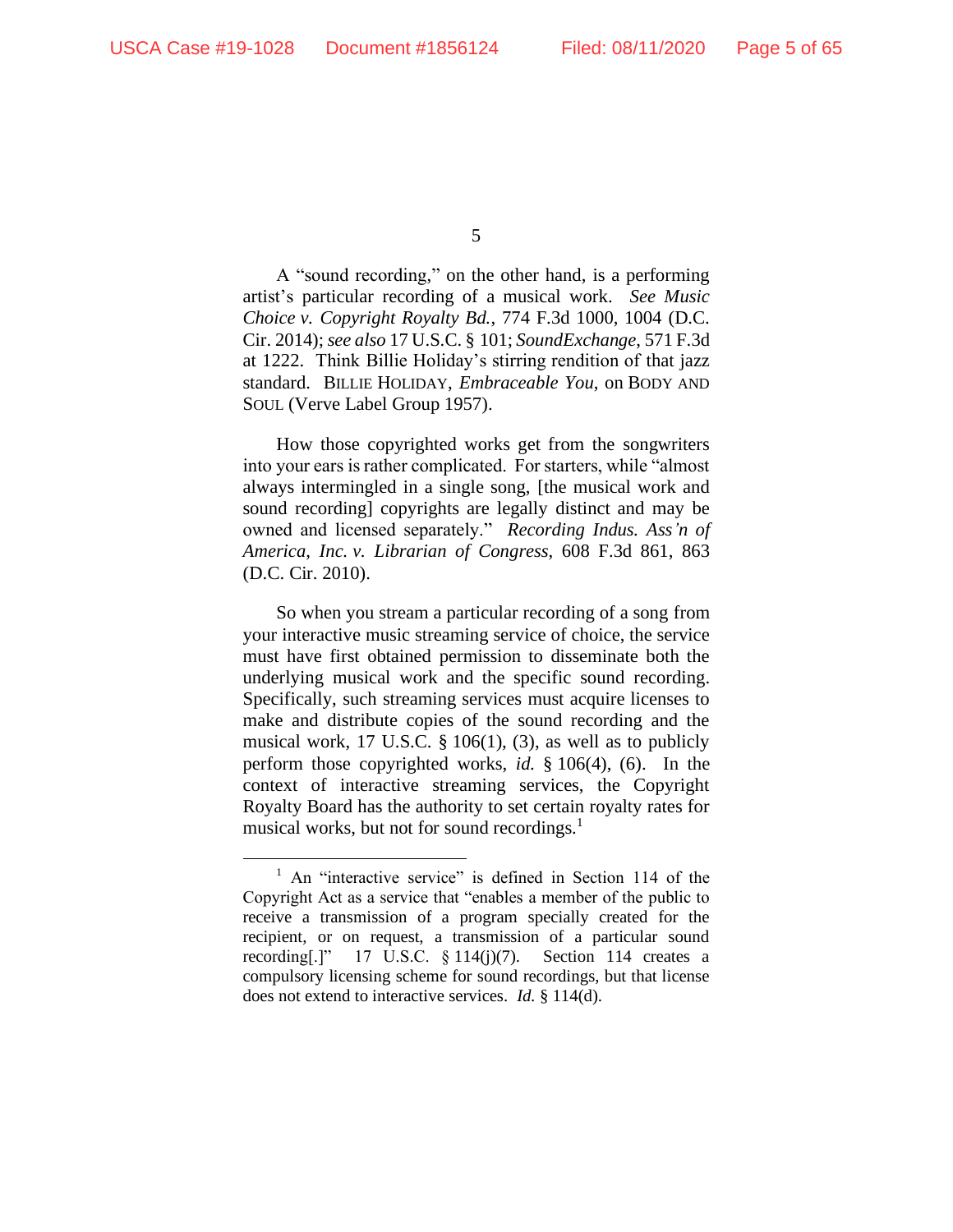As relevant here, Section 115 of the Copyright Act creates a compulsory license, which is a statutorily conferred authority to use certain copyrighted material in a specified manner as a matter of law, without the actual consent of the copyright holder. *See Independent Producers Group v. Library of Congress*, 759 F.3d 100, 101 (D.C. Cir. 2014). Section 115 license allows any person who satisfies certain conditions, including the payment of a royalty, to *reproduce*  and to *distribute* phonorecords of a copyrighted musical work. 17 U.S.C.  $\S 115 (2012).$ <sup>2</sup> This is commonly referred to as the "mechanical license." 84 Fed. Reg. at 1918–1919. The Copyright Act charges the Copyright Royalty Board with setting the royalty rates and terms for the mechanical license. 17 U.S.C. §§ 115, 801(b)(1) (2012). 3

Section 115's compulsory license, however, does not include the right to publicly perform a musical work. *See* 17 U.S.C. § 115 (2012). Nor does Section 115 create a compulsory license for the sound recordings themselves. *See id.*; *Recording Indus.*, 608 F.3d at 863. Therefore, interactive

<sup>3</sup> The Orrin G. Hatch-Bob Goodlatte Music Modernization Act, Pub. L. No. 115–264, 132 Stat. 3676 (2018), among other things, amended Sections 115 and 801 of the Copyright Act. While some of these changes went into effect immediately, changes in the statutory provisions at issue in this case only govern ratemaking proceedings commenced after the law's enactment on October 11, 2018. So they do not apply to this decision of the Copyright Royalty Board. Pub. L. No. 115-264, § 102(c), 132 Stat. at 3722, 3725.

 $2$  The term "phonorecords" refers to "material objects," such as vinyl records, CDs, or other digital storage devices, "in which sounds, other than those accompanying a motion picture \* \* \*, are fixed \* \* \*, and from which the sounds can be perceived, reproduced, or otherwise communicated, either directly or with the aid of a machine or device." 17 U.S.C. § 101.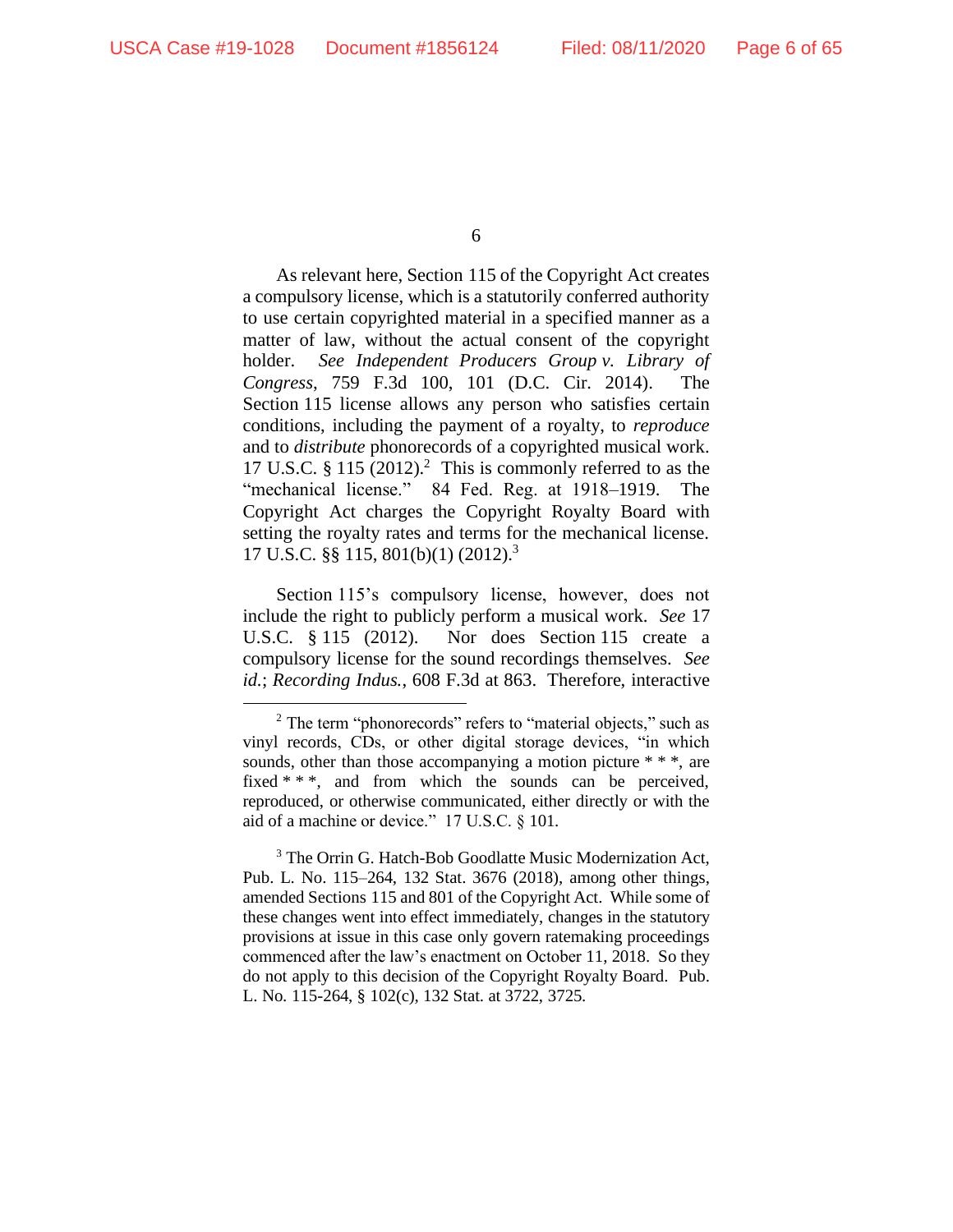streaming services seeking the right to make, distribute, or publicly perform a sound recording, and those seeking the right to publicly perform a musical work, must negotiate with and obtain permission from the appropriate rightsholders. *See* 17 U.S.C.  $\S$  106(1), (3), (4), (6).

**2**

The Copyright Royalty Board is an "institutional entity in the Library of Congress" that "house[s] the Copyright Royalty Judges." 37 C.F.R. § 301.1. The three Copyright Royalty Judges are responsible for presiding over royalty proceedings and for making "determinations and adjustments of reasonable terms and rates of royalty payments[.]" 17 U.S.C. § 801(a), (b)(1) (2012).

The Copyright Royalty Board initiates ratemaking proceedings every five years to set the royalty rates and terms associated with the compulsory mechanical license. 17 U.S.C. § 804(b)(4). After the commencement of those proceedings, the Copyright Act gives interested parties an opportunity first to try and settle on the royalty rate. *Id.* § 803(b)(3). If no settlement emerges, the Board presides over a contested royalty ratemaking proceeding. *See id.* § 803. Any person that the Board determines has a "significant interest in the proceeding" may participate. *See id.* § 803(b)(2)(C).

At the time the proceedings at issue here were initiated, the Copyright Act required that the Board prioritize four objectives when developing "reasonable [royalty] rates and terms" for the mechanical license. 17 U.S.C. § 115(c)(3)(C) (2012). Those objectives were:

 $(A)$  \* \* \* maximiz[ing] the availability of creative works to the public;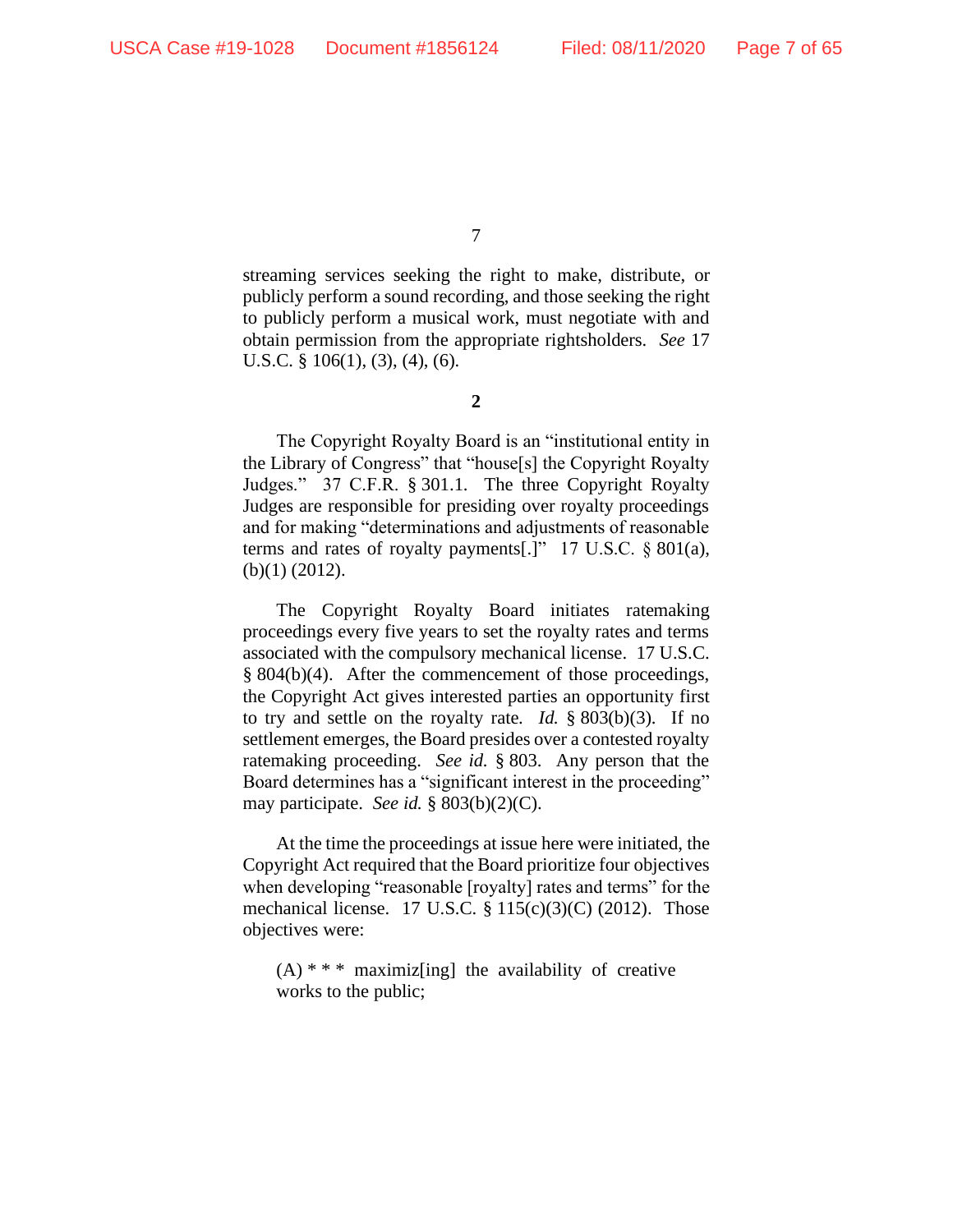$(B)$  \* \* \* afford [ing] the copyright owner a fair return for his or her creative work and the copyright user a fair income under existing economic conditions;

 $(C)$  \* \* \* reflect [ing] the relative roles of the copyright owner and the copyright user in the product made available to the public with respect to relative creative contribution, technological contribution, capital investment, cost, risk, and contribution to the opening of new markets for creative expression and media for their communication;

 $(D)$  \* \* \* minimiz[ing] any disruptive impact on the structure of the industries involved and on generally prevailing industry practices.

*Id.* § 801(b)(1).<sup>4</sup>

At the end of the ratemaking proceeding, the Board releases its initial determination setting the royalty rates and terms for the mechanical license for the licensing period at issue. *See* 17 U.S.C. § 803(c)(1); *id.* § 803(c)(2)(B), (E) (describing this determination as the Board's "initial determination"). That determination must be agreed upon by at least a majority of the three Copyright Royalty Judges. *See id.* § 803(a)(3); 37 C.F.R. § 352.1.

<sup>8</sup>

<sup>4</sup> The Orrin G. Hatch-Bob Goodlatte Music Modernization Act eliminated these four requirements for proceedings initiated after October 2018. For future ratemakings, the Board must instead "establish rates and terms that most clearly represent the rates and terms that would have been negotiated in the marketplace between a willing buyer and a willing seller." *See* Pub. L. No. 115-264, § 102(a)(3), 132 Stat. at 3680.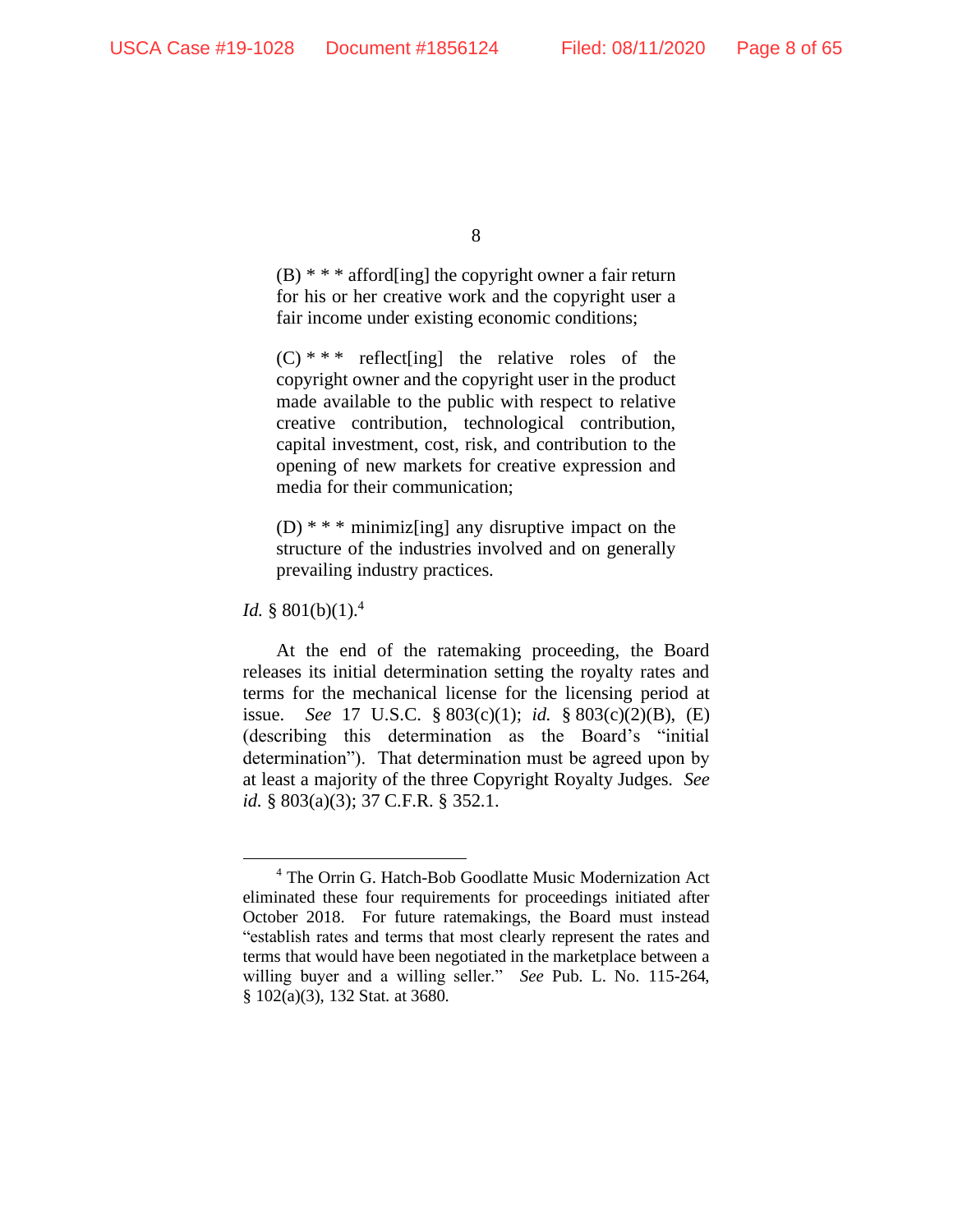Only in "exceptional cases" may the Board grant a participant's request for rehearing after issuance of its initial determination. 17 U.S.C.  $\S 803(c)(2)$ (A). The Board also maintains jurisdiction to "issue an amendment to a written determination to correct any technical or clerical errors in the determination or to modify the terms, but not the rates, of royalty payments in response to unforeseen circumstances that would frustrate the proper implementation of such determination." *Id.* § 803(c)(4).

Once the Copyright Royalty Board issues its final determination, the Register of Copyrights may review the Board's decision for legal error. 17 U.S.C. § 802(f)(1)(D). Within sixty days of the Board issuing its final determination, the Librarian of Congress must publish that determination in the Federal Register, along with any corrections identified by the Register of Copyrights. *See id.* §§ 802(f)(1)(D), 803(c)(6).

#### **B**

The Board's two prior mechanical license ratemaking proceedings provide an important backdrop for understanding the disputes at hand.

In 2006, the Board commenced its first mechanical license ratemaking proceeding, which is commonly referred to as Phonorecords I. *See* 74 Fed. Reg. 4510, 4513–4514 (Jan. 26, 2009). The parties in Phonorecords I reached, and the Board approved, a settlement setting the royalty rates and terms for limited downloads, interactive streaming, and incidental phonorecord deliveries. *Id.* at 4514–4515. But the Board still had to adjudicate the rates and terms for the mechanical license as applied to permanent downloads and physical phonorecords. *Id.* at 4510.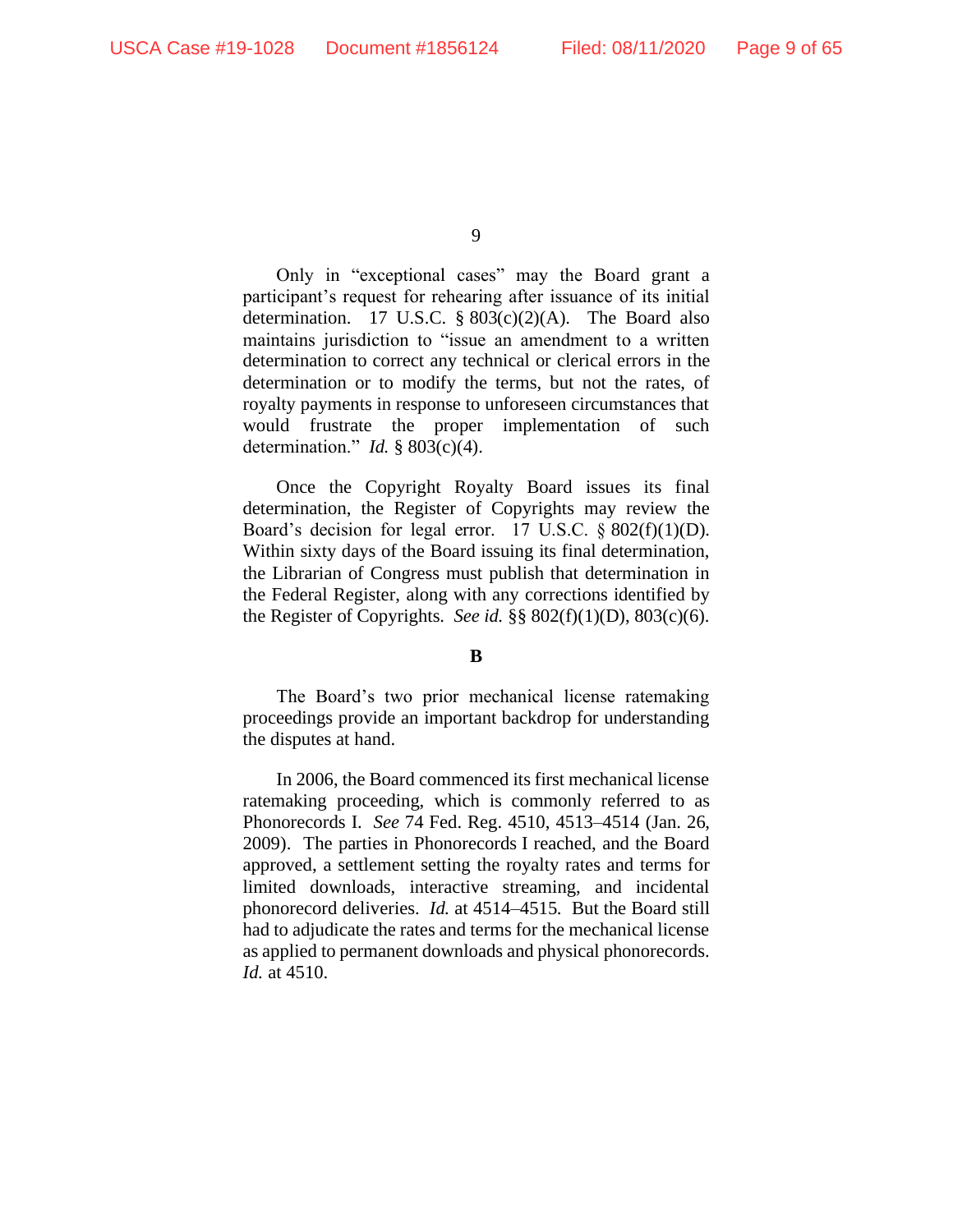Five years later, the Board initiated Phonorecords II, its second mechanical license ratemaking proceeding. 78 Fed. Reg. 67,938, 67,939 (Nov. 13, 2013). There, the Board approved a settlement that carried forward the rates from Phonorecords I and set rates for certain new services introduced into the market, such as mixed service bundles and purchased content locker services. *Id.* at 67,939, 67,942; 84 Fed. Reg. at 1919; *see also* 37 C.F.R. § 385.20–.26 (2014).<sup>5</sup>

Under both Phonorecords I and II, the applicable royalty rates depended on the type of service provided. The Phonorecords II settlement involved ten categories of streaming-related offerings, such as standalone portable and non-portable subscription services, bundled subscription services, free non-subscription/advertisement-supported services, and varied locker services. 37 C.F.R. § 385.13(a)(1)–  $(5)$ , 385.23 $(a)(1)$ – $(5)$  (2014).

The precise formula for calculating royalties for each category differed somewhat, but generally included the same four elements:

First, for each category, the service providers calculated the greater of (i) the "revenue prong," which was a percentage of the service provider's revenue associated with the particular offering, and (ii) the "total content cost prong," which was a percentage of the royalties paid by the service provider to

<sup>&</sup>lt;sup>5</sup> Mixed service bundles involve packaging a streaming music service with other products or services, like Amazon Prime, and offering them as a single product. *See* 37 C.F.R. § 385.2 (2019); 37 C.F.R. § 385.21 (2014). Purchased content locker services allow a customer to stream a previously purchased song from a digital storage locker. *See* 37 C.F.R. § 385.2 (2019); 37 C.F.R. § 385.21 (2014).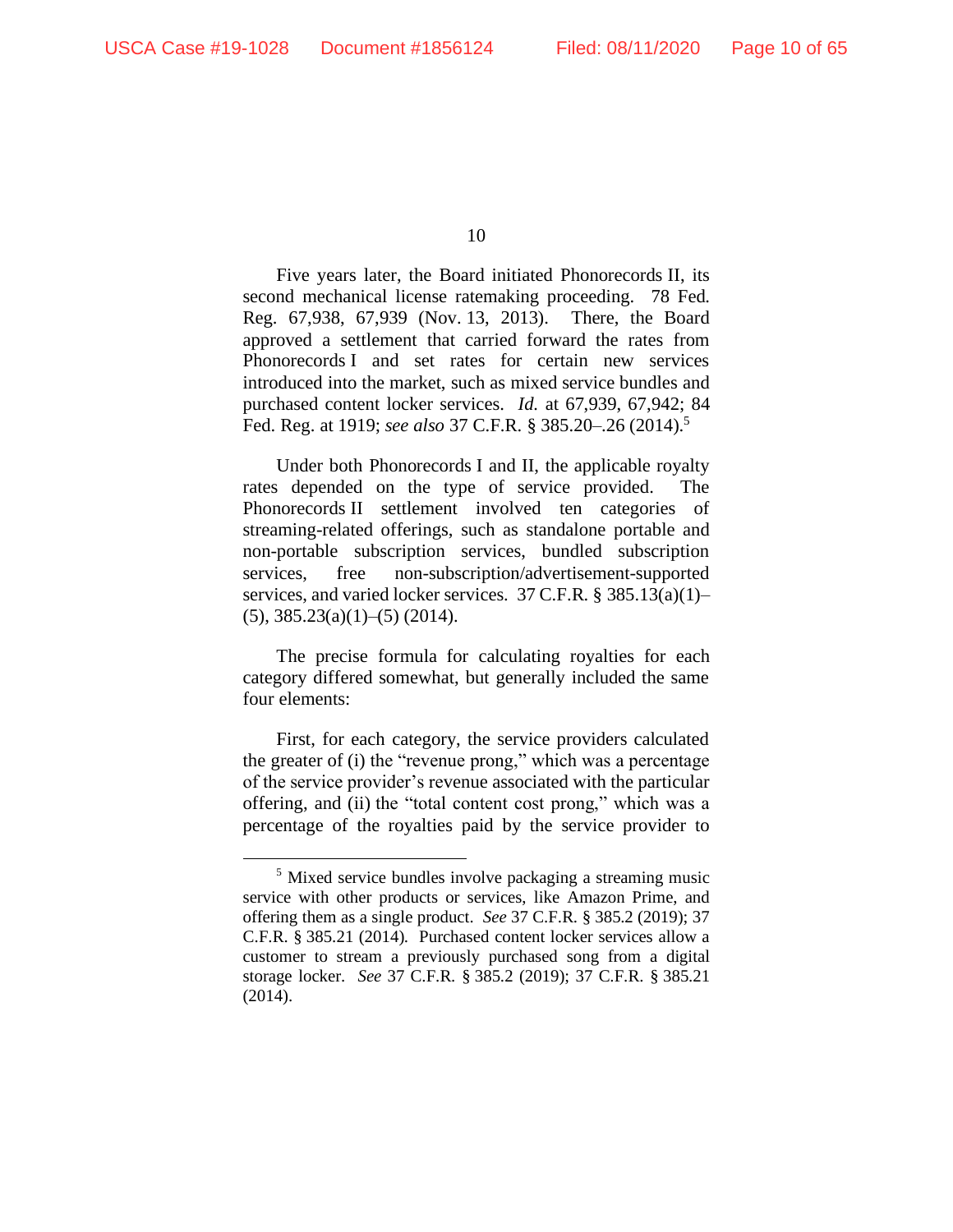sound recording copyright holders. 37 C.F.R. § 385.12(b)(1), 385.13(a)–(c), 385.22(b), 385.23(a)–(b) (2014). The percentages used to calculate the total content cost prong varied depending on the type of product offered. *See id.* § 385.13(b)– (c), 385.23(a). And for certain categories (such as the standalone non-portable subscription categories and the standalone portable subscription category), the total content cost prong was capped, while for others (such as the bundled subscription and the free non-subscription/advertisementsupported categories) it was not. *Compare id.* § 385.13(a)(1)– (3), *with id.* § 385.13(a)(4)–(5).

Second, for each type of offering, the service provider would subtract from the greater of the revenue and total content cost prongs the royalties it had already paid for the right to publicly perform musical works through that offering. *See* 37 C.F.R. § 385.12(b)(2), 385.22(b)(2) (2014).

Third, the service provider would calculate the minimum mechanical license payment, also known as the mechanical floor, for each category of offering. *See* 37 C.F.R. § 385.13, 385.23 (2014). The mechanical floor was usually determined by multiplying the number of subscribers-per-month by a specific monetary value. A few categories (such as the free non-subscription/advertisement-supported services category) did not have a mechanical floor at all. *Compare id.*  § 385.13(a)(1)–(4), *with id.* § 385.13(a)(5).

Fourth, the service provider was required to pay, for each type of service offered, a royalty that was the greater of the amount calculated in step two or the mechanical floor calculated in step three. 37 C.F.R. § 385.12(b)(3) (2014).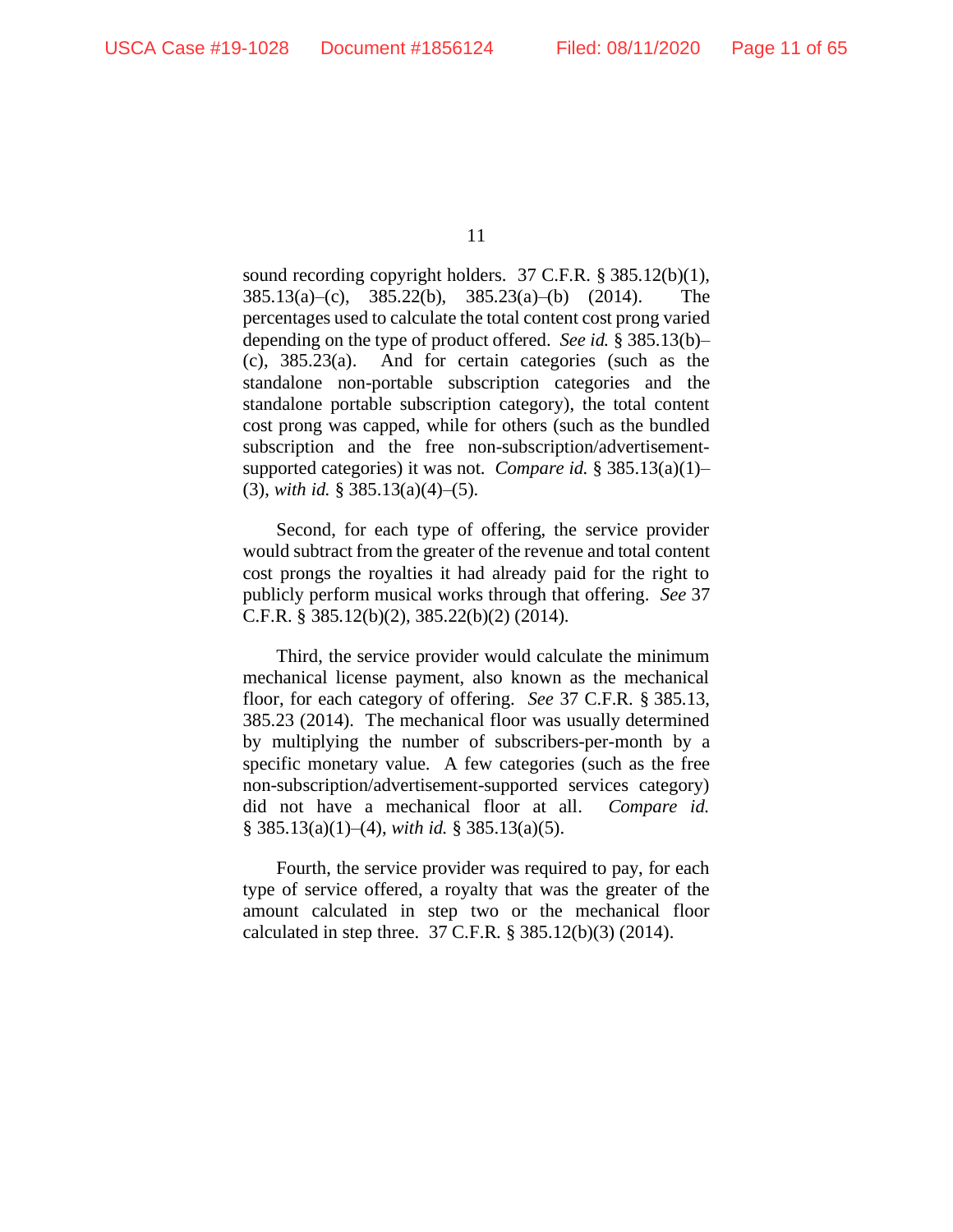# **C**

This brings us to the case at hand. On January 5, 2016, the Board initiated proceedings to determine the appropriate mechanical license royalty rates and terms for the January 1, 2018 to December 31, 2022 period. 81 Fed. Reg. 255 (Jan. 5, 2016). The parties reached a settlement of the mechanical license royalty rates and terms for physical phonorecords, permanent digital downloads, and ringtones, which we will refer to as the Subpart A settlement. 84 Fed. Reg. at 1920. On March 28, 2017, the Copyright Royalty Board adopted this partial settlement, over the objections of only George Johnson. *Id.*

The parties were unable to agree, though, on the mechanical license rates and terms for the remaining interactive streaming offerings. As a result, the Board was tasked with adjudicating those rates and terms through adversarial proceedings.

# **1**

The parties offered an array of competing proposals leading up to the five-week evidentiary hearing. *See* 84 Fed. Reg. at 1920, 1923–1925.

Prior to the hearing, each of the Streaming Services advanced a somewhat different plan. *See* 84 Fed. Reg. at 1923. All four broadly sought to maintain the Phonorecords II rate structure, but proposed to either lower or eliminate the mechanical floor. *Id.*

The Copyright Owners, for their part, proposed a unitary rate structure for all interactive streaming and limited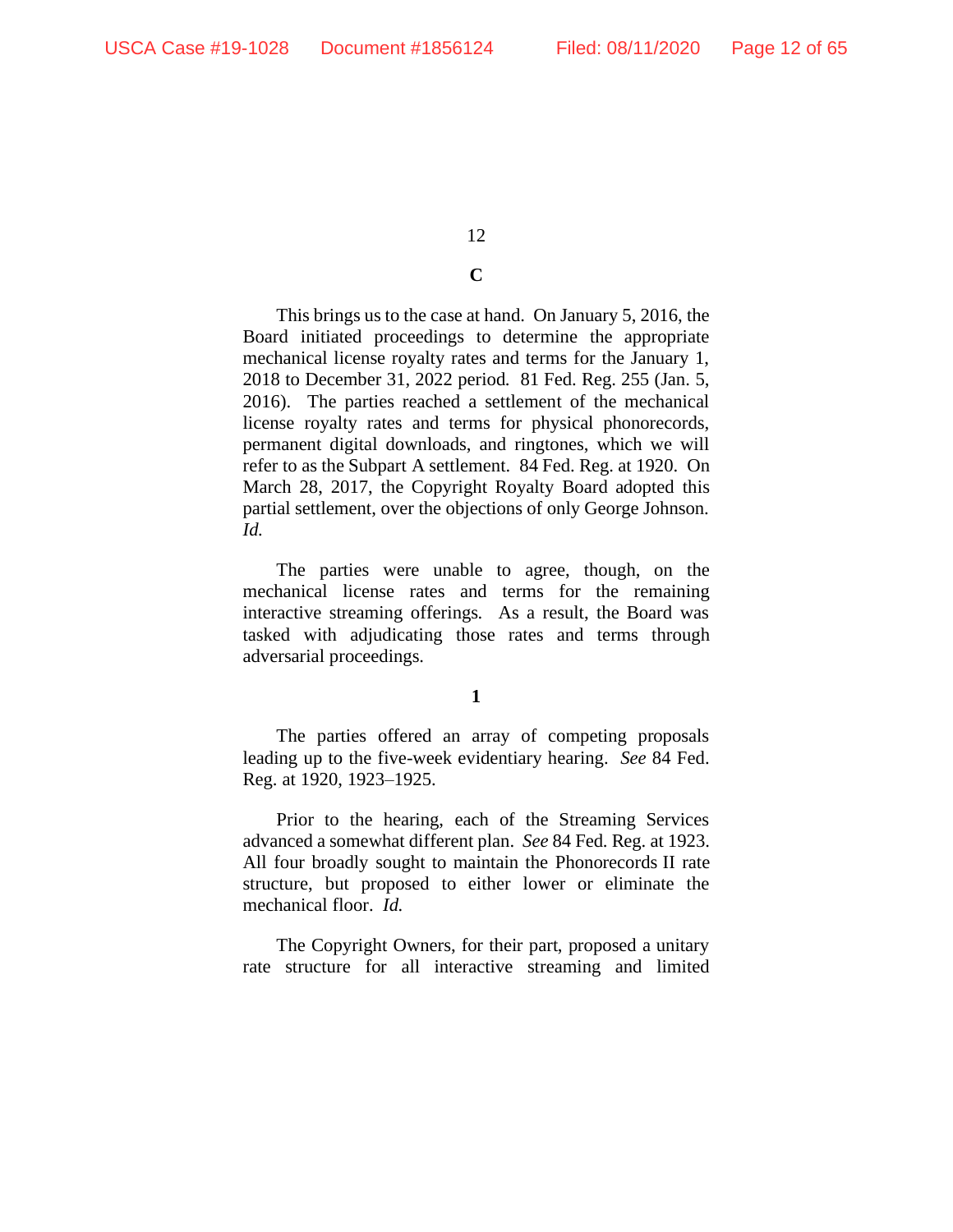downloads. 84 Fed. Reg. at 1924, 1930–1931.<sup>6</sup> Under their proposed royalty scheme, streaming services would pay the greater of (i) a per-play fee or (ii) a per-subscriber fee. *Id.* They also argued that the Board should continue applying the mechanical floor, but should modify the rate structure so that mechanical license royalties are no longer offset by the payment of performance royalties. *Id.*

Finally, songwriter George Johnson proposed that all interactive streaming services be required to include a "Buy Button" that allowed customers listening to a song to voluntarily buy or purchase a song as a permanent paid digital download. 84 Fed. Reg. at 1924. He further proposed that between 80% and 84% of the proceeds from these purchases be divided evenly between the owners of the musical work and the owners of the sound recording. *Id.*

After the evidentiary hearing had concluded and the evidentiary record closed, Google proffered an amended proposal that urged the Board to uncap the total content cost for all categories of offerings in conjunction with lowered royalty rates. 84 Fed. Reg. at 1924, 1930.

**2**

On January 27, 2018, the Copyright Royalty Board issued its Initial Determination regarding the appropriate royalties and terms for the 2018-2022 mechanical license. 84 Fed. Reg. at 1918. Two of the three Copyright Royalty Judges, Chief Judge

 $6$  A "limited download" is a download that is only available for a limited period of time or that can only be played a limited number of times. *See* 37 C.F.R. § 385.11 (2014); 37 C.F.R. § 385.11 (2013); *see also* 37 C.F.R. § 385.2 (2019).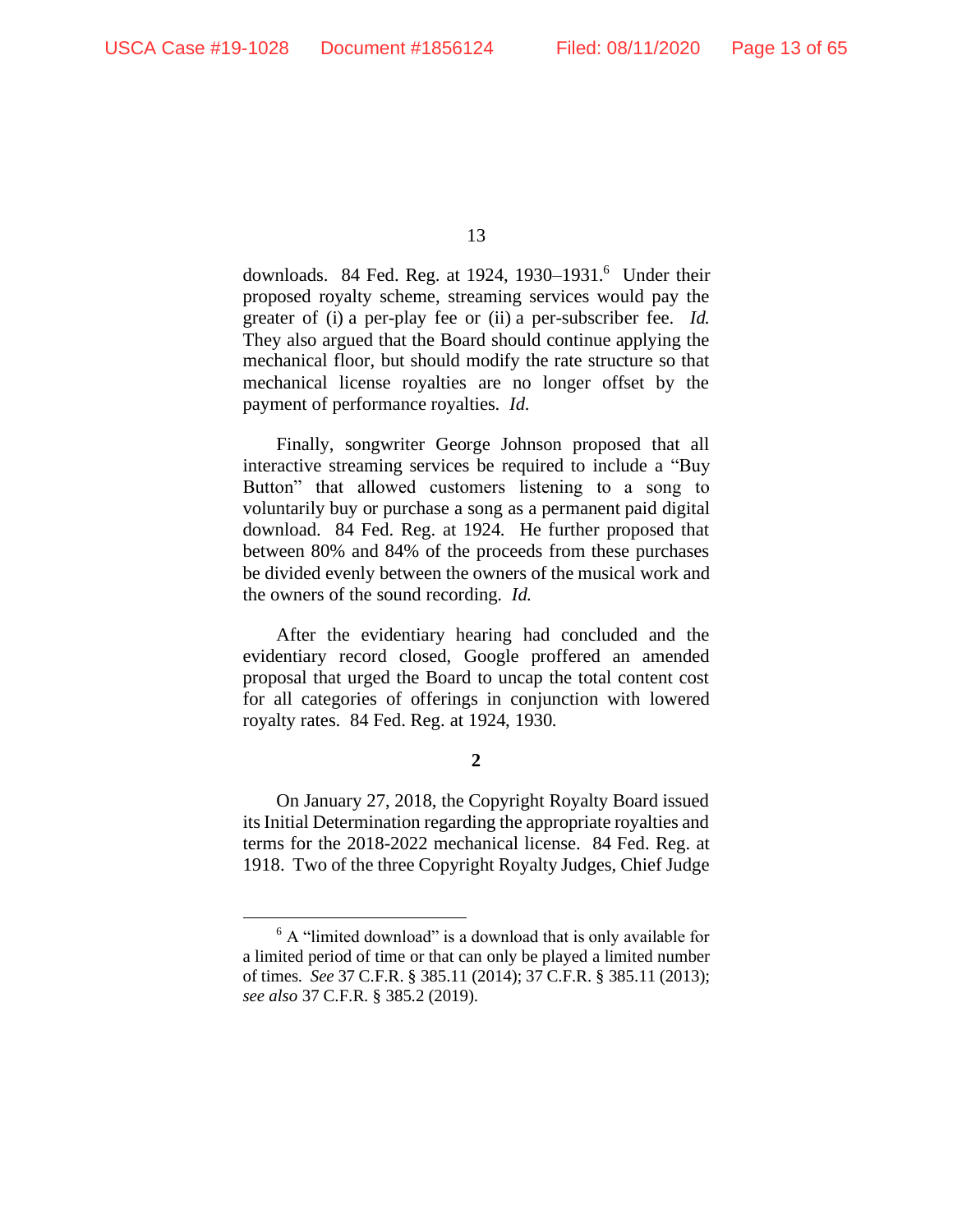Barnett and Judge Feder, approved the determination. Judge Strickler dissented.

The Initial Determination retained the "All-In" feature that allows interactive streaming services to deduct performance royalties and retained the mechanical floor. J.A. 758–760. The Board explained that it retained the mechanical floor because it "appropriately balances the [streaming service providers'] need for the predictability of an All-In rate with publishers' and songwriters' need for a failsafe to ensure that mechanical royalties will not vanish[.]" J.A. 760.

The Board, however, abandoned its prior use of different formulas and percentages to calculate the total content cost prong for different categories of offerings. Instead, it adopted a single, uncapped total content cost rate that applied to all categories of offerings.

By pegging the mechanical license royalties to an uncapped total content cost prong, the Board sought to ensure that owners of musical works copyrights were neither undercompensated relative to sound recording rightsholders, nor harmed by the interactive streaming services' revenue deferral strategies (such as student and family discount programs). Recall that the total content cost prong is calculated by taking a percentage of sound recording royalties. Therefore, as sound recording royalties increase, the mechanical license royalties generally will also increase, even if the interactive streaming services' revenue is low as a result of their revenue deferral strategies (such as discounted student plans).

The Board acknowledged that the sound recordings market is a complementary oligopoly and that the sound recording copyright holders can wield their considerable market power to extract excessive royalties. It also recognized that its new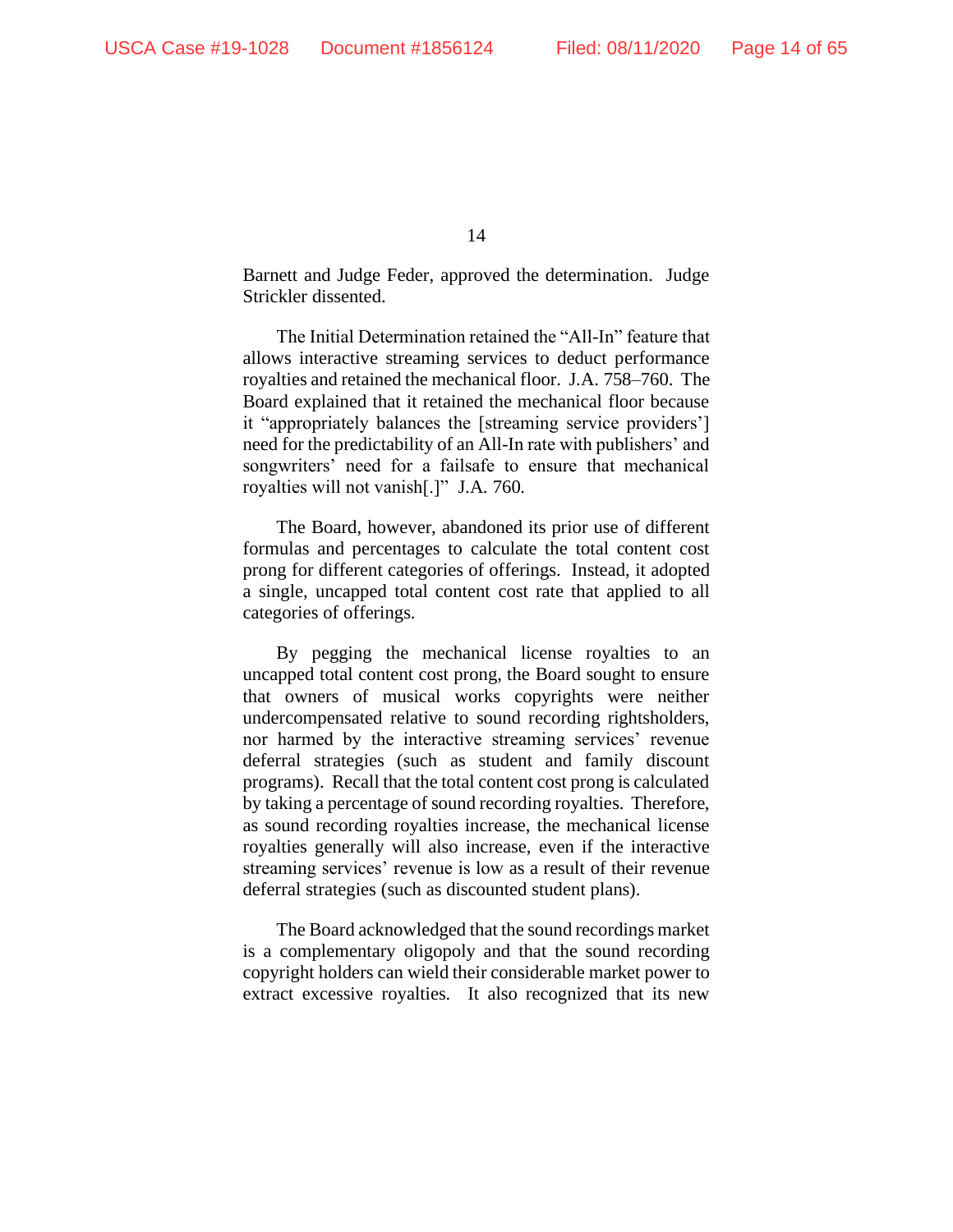structure could increase the mechanical license royalties paid by streaming service providers without necessarily altering the sound recording copyright owners' ability to extract excessive profits.

But the Board predicted that the sound recording copyright owners' royalty rates would naturally decline in the course of their negotiations with interactive streaming services. This is so, the Board surmised, because the sound recording copyright owners would likely accept lower rates to "ensure[] the continued survival and growth of the music streaming industry." J.A. 797. In other words, the only backstop identified by the Board majority was the prospect that sound recording copyright owners would want the existing interactive streaming services to survive rather than (for example) preferring to replace them with their own in-house streaming services. J.A. 798.

Having adopted an overarching rate formula for calculating royalty payments, the Board next considered the specific rates to apply within that structure. In setting the rates, the Board relied primarily on what are known as "Shapley Analyses" provided by the parties' experts. J.A. 797–799. The Shapley methodology is a game theory model that seeks to assign to each market player the average marginal value that the player contributes to the market. J.A. 786. This methodology first determines the costs that each player should recover, then divides the "surplus" among the players in proportion to the value of their contributions to the worth of the hypothetical bargain that would be struck. J.A. 786.

Drawing from the parties' competing Shapley Analyses, the Board decided to increase the mechanical license royalty rates paid by interactive streaming services. However, rather than adopt any one expert's analysis wholesale, the Board drew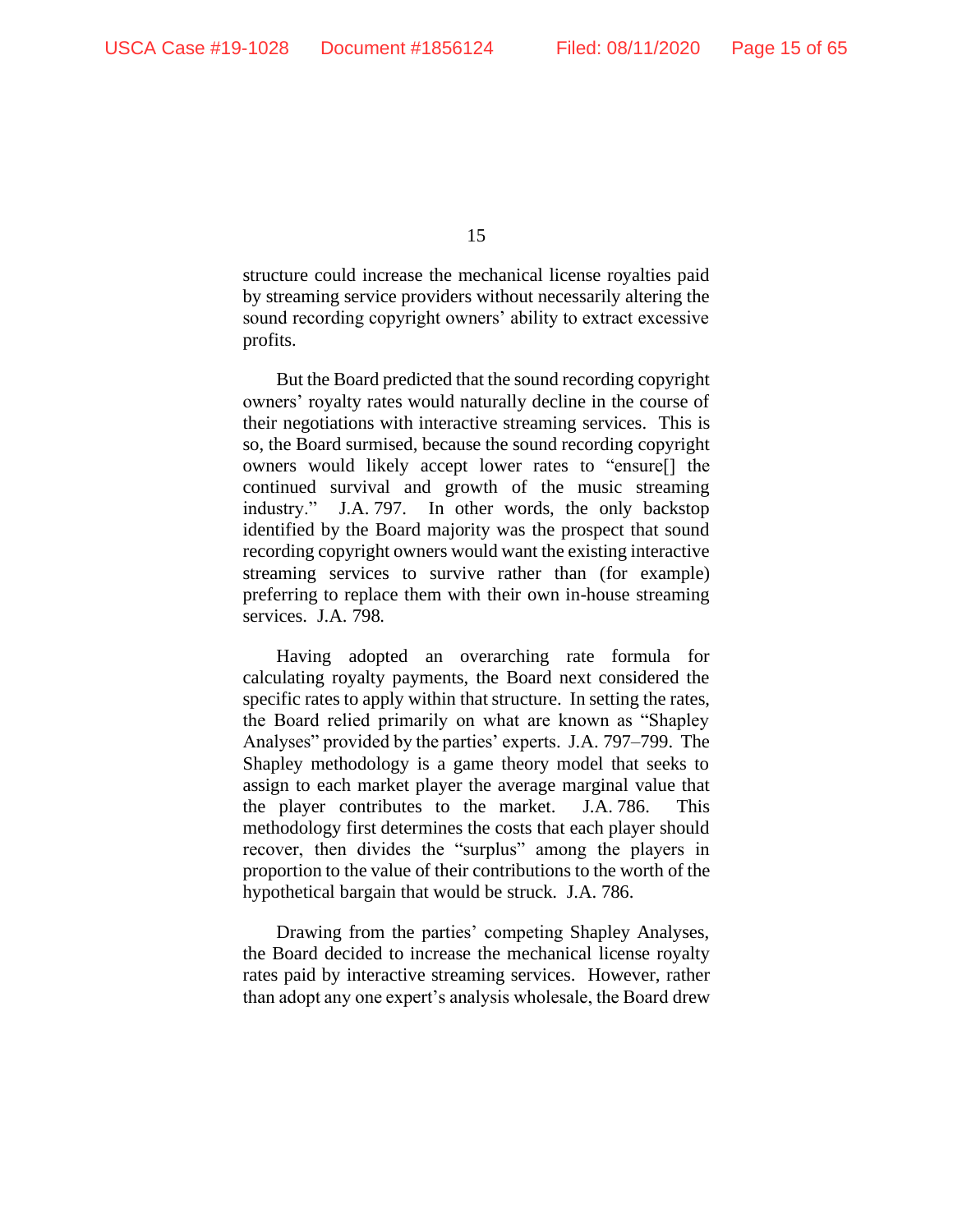from multiple studies to construct a range of reasonableness for the royalty rates.

That process yielded a zone of reasonableness between 19.3% and 33.6% for the total content cost prong, and between 11.8% and 18.3% for the revenue prong. J.A. 799. Based on "the totality of the evidence presented[,]" the Board settled on 26.2% as the total content cost rate and 15.1% as the revenue rate. J.A. 799. Those rates were to be phased in gradually over five years. J.A. 812.

In so ruling, the Board rejected the alternative proposals advanced by George Johnson. The Board concluded that it did not have the authority (in setting rates and terms) to require the streaming services to include a "buy button" alongside their offerings, and that there was no evidence in the record to support allocating 80 to 84 percent of the revenue created from such a button to the various copyright owners. J.A. 738–739.

The Board also found that the mechanical license royalty rates should be set at zero in certain circumstances where user streams of copyrighted works produced no revenue for the streaming services. Namely, the rate was zeroed out for situations where the interactive streaming services provide (i) limited free trials to users (hoping to entice them into springing for a paid account); (ii) promotional plays of songs distributed freely by record companies for periods of time; and (iii) purchased content locker services where an individual who has already purchased a song may stream it from a digital locker at no additional revenue for the Streaming Services. In those limited circumstances, where the interactive streaming services draw no revenue from the play of copyrighted material, the Board found that they need "not pay mechanical musical works royalties." J.A. 801. At the same time, the Board disallowed any "deduct[ion] [of] the costs of those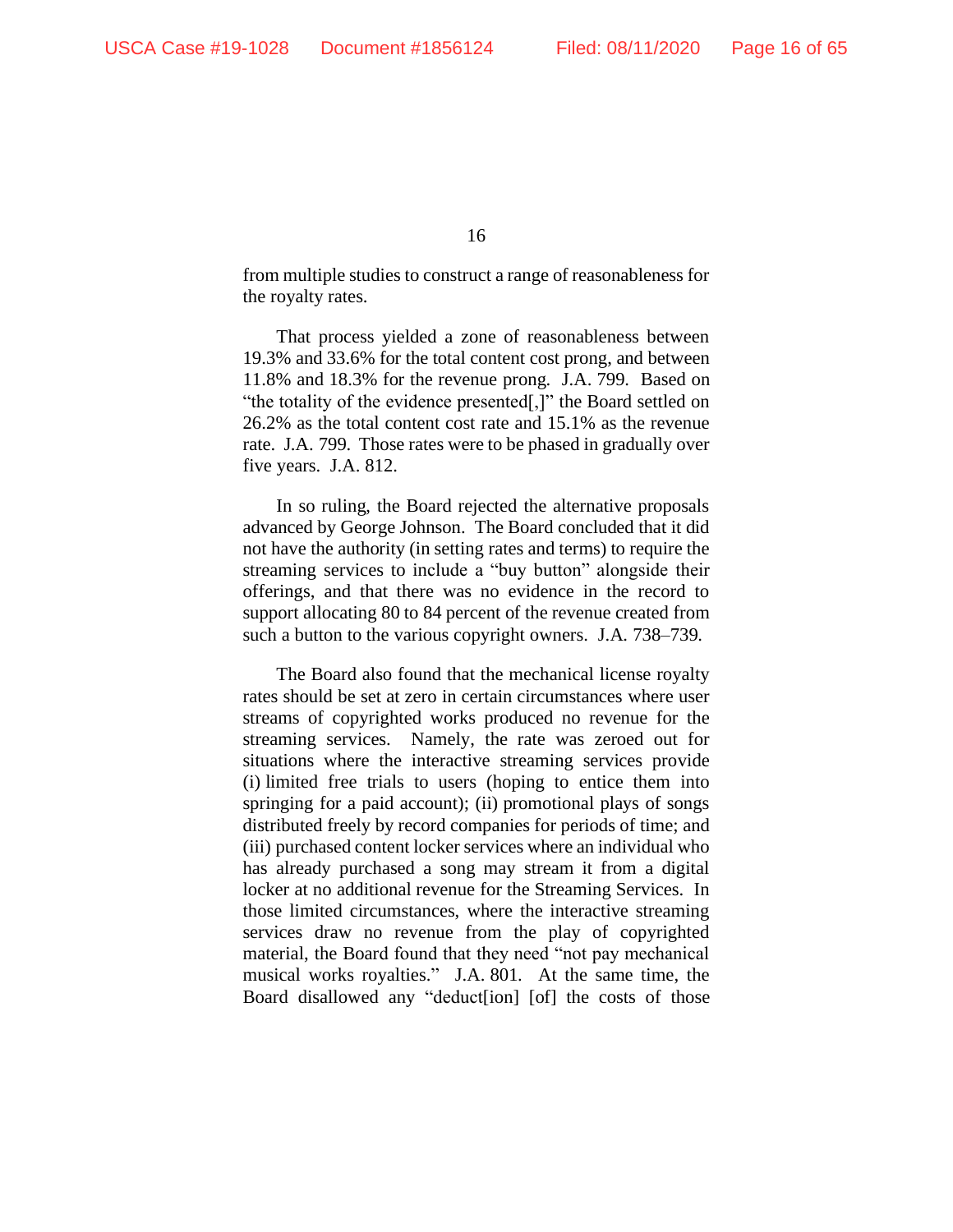service offerings from service revenue, for purposes of calculating royalties payable on a percent of service revenue." J.A. 801.

Finally, the Board defined several terms that would govern licenses during the mechanical license royalty rate period, two of which are relevant here.

First, the Board defined how "Service Revenue" would be calculated when interactive streaming services bundle their service with other subscription offerings. The Board defined "Service Revenue" in that context to be (i) the price paid by the consumer for the entire bundle, minus (ii) "the standalone published price for [consumers] for each of the [non-music streaming] component(s) of the Bundle," (iii) provided that, if there is no published price for the standalone components, then the service providers "shall use the average standalone published price for [consumers] for the most closely comparable product or service in the U.S. or, if more than one comparable exists, the average of standalone prices for comparables." J.A. 826–827.

Second, the Board concluded that, in setting the mechanical floor, student and family plans should be counted differently for purposes of computing the number of subscribers to a streaming service. Reflecting how the interactive streaming services generally priced those plans relative to their standard subscription offerings, the Board deemed "Family Plans" to be the equivalent of 1.5 subscribers and "Student Accounts" to be the equivalent of 0.5 subscribers. *See* J.A. 817, 831.<sup>7</sup>

 $<sup>7</sup>$  The Board states that it is adopting Spotify's proposal, which</sup> would treat family plans as 1.5 subscribers. The Board then adds that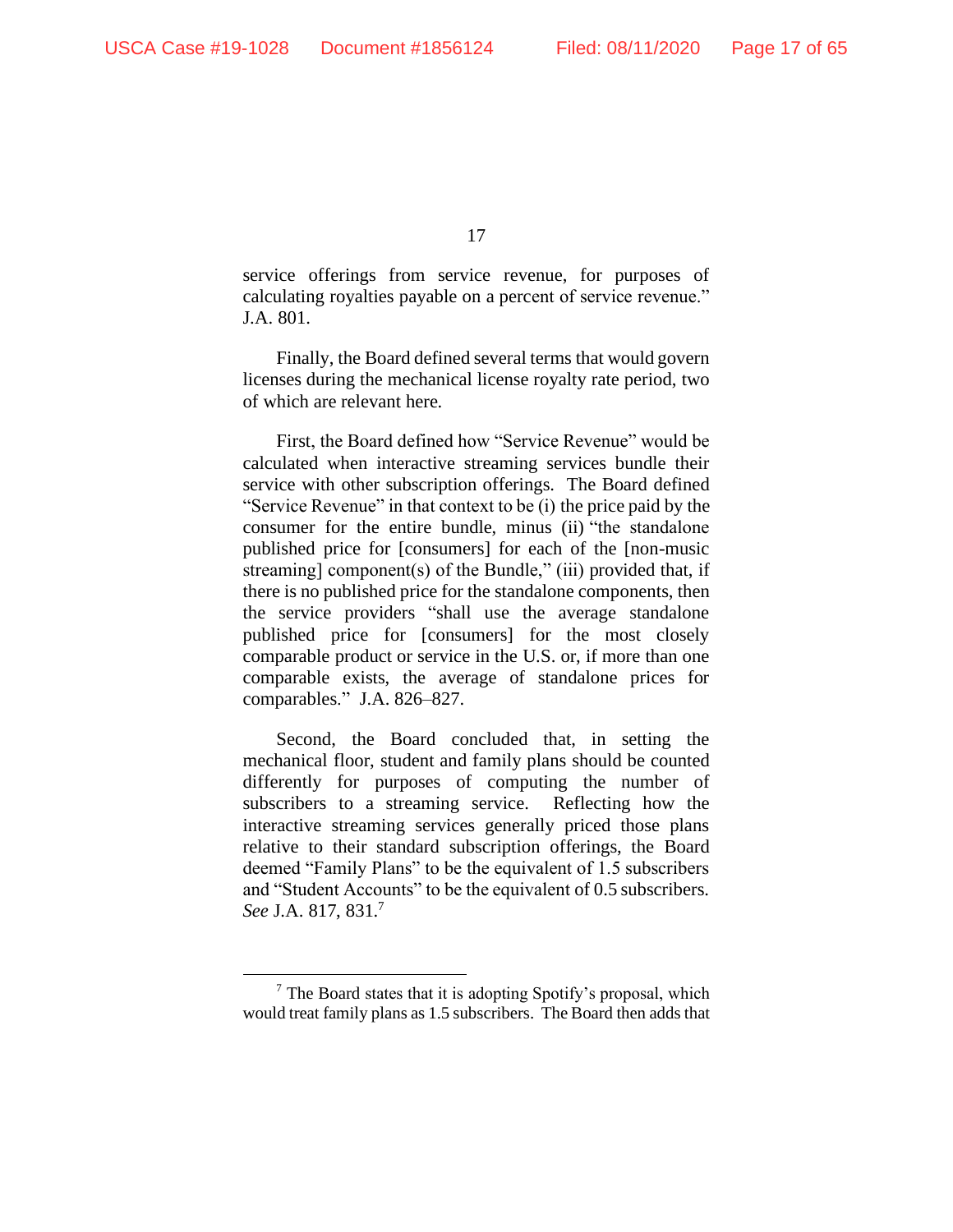Copyright Royalty Judge Strickler dissented from the Initial Determination. Among other things, he objected to the Board's adoption of a rate structure that "was only proposed *after* the hearing, when the record had already been closed." J.A. 834–835. Judge Strickler further reasoned that uncapping the total content cost prong could imperil the existence of the interactive streaming services. Specifically, the sound recording copyright owners "may decide to keep their rates high despite the increase in mechanical rates," or they may simply create their own "in-house" streaming services and refuse to contract with the existing interactive streaming services at all. J.A. 837.

**3**

The Streaming Services moved for rehearing of the Initial Determination by the Board. *See* 17 U.S.C. § 803(c)(2)(A) (authorizing the Board, "in exceptional cases, upon motion of a participant in a proceeding[,] \* \* \* [to] order a rehearing, after" issuing an Initial Determination, "on such matters as the [Board] determine[s] to be appropriate"). The Streaming Services' motion was limited to fixing clerical errors and clarifying existing ambiguities in the proposed regulatory terms appended to the Initial Determination.

The Copyright Owners, for their part, disclaimed any intent to seek rehearing, but moved for "clarification or correction" of certain regulatory terms "to conform them to what appears to be the intent of the [Initial] Determination." J.A. 103 (formatting modified). They purported to bring their motion under the Board's general regulations governing

these plans will be counted as "one subscriber[.]" J.A. 817. That appears to be a typographical error. *See* J.A. 817, 831.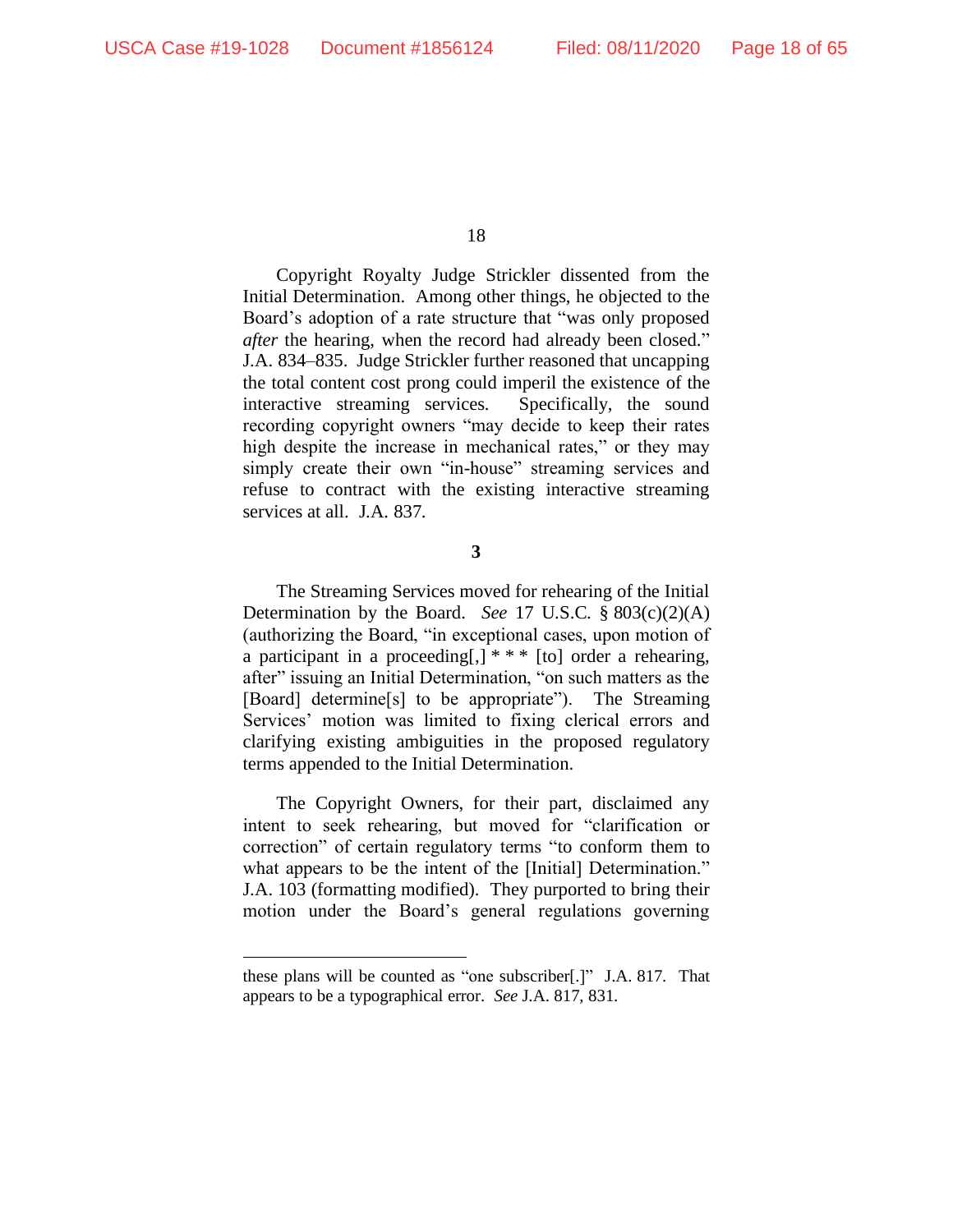motions. *See* 37 C.F.R. § 303.3–.4 (formerly codified at 37 C.F.R. § 350.3–.4).

The Copyright Owners' clarification motion argued, among other things, that the definition of Service Revenue as applied to bundled offering should be reworked. They argued that defining the revenue as the total price of the bundle, minus the standalone published prices for the non-streaming offerings in the bundle, undervalued the revenue created by the streaming offerings. To illustrate, the Copyright Owners (quoting a different Board ruling) reasoned that, "[i]f a vendor offered an ice cream cone \* \* \* for \$1.00, but offered two ice cream cones for \$1.06, it would be absurd to conclude that the true market price of an ice cream cone is the incremental six cents." J.A. 114 (quoting 81 Fed. Reg. 26,316, 26,382 (May 2, 2016)).

So instead, the Copyright Owners proposed that "Service Revenue" from bundled offerings be defined as "the standalone price of the [streaming] offering (or comparables)." They added that, in their view, that new definition would be "more consistent with the [Board's] reasoning" in the Initial Determination. J.A. 115.

The Streaming Services objected to the Copyright Owners' styling of their motion as something other than a motion for rehearing, describing it as an attempt "to skirt the standard governing motions for rehearing—a standard that the Copyright Owners have not even attempted to meet." J.A. 1251 (internal quotation marks omitted). The Streaming Services also objected that the Copyright Owners had not previously proposed a definition of "Service Revenue" from bundled offerings, and that their "late-proposed" definition was unsupported by the record. J.A. 1266 (internal quotation marks omitted).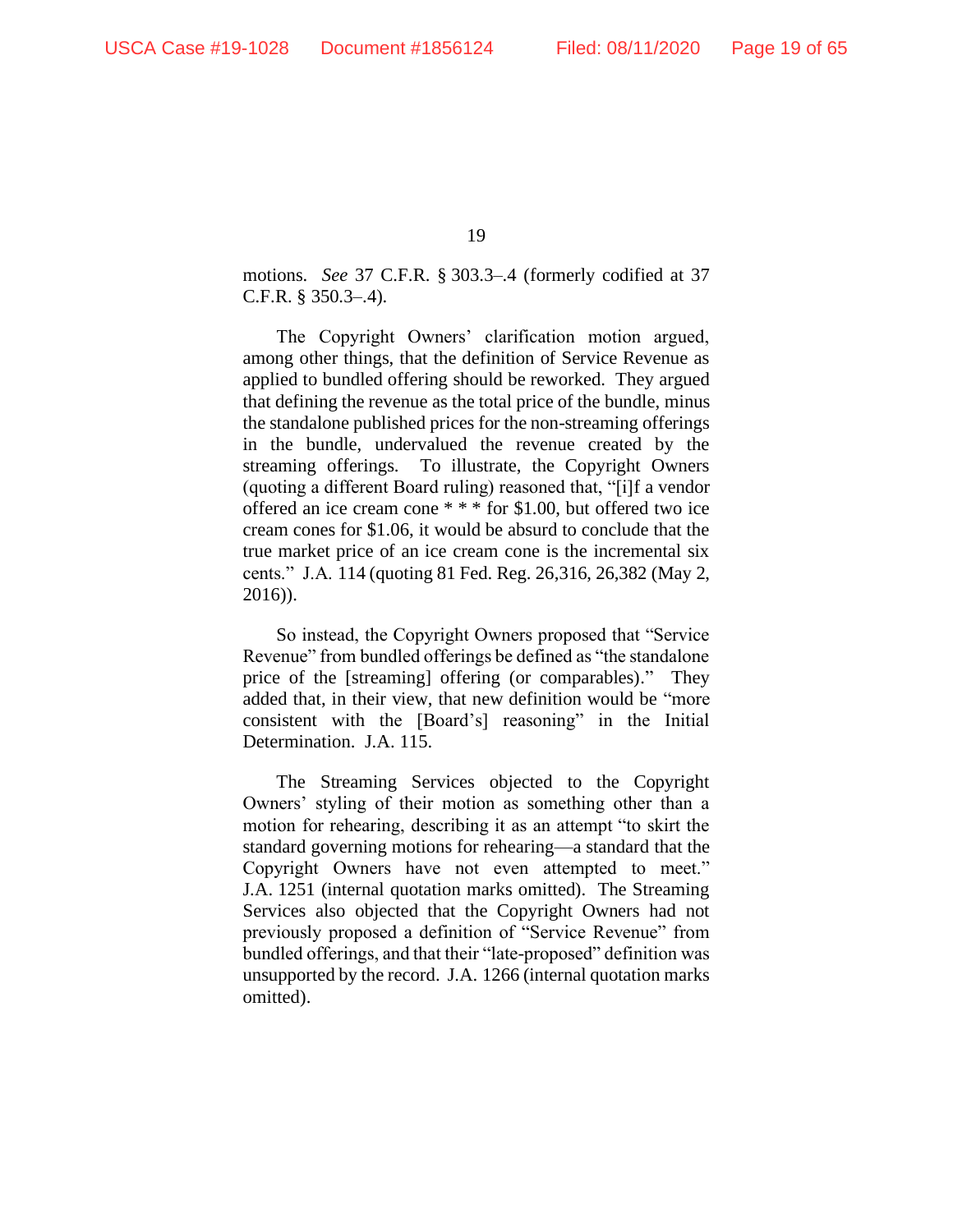In October 2018, the Board issued an order "granting in part and denying in part motions for rehearing." J.A. 1250– 1271 (formatting modified). The order concluded that neither party had met the "exceptional standard for granting rehearing motions." J.A. 1251 (stating that the moving parties had failed to present "even a *prima facie* case for rehearing under the applicable standard"). The Board explained that it nevertheless found it "appropriate \* \* \* to resolve the issues that the parties ha<sup>[d]</sup> raised<sup>[1]</sup>" J.A. 1251. The Board added that, to the extent such resolution "could be considered a rehearing under 17 U.S.C. §  $803(c)(2)$ ," it "resolve[d] [the] motions on the papers without oral argument." J.A. 1251.

Regarding the definition of "Service Revenue" for bundled offerings, the Board noted that "[n]either party presented evidence adequate to support the approach it advocates" in its post-determination filing. J.A. 1266. (A curious statement since the Streaming Services were simply defending the Board's chosen method.) Noting that the Streaming Services were "the party in possession of the relevant information," the Board concluded that they "bore the burden of providing evidence that might mitigate the \* \* \* problem inherent in bundling." J.A. 1266–1267 (internal quotation marks omitted). Because the Streaming Services had failed that task, the Board, "by default," ruled that it "must adopt an approach to valuing bundled revenue that is in line with what the Copyright Owners have proposed." J.A. 1267 (formatting modified). As a result, the Board discarded the formula in the Initial Determination and ruled, instead, that streaming service providers "will use their own standalone price (or comparable) for the music component (not to exceed the value of the entire bundle) when allocating bundled revenue." J.A. 1267.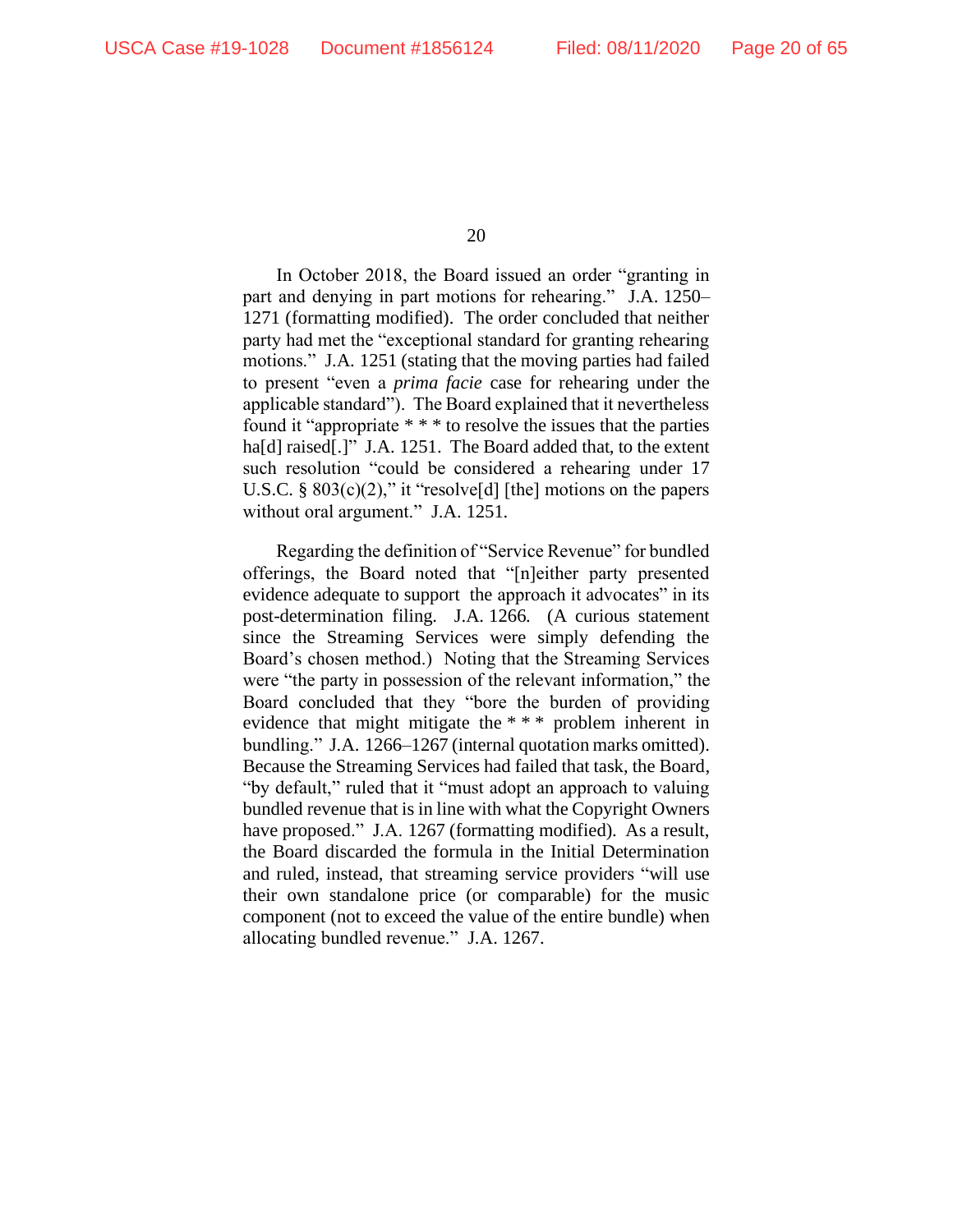# **4**

On November 5, 2018, the Board issued its Final Determination. 84 Fed. Reg. at 1963. Three months later, after review by the Register of Copyrights, a partially redacted version of the Final Determination was published in the Federal Register. *Id.* at 1918–2036.

The Board's Final Determination closely tracked the Initial Determination. It adopted the same rate structure and rate percentages set forth in the earlier rulemaking. Specifically, the Board retained the mechanical floor, but uncapped the total content cost prong for all categories of offerings. *See* 84 Fed. Reg. at 1934–1935. And it stood by its decision to phase in over five years, for all categories, a 15.1% revenue rate and a 26.2% total content cost rate. *Id.* at 1960. The Board also maintained the counting of family plans as the equivalent of 1.5 subscribers and student accounts as the equivalent of 0.5 subscribers when calculating the mechanical floor. *Id.* at 1962.

As relevant here, the Final Determination deviated from the Initial Determination in one key respect. Consistent with the Board's order at the rehearing stage, the Final Determination redefined "Service Revenue" from bundled offerings as the lesser of (i) the revenue of the bundle, and (ii) the aggregate of standalone prices for the licensed music products included in the bundle. 84 Fed. Reg. at 2034.

The Final Determination made the new rates and terms effective from January 1, 2018 through December 31, 2022. 84 Fed. Reg. at 1918. That was the same effective period proposed by the Board in its notice of the ratemaking proceeding in January 2016 and adopted by each participant in its Proposed Findings of Fact and Proposed Conclusions of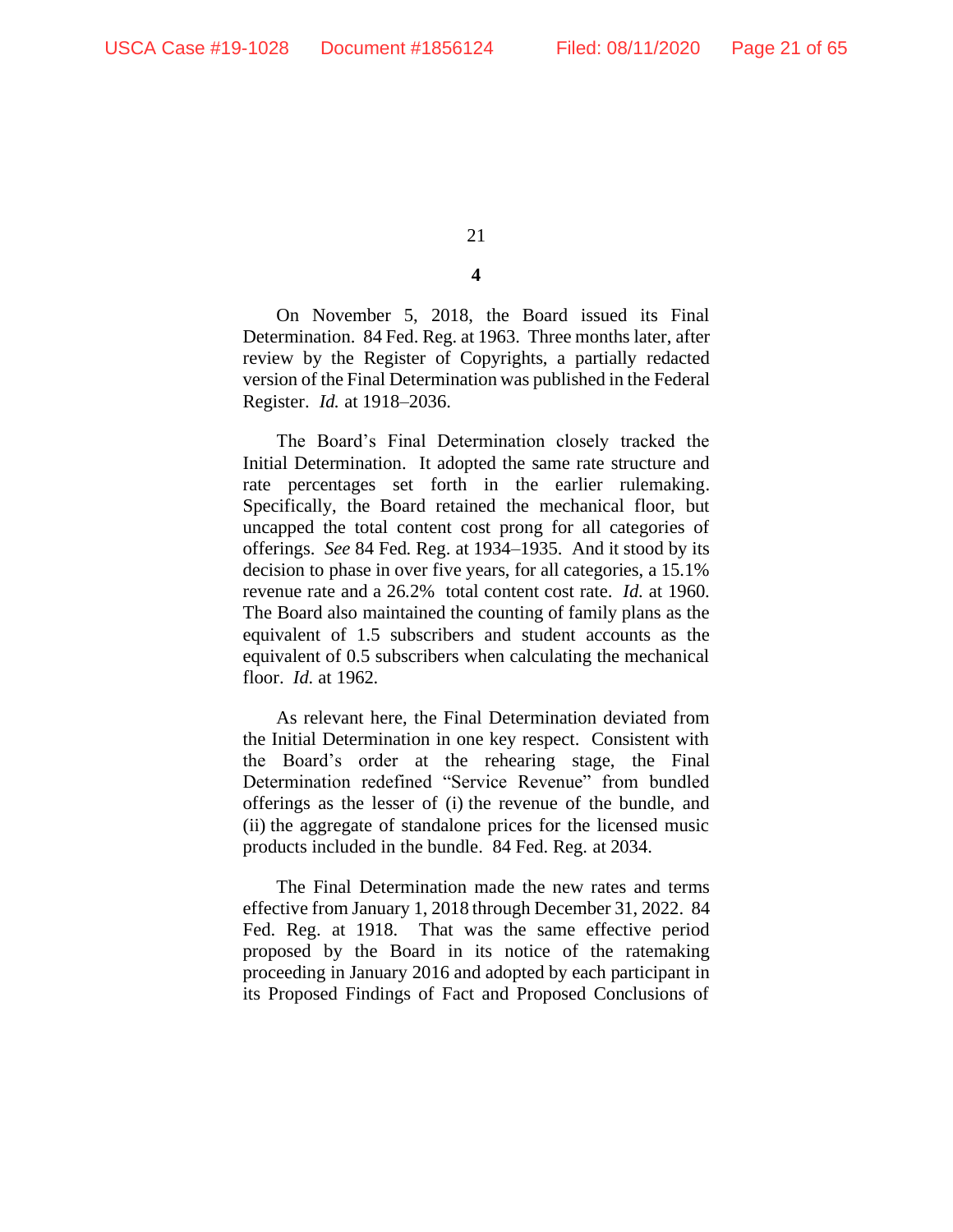Law. *Id.* (noting that 17 U.S.C. § 115(c)(3) (2012) permits the parties to agree to an effective rate period); *see* 17 U.S.C.  $§ 803(d)(2)(B)$  (permitting the same).

The Streaming Services, the Copyright Owners, and George Johnson timely appealed the Board's Final Determination. This court consolidated those appeals.

# **II**

We have jurisdiction to review the Board's Final Determination under 17 U.S.C. § 803(d)(1). In conducting our review, we apply the same standards set forth in the Administrative Procedure Act. *Id.* § 803(d)(3) (crossreferencing 5 U.S.C. § 706). That means that we will set aside the Final Determination "only if it is arbitrary, capricious, an abuse of discretion, or otherwise not in accordance with law, or if the facts relied upon by the agency have no basis in the record." *Independent Producers Group v. Librarian of Congress*, 792 F.3d 132, 136 (D.C. Cir. 2015) (internal quotation marks omitted).

#### **III**

The Streaming Services, Copyright Owners, and George Johnson challenge numerous aspects of the Copyright Royalty Board's Final Determination. First, the Streaming Services argue that the Board's decision impermissibly applies retroactively. Second, the Streaming Services challenge the Board's rate structure and the specific rates applicable under that structure. Third, the Streaming Services and the Copyright Owners each object to the Board's definition of certain terms. Finally, George Johnson challenges the Board's acceptance of the Subpart A settlement, as well as its adoption of the final rate structure.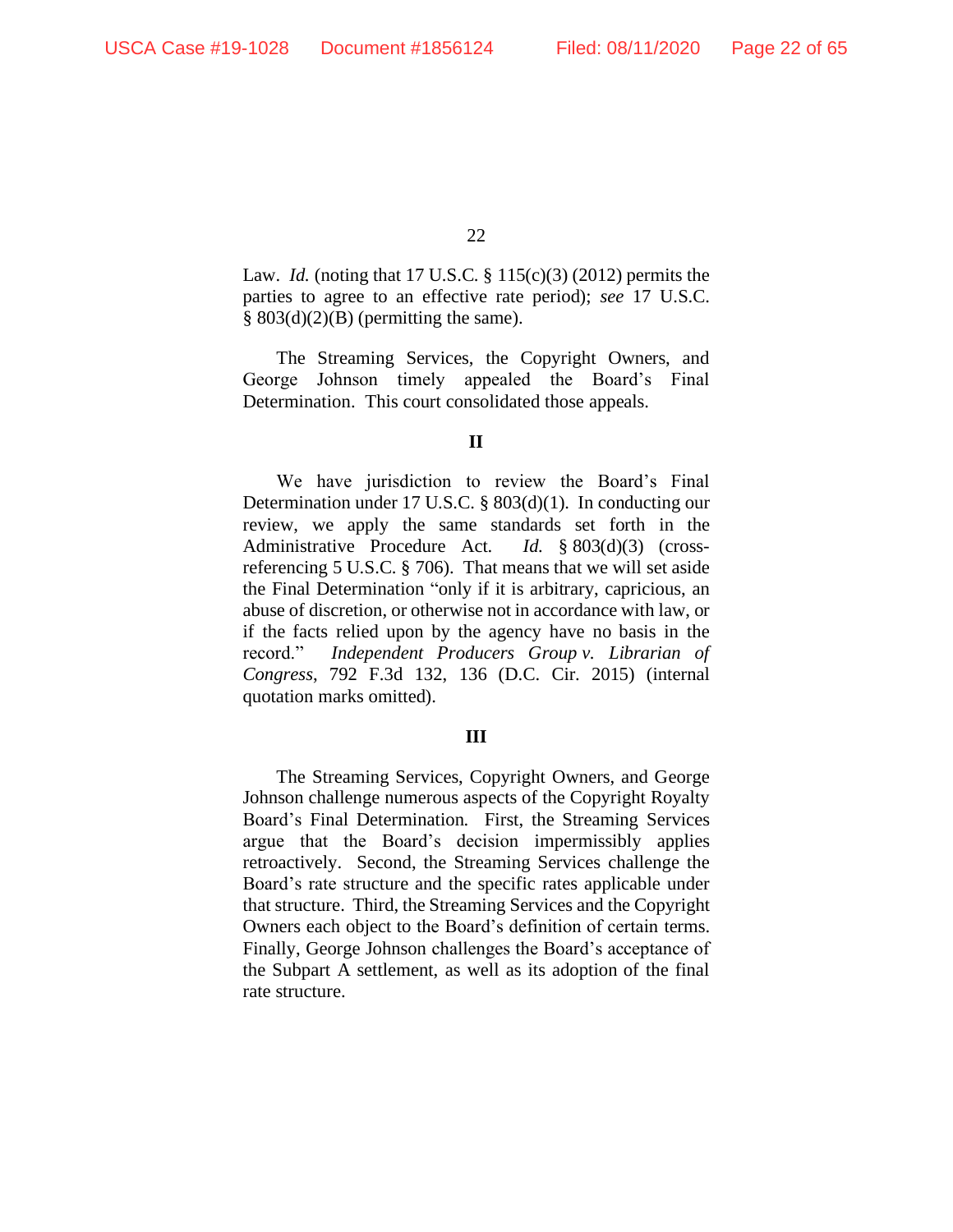We reject the Streaming Services' retroactivity objection and the challenges brought by the Copyright Owners and George Johnson. But we agree with the Streaming Services that the Board failed to provide adequate notice of the final rate structure, failed to reasonably explain its rejection of the Phonorecords II settlement as a benchmark, and failed to identify under what authority it substantively redefined a term after publishing its Initial Determination. For those reasons, we vacate and remand the Final Determination for further proceedings consistent with this opinion.

## **A**

The Streaming Services argue that the Board overshot its regulatory authority by giving its royalty rates and terms retroactive effect. Streaming Services Br. 63–69.8 Because there is nothing retroactive about the Board's rate determination, that challenge fails.

Section  $115(c)(3)(C)$  of Title 17 provides that the Board's proceedings:

[S]hall determine reasonable rates and terms of royalty payments \* \* \* during the period beginning with the effective date of such rates and terms, but not earlier than January 1 of the second year following the year in which the petition requesting the proceeding is filed, and ending on the effective date of successor rates and terms, or such other period as the parties may agree.

<sup>8</sup> Spotify has not joined this argument. Streaming Services Reply Br. 31 n.13. So for purposes of the retroactivity portion of this opinion only, the "Streaming Services" appellation excludes Spotify.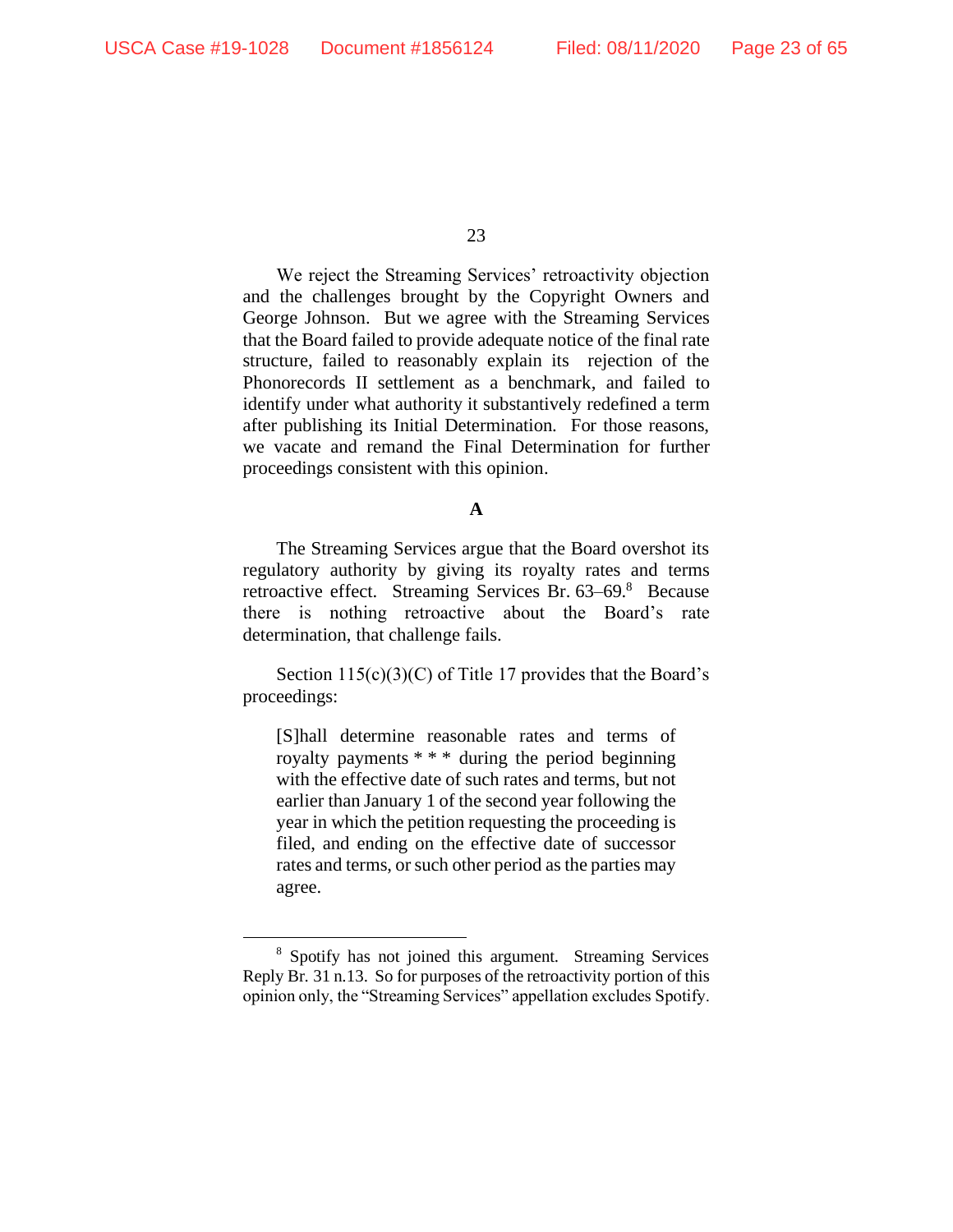17 U.S.C. § 115(c)(3)(C) (2012). Section 803(d)(2)(B) provides consistent (and more detailed) guidance regarding the effective dates of rates and terms. It provides in relevant part:

In cases where rates and terms have not, prior to the inception of an activity, been established for that particular activity under the relevant license, such rates and terms shall be retroactive to the inception of activity under the relevant license covered by such rates and terms. In other cases where rates and terms do not expire on a specified date, successor rates and terms shall take effect on the first day of the second month that begins after the publication of the determination of the [Board] in the Federal Register, except as otherwise provided \* \* \* by the [Board], or as agreed by the participants in [the] proceeding that would be bound by the rates and terms.

17 U.S.C. § 803(d)(2)(B).

That is all a long way of saying that when, as here, prior royalty rates do not have a predetermined end date, Section 803(d)(2)(B) establishes a default effective date for new rates of "the first day of the second month that begins after the publication of the [Final Determination] of the [Board] in the Federal Register[.]"  $17$  U.S.C. § 803(d)(2)(B).

But both Sections 803 and 115 expressly authorize the participants in a ratemaking proceeding to agree to a different effective date for new rates and terms and allow the Board to adopt the participants agreed-upon effective dates. *See* 17 U.S.C. § 115(c)(3)(C) (2012) (effective date can be "such other period as the parties may agree"); 17 U.S.C.  $\S 803(d)(2)(B)$ (effective date can be the date "as agreed by the participants in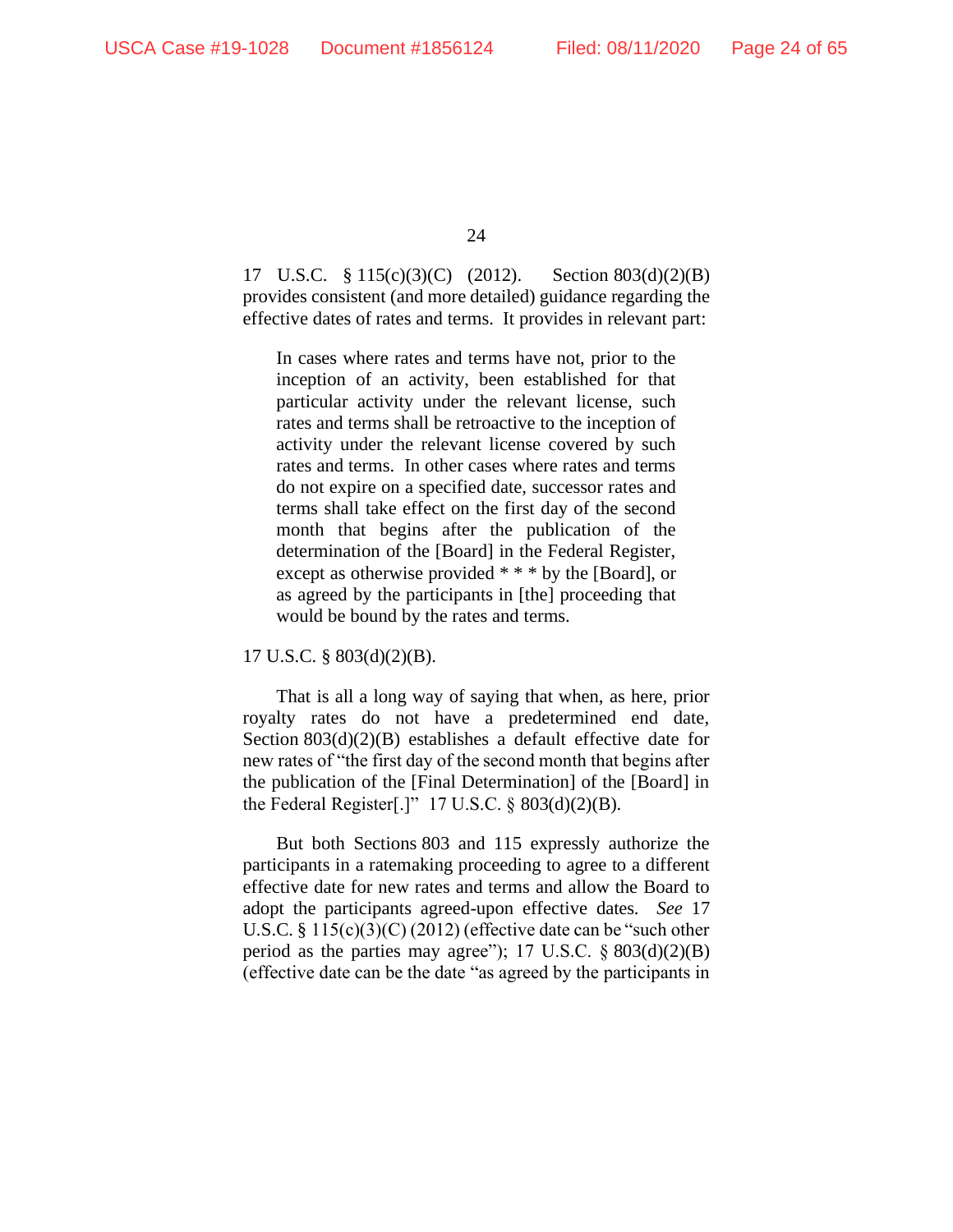[the] proceeding that would be bound by the rates and terms"). That is exactly what happened here.

In its Final Determination, the Board made its new rates "effective during the rate period January 1, 2018, through December 31, 2022[.]" 84 Fed. Reg. at 1918. That effective date was not the default date of April 1, 2019 (that is, the first day of the second month that began after publication of the Final Determination in the Federal Register on February 5, 2019). *See* 17 U.S.C. § 803(d)(2)(B); 84 Fed. Reg. at 1918.

Instead, the Board selected that effective date because it was the parties' long-agreed-upon start date. 84 Fed. Reg. at 1918; *see id.* (noting that 17 U.S.C. § 115(c)(3) (2012) permits the parties to agree to an effective rate period); *see also* 17 U.S.C. § 803(d)(2)(B) (permitting the same). As evidence, the Board pointed out that: (i) it had proposed that effective rate period in its January 2016 notice of the ratemaking proceeding; (ii) the docket for the ratemaking proceeding had consistently included that same effective rate period; and (iii) "*each party* included in its Proposed Findings of Fact and Proposed Conclusions of Law a designation of" that same rate period, including specifically the January 1, 2018 effective date. 84 Fed. Reg. at 1918 (emphasis added).<sup>9</sup>

<sup>&</sup>lt;sup>9</sup> While Section 803(d)(2)(B) also permits the Board itself to "otherwise provide[]" for an effective rate period, the Board never mentioned that authority in its Final Determination as a basis for its actions. So while the Board now attempts to claim that authority, we may not sustain its action on that late-breaking, extra-record ground. *See, e.g.*, *Department of Homeland Security v. Regents of the Univ. of Cal.*, 140 S. Ct. 1891, 1907 (2020) ("It is a foundational principle of administrative law that judicial review of agency action is limited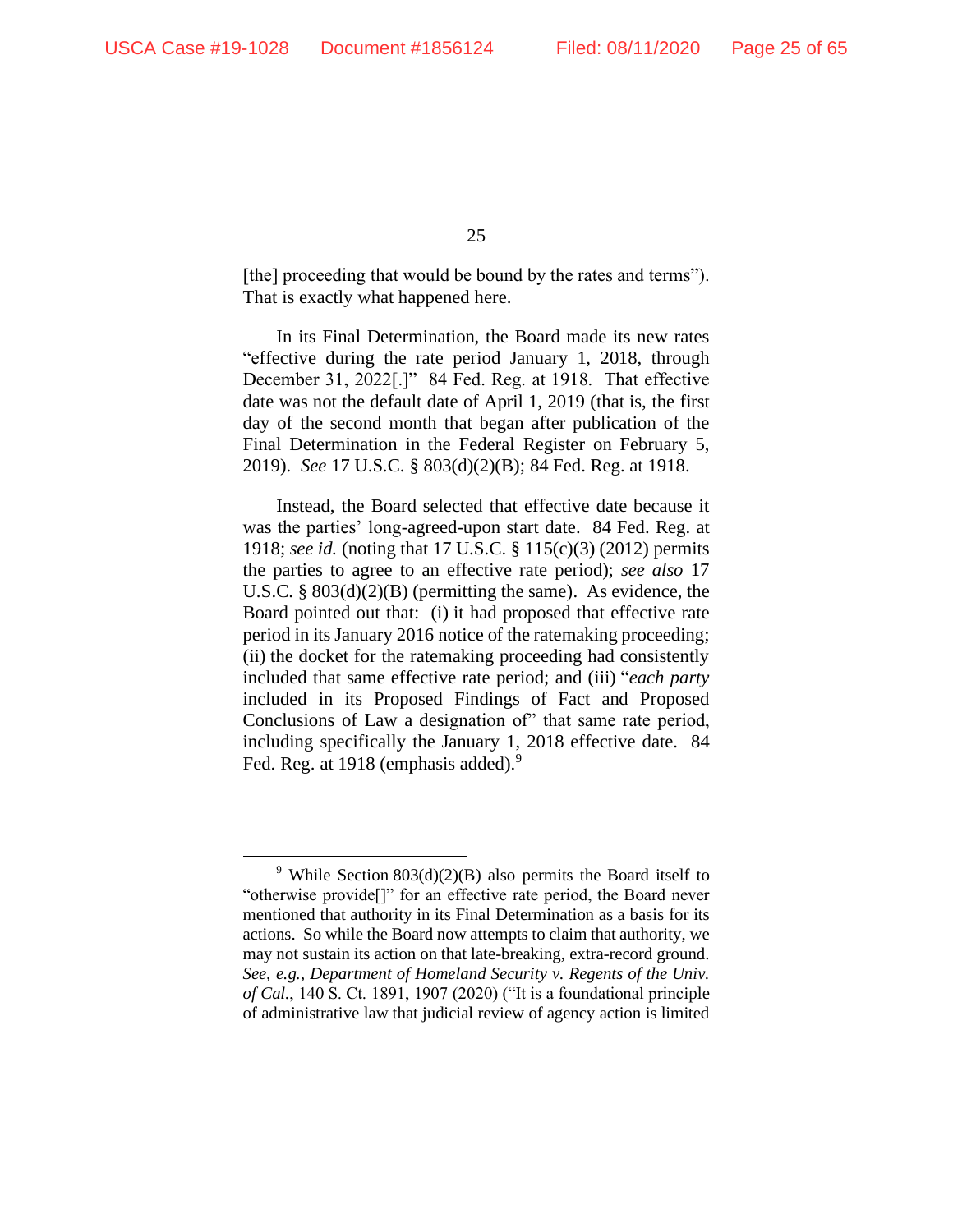The Streaming Services argue that the Board's adoption of the rate period starting on January 1, 2018 was unlawful for two sets of reasons. Neither is persuasive.

**1**

To start, the Streaming Services argue that they never actually agreed to an effective rate period of January 1, 2018 through December 31, 2022. The record says otherwise.

The Streaming Services do not dispute the Board's statement in the Final Determination that "*each party* included in its Proposed Findings of Fact and Proposed Conclusions of Law a designation of the rate period as January 1, 2018, through December 31, 2022." 84 Fed. Reg. at 1918. Nor could they. The Streaming Services' filings throughout the course of the ratemaking proceeding, not just their own proposed rates and terms, consistently used that January 1, 2018 effective date. *See, e.g.*, J.A. 50 ("Amazon \* \* \* proposes the following rates and terms for making and distributing phonorecords under the statutory license provided by 17 U.S.C. § 115 during the period January 1, 2018 through December 31, 2022); *see also* J.A. 42, 44, 46, 48, 51, 55, 651–652, 670, 682, 710.

In the face of those express endorsements of the January 1, 2018 start date, all the Streaming Services can point to is a single sentence in their nearly six-hundred-page, post-trial *reply* brief. Streaming Services Br. 68–69 (citing J.A. 711).

That was too little, too late. For starters, this court "generally will not consider an argument that was not raised before the agency at the time appropriate under its practice."

to the grounds that the agency invoked when it took the action.") (internal quotation marks omitted).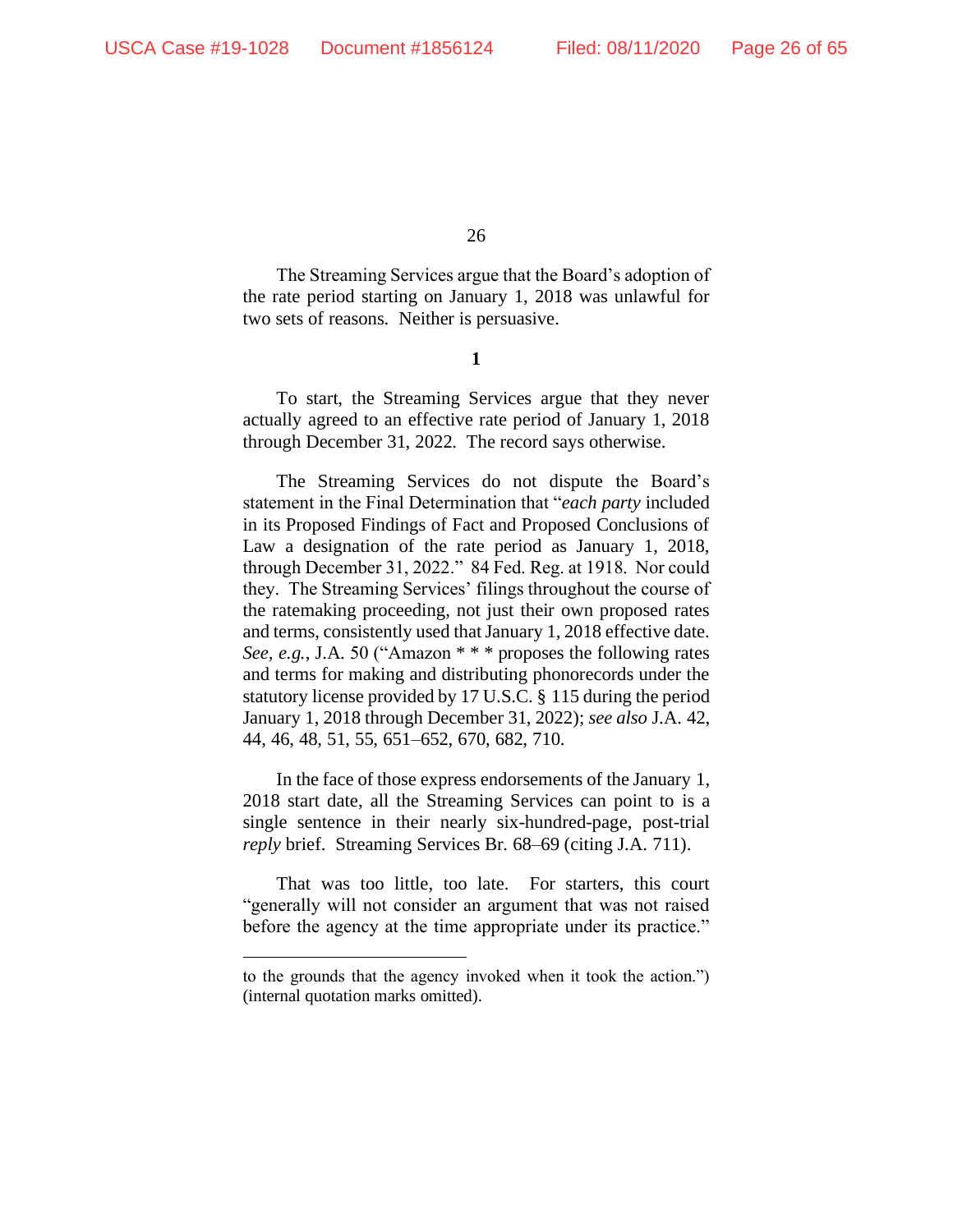*BNSF Ry. Co. v. Surface Transp. Bd.*, 453 F.3d 473, 479 (D.C. Cir. 2006) (internal quotation marks omitted). It is doubtful that a reply brief is the appropriate time or place to disavow an agreement reaffirmed repeatedly during the course of ratemaking proceedings. *See* 37 C.F.R. § 351.14(b) ("A party waives any objection to a provision in the determination unless the provision conflicts with a proposed finding of fact or conclusion of law filed by the party.").

On top of that, the meaning of the cited sentence in the Streaming Services' reply brief is not even clear. The reply brief, in fact, states that "January 1, 2018 would be a proper effective date for rates to be determined in this proceeding[.]" J.A. 711.

The sentence then goes on to "note" the Streaming Services' assumption that operation of that agreed-upon date presupposes a November 2017 publication of the Board's final determination because that would make the effective date coincide with the statutory default rule. J.A. 711 ("[T]he Services note that while January 1, 2018 would be a proper effective date for rates to be determined in this proceeding, it will actually be the effective date only if the Judges publish their determination in the Federal Register in November of 2017. *See* 17 U.S.C. § 803(d)(2)(B) (noting that 'successor rates and terms shall take effect on the first day of the second month that begins after the publication of the determination of the Copyright Royalty Judges in the Federal Register' and that 'the rates and terms, to the extent applicable, shall remain in effect until such successor rates and terms become effective.').").

Nothing in that passing comment argues or analyzes the parties' independent authority to agree to an effective period different from the default start date. Nor does it indicate that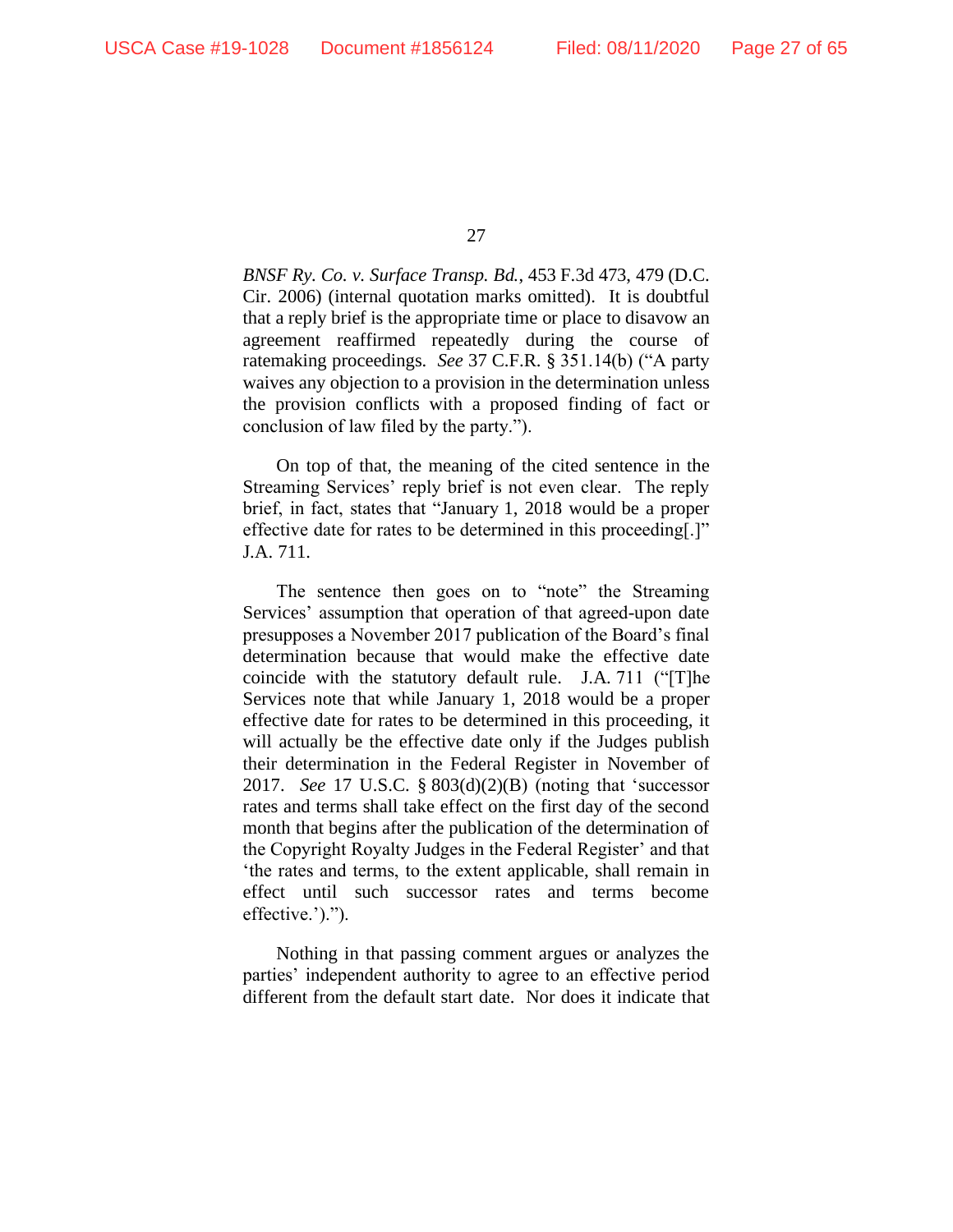the Streaming Services' longstanding agreement with the prospectively announced rate period is now suddenly contingent on publication by a certain date—a publication date that would render the agreed-upon date redundant of the statute's default effective date.

Critically, months later when the Initial Determination included the same effective dates, J.A. 725, which was published *after* those effective dates began, the Streaming Services made no objection to those dates or otherwise communicated that they were withdrawing their prior agreement with the January 1, 2018 start date.

The Board, in short, was well within its rights to take the Streaming Services (and the other parties) at their word as to the long-recognized and oft-repeated agreement to a January 1, 2018 effective date.

**2**

The Streaming Services argue, in the alternative, that Section 803(d)(2)(B)'s language allowing an agreed-upon start date does not apply if enforcing that agreement would give the rates and terms retroactive effect. They point out that the Copyright Act *mandates*the retroactive effect of new rates only in limited circumstances. For example, the first sentence of Section  $803(d)(2)(B)$  requires that new rates be retroactive "where rates and terms have not, prior to the inception of any activity, been established for that particular activity under the relevant license<sup>[1]</sup> 17 U.S.C.  $\&$  803(d)(2)(B). Section  $803(d)(2)(A)$  similarly requires retroactive rates if the prior rates have a fixed expiration date that predates the Board's determination of new rates. 17 U.S.C. § 803(d)(2)(A). Neither provision applies here because (i) prior rates existed for the relevant activities by virtue of the Phonorecords II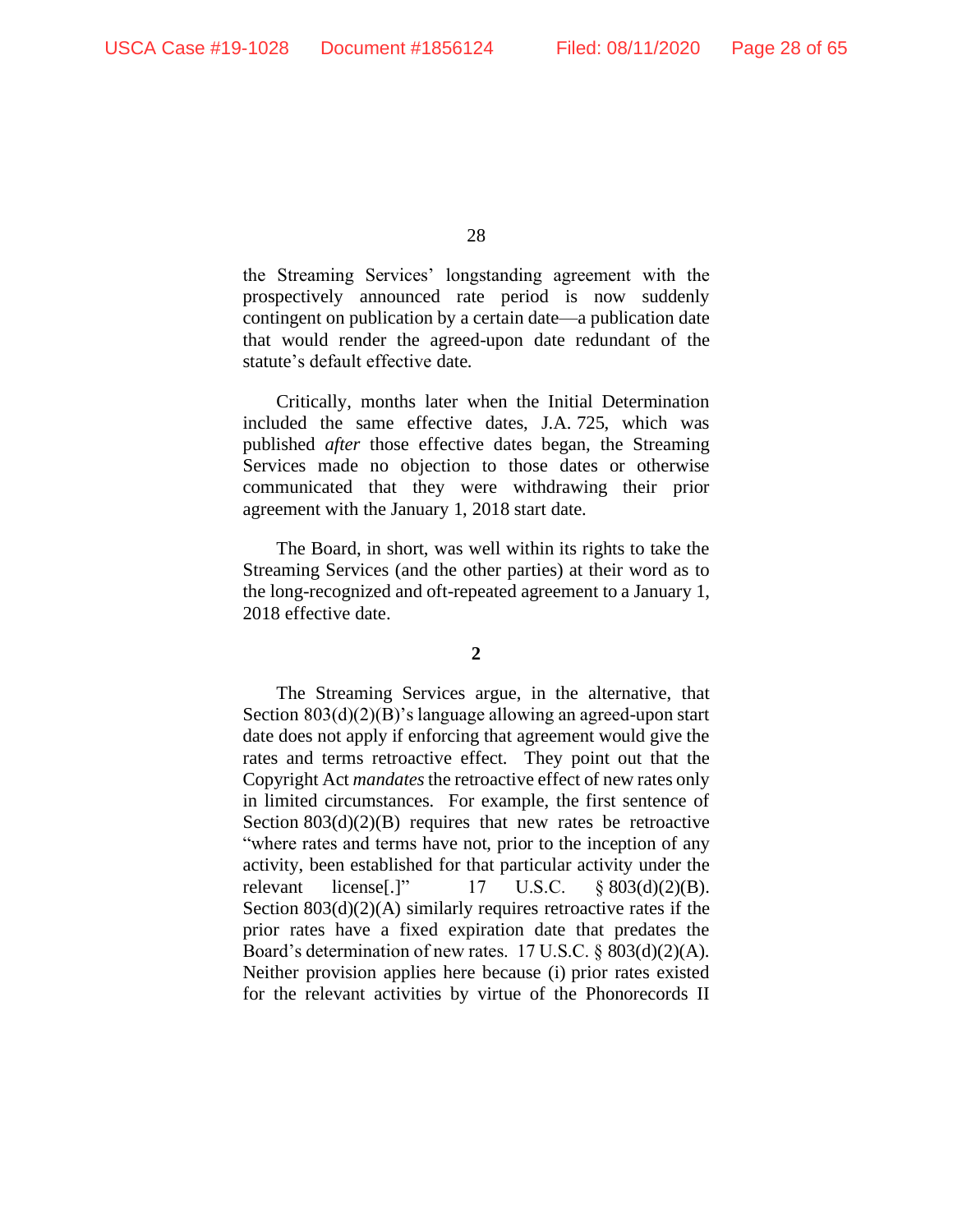settlement, and (ii) those rates did not have a fixed expiration date. Streaming Services Reply Br. 31.

As the Streaming Services' argument goes, because the Copyright Act mandates retroactive effect of rates only in specified circumstances, the statute's general grant of authority to the Board (in other cases) to adopt an effective date to which the parties agreed does not include the ability to adopt agreedupon rates that would have retroactive effect. Streaming Services Reply Br. 31. Especially because "a statutory grant of legislative rulemaking authority will not \* \* \* be understood to encompass the power to promulgate retroactive rules unless that power is conveyed by Congress in express terms." Streaming Services Br. 63 (quoting *Bowen v. Georgetown Univ. Hosp.*, 488 U.S. 204, 208 (1988)).

The Streaming Services also point to the Register of Copyrights' prior statement that "[n]either the [Board] nor the participants [in a rate setting proceeding] have the power to engage in retroactive rate setting" for successor rates and terms. 74 Fed. Reg. 4537, 4542 (Jan. 26, 2009) (setting aside Board's adoption of retroactive rate setting). The Board, they stress, is bound to follow "prior determinations and interpretations of \* \* \* the Register of Copyrights[.]" 17 U.S.C. § 803(a)(1); *Independent Producers Group*, 792 F.3d at 137 & n.3.

Those are thoughtful arguments. But they do nothing to advance the ball for the Streaming Services. Even assuming without deciding that Section 803(d)(2)(B) does not authorize agreed-upon "retroactive" rate setting, that is not at all what the Board and the participants did here.

Recall that the Board announced in *January 2016* that this rate setting proceeding was "to determine reasonable rates and terms for making and distributing phonorecords for the period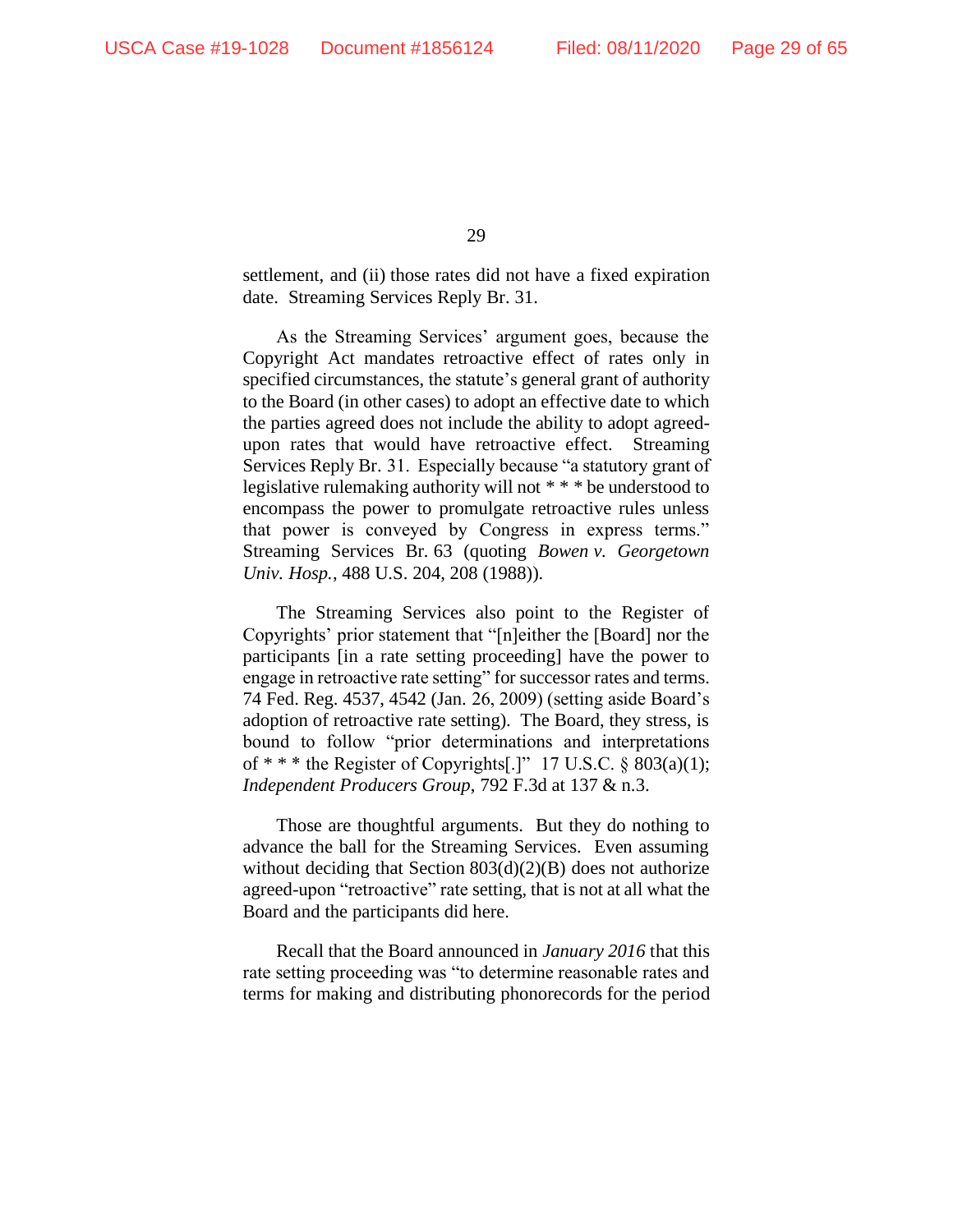beginning January 1, 2018, and ending December 31, 2022." 81 Fed. Reg. at 255–256. All participants and the Board then consistently repeated that prospective effective date as they wound their way through the ratemaking proceeding. *See, e.g.*, J.A. 42, 44, 46, 48, 50 51, 55, 651–652, 670, 682, 710. The start date, in other words, was set prospectively, not retroactively. The Streaming Services signed off. It is as simple as that.

Of course, the Board's Final Determination was not published in the Federal Register until February 5, 2019, which was more than a year after the effective rate period actually began on January 1, 2018. But given the Board's prospective announcement of the effective rate period in 2016 and the parties' continuous agreement over the ensuing years to those dates, what was done here is a far cry from retroactive rate setting. It bears no resemblance to cases like *Bowen*, where the Secretary of Health and Human Services published in February 1984 a proposal to reissue an invalidated wage-index rule and, without advance notice to the affected parties, made it "retroactive to July 1, 1981." 488 U.S. at 207; *see also Landgraf v. USI Film Products*, 511 U.S. 244, 272 (1994) (describing *Bowen* as "a paradigmatic case of retroactivity in which a federal agency sought to recoup, under cost limit regulations issued in 1984, funds that had been paid to hospitals for services rendered earlier").

Relying on our decision in *Treasure State Resources Industry Association v. EPA*, 805 F.3d 300, 305 (D.C. Cir. 2015), the Streaming Services argue that the Board's Final Determination applied the new rates and terms retroactively because it attached "new legal consequences to [transactions] completed before its enactment." Streaming Services Reply Br. 32 (quoting *Treasure State*, 805 F.3d at 305).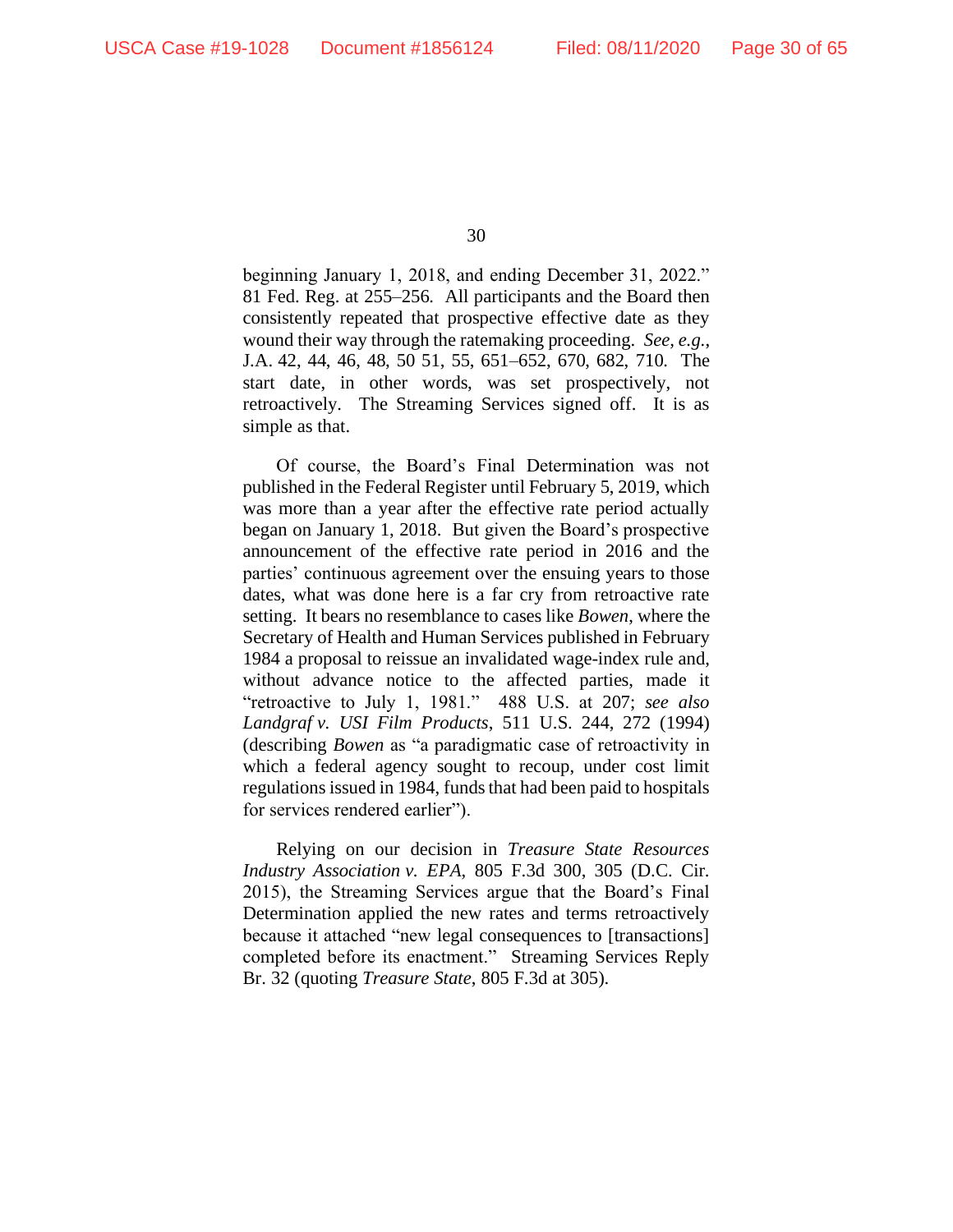While it is undoubtedly quite relevant in deciding whether provisions are retroactive to determine whether they attach new legal consequences to events completed before their enactment, that "is far from the end of the story." *Treasure State*, 805 F.3d at 305*.* A provision "does not operate retrospectively *merely*  because it is applied in a case arising from conduct antedating [its] enactment." *Id*. (formatting modified; quoting *Landgraf*, 511 U.S. at 269–270). Instead, considerations of "fair notice, reasonable reliance, and settled expectations" of the parties also carry weight. *Id.* (internal quotation marks omitted).

None of those considerations put the Board's determination in the retroactive camp. When the Board announced in 2016 that it would be conducting a rate-setting proceeding to set different rates and terms for January 1, 2018 through December 31, 2022, it gave the Streaming Services "ample public notice of the impending change in" rates, and at minimum—signaled "the *prospect* of" different rates starting on January 1, 2018, *Treasure State*, 805 F.3d at 306 (emphasis added); *see Columbia Gas Transmission Corp. v. FERC*, 895 F.2d 791, 796–797 (D.C. Cir. 1990) (Agency rates are not "retroactive" where the agency "itself places parties on notice \* \* \* that the rates they will be paying are subject to retroactive adjustment at a later date.").

The Board's issuance of its Initial Determination in January 2018—within weeks of the agreed-upon January 1, 2018 effective date—provided still more and quite precise notice of the rates that were intended to govern. Add in the parties' repeated confirmation of that effective rate period throughout the entire proceedings, long before the rate period began, and the record leaves no ground for labeling that longforewarned effective rate period an exercise in retroactive ratemaking. Nor have the Streaming Services explained how, given that enduring agreement, they had any reasonable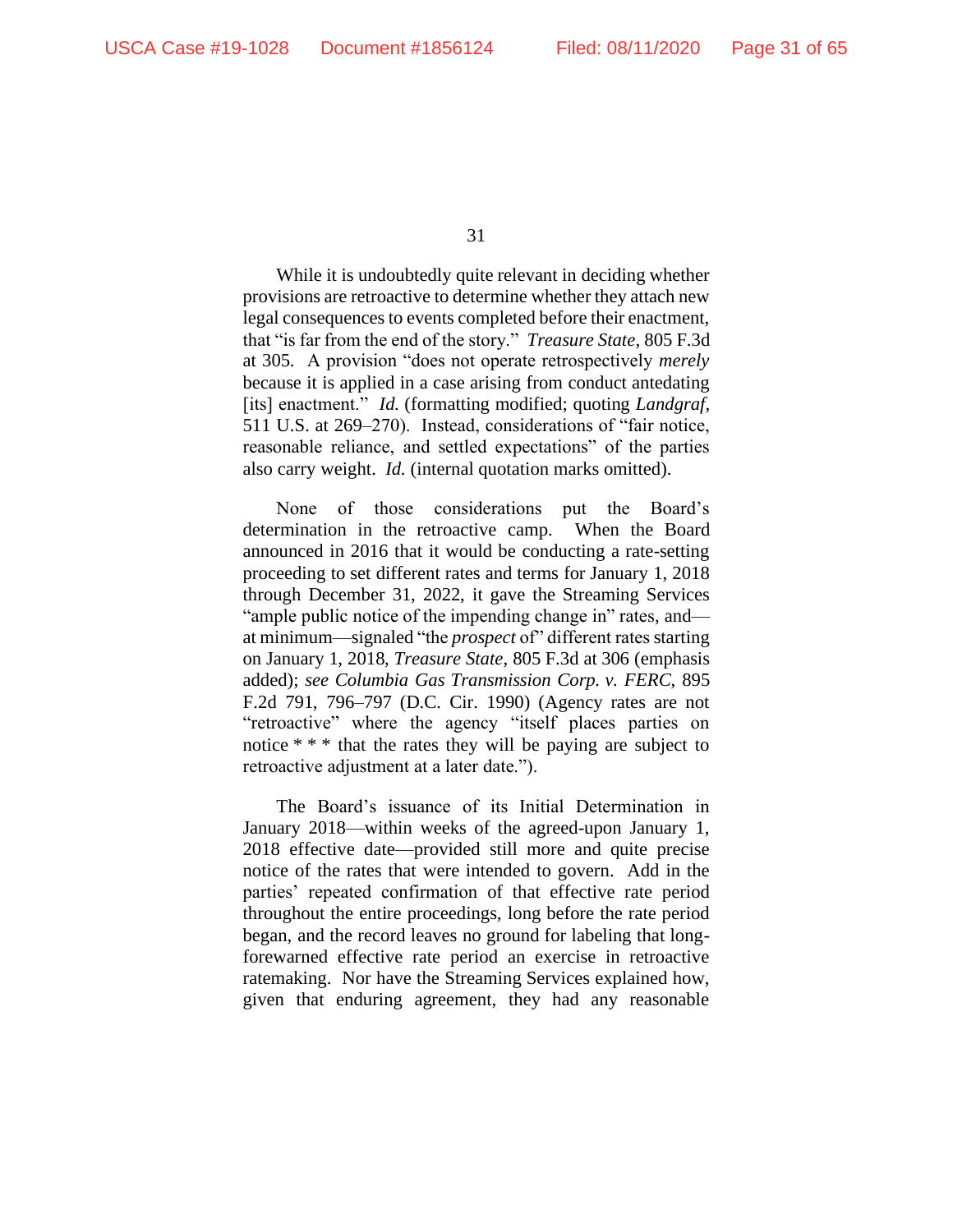reliance interest in continuing the old rates into the period that everyone had stipulated all along would be governed by the new rates.

For the same reasons, the Streaming Services' citation to a prior determination of the Librarian of Congress fails. *See* 74 Fed. Reg. at 4542. The referenced rate-setting proceeding did not involve, as here, a *prospective* announcement of the effective rate period. *See* 71 Fed. Reg. 1453, 1453–1454 (Jan. 9, 2006) (Board's notice announcing ratemaking proceeding that does not include a proposed effective date).

In sum, Section  $803(d)(2)(B)$  authorized the Board to do what it did here: Prospectively announce and stick with an effective rate period to which the parties had repeatedly and expressly agreed in writing throughout the proceedings. That the final rule was not published in the Federal Register until a year later does not amount to retroactive rate setting that either surprised the Streaming Services (who had long agreed to the pre-established start date) or disrupted any reasonable reliance interests.

**B**

The Copyright Royalty Board's Final Determination adopted a rate structure for computing the mechanical license that uncapped the total content cost prong for every category of streaming service offered, while simultaneously increasing both the total content cost and revenue rates. With no cap in place, the Board's decision removed the only structural limitation on how high the total content cost (which is pegged to unregulated sound recording royalties) can climb.

The Streaming Services argue that, in adopting that rate structure, (i) the Board violated their procedural right to fair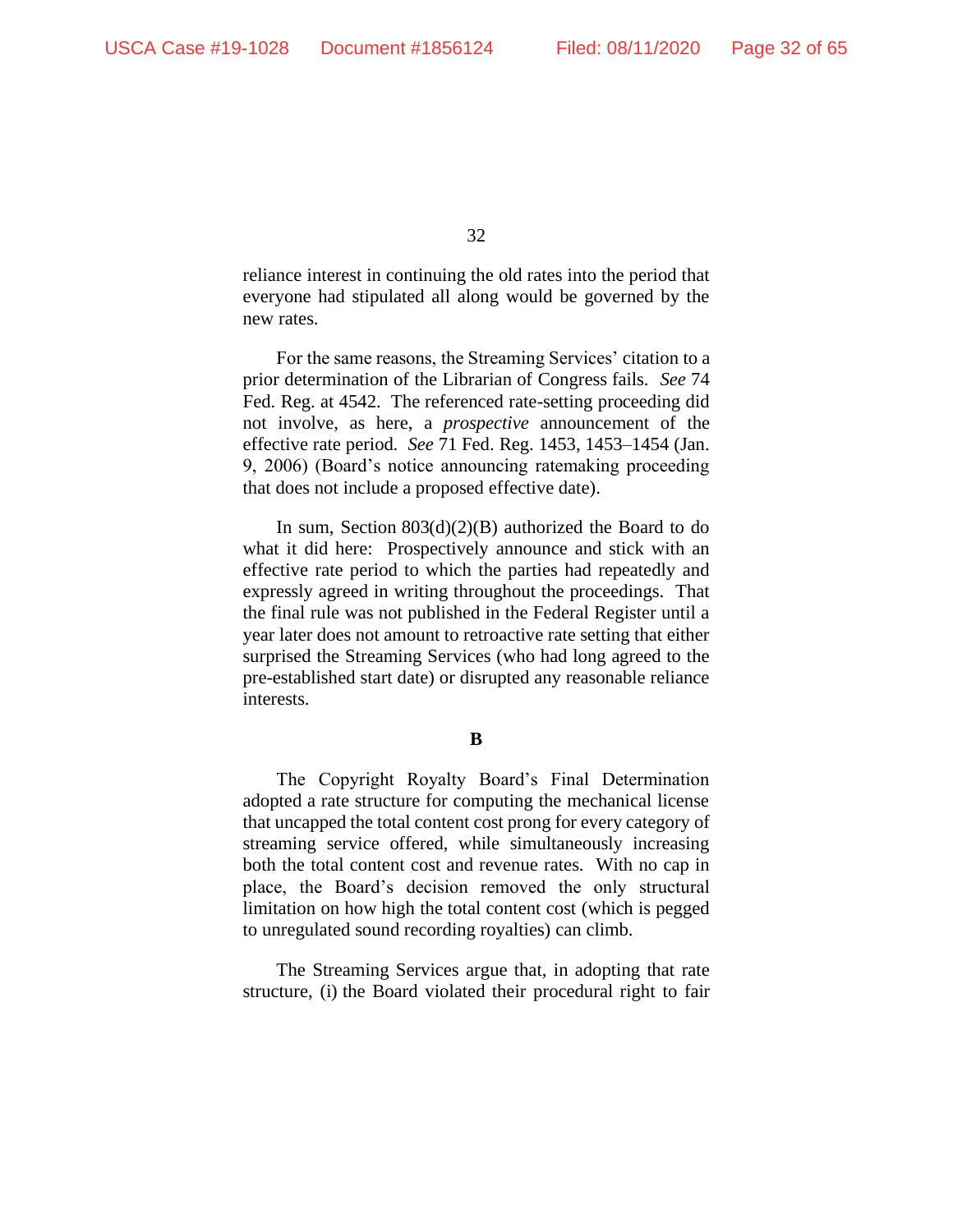notice by choosing a structure that was not advanced by any party; and (ii) the Board's decision both to uncap the total content cost prong and to increase the percentages used to calculate the revenue prong and total content cost prongs were arbitrary and capricious.

The Streaming Services are correct that the Board failed to provide adequate notice of the drastically modified rate structure it ultimately adopted. We also hold that the Board did not provide a reasoned explanation for its refusal to treat the Phonorecords II settlement as a benchmark when setting the total content cost and revenue rates. For those reasons, we vacate and remand the Board's adopted rate structure and percentages for further proceedings consistent with this opinion.

**1**

An agency "setting a matter for hearing [must] provide parties with adequate notice of the issues that [will] be considered, and ultimately resolved, at that hearing." *Wallaesa v. Federal Aviation Admin.*, 824 F.3d 1071, 1083 (D.C. Cir. 2016) (quoting *Public Serv. Comm'n of Ky. v. FERC*, 397 F.3d 1004, 1012 (D.C. Cir. 2005)). This ensures that agencies provide a fair process in which each party is able "to present [its] case or defense \* \* \*, to submit rebuttal evidence, and to conduct such cross-examination as may be required for a full and true disclosure of the facts" that bear on the agency's decision and choices. *See* 5 U.S.C. § 556(d).

While the Streaming Services knew, at the 50,000-foot level, that the Board would be deciding the royalty rates and terms to govern the mechanical license, they had no fair notice that the Copyright Royalty Board would take the dramatic step of uncapping the total content cost prong for every category of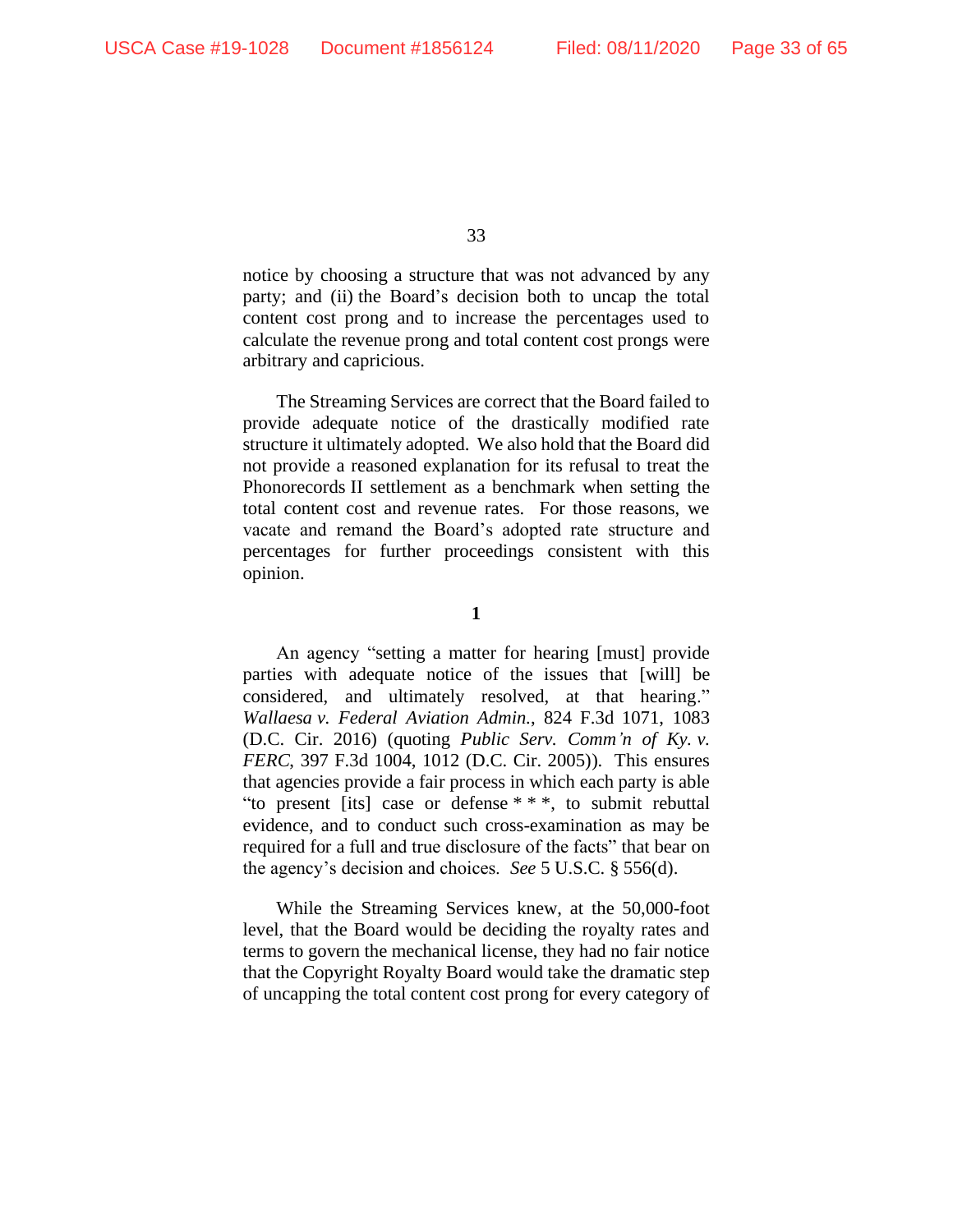service offering, let alone pair that with significant increases in the total content cost and revenue prongs. As a result, the Streaming Services argue, they "had no notice or opportunity to present evidence" about that rate structure because "no party advocated [it] during or before the hearing." Streaming Services Br. 26–27.

We agree. There is no dispute that before and throughout the evidentiary hearing, no party had proposed or even hinted at the structure the Board ultimately adopted—an uncapped total cost content prong combined with significantly increased rates. *See* Streaming Services Br. 17; Board Br. 43–44; Copyright Owners Intervenor Br. 10–11; *see also* Oral Arg. Tr. 55:7–60:19, 68:21–69:5, 75:4–13. And the Board, itself, offered no hint of such a dramatic change in course from prior decisions. So the Streaming Services had no notice that they needed to defend against and create a record addressing such a significant, and significantly adverse, overhaul of the mechanical license royalty scheme.

This is no mere formality. Interested parties' ability to provide evidence and argument bearing on the essential components and contours of the Board's ultimate decision not only protects the parties' interests, it also helps ensure that the Board's ultimate decision is well-reasoned and grounded in substantial evidence. *See Settling Devotional Claimants v. Copyright Royalty Bd.*, 797 F.3d 1106, 1121 (D.C. Cir. 2015) (The lack of record support for the Copyright Royalty Board's approach was "ma[de]  $***$  worse" by the fact that the approach was "first presented in the \* \* \* determination and not advanced by any participant.") (quoting *Intercollegiate Broad. Sys., Inc. v. Copyright Royalty Bd.*, 571 F.3d 69, 87 (D.C. Cir. 2009)). That vetting by the parties did not occur here because the Streaming Services were procedurally blindsided.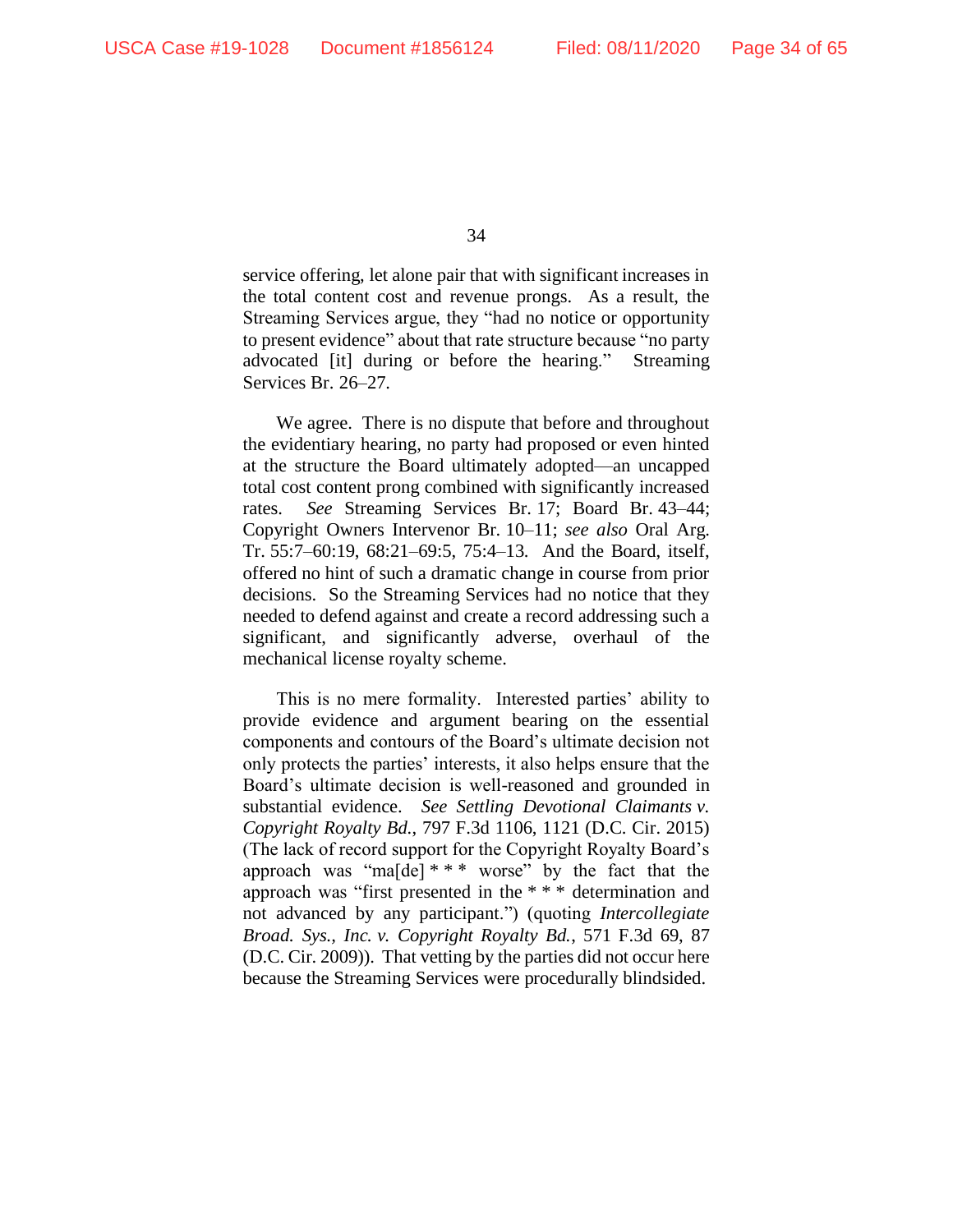That is not to say that the Board is strictly limited to choosing from among the proposals set forth by the parties. Agencies have the authority to modify proposals set forth by the parties, or to suggest models of their own. *See SoundExchange, Inc. v. Copyright Royalty Bd.*, 904 F.3d 41, 50–51, 57 (D.C. Cir. 2018) (upholding Copyright Royalty Board's decision to modify a party's proposed rates in light of its interpretation of Section 114 of the Copyright Act); *Association of American Publishers, Inc. v. Governors of USPS*, 485 F.2d 768, 773 (D.C. Cir. 1973). Some degree of deviation and combination is permissible.

But the ultimate proposal adopted by the Board has to be within a reasonable range of contemplated outcomes. Here it was not.

The Board's decision went far beyond modifying or piecing together a rate structure, the economic and policy consequences of which had already been explored and developed by the parties in the record. Instead, the Board's decision deviated substantially and unforeseeably from the parties' pre-hearing proposals, the arguments made at the evidentiary hearing, and the preexisting rate structures. The end result was a rate structure that could significantly increase costs for the Streaming Services, and that eliminated the prior structural protection that braced the streaming services against unregulated increases in sound recording royalties. If the Board wanted to implement such an extreme change in the rate structure, it was duty bound to give a heads up to the parties.

The Copyright Owners argue that the Streaming Services nevertheless had adequate notice because they received "notice of every component of the Board's final structure[.]" Copyright Owners Intervenor Br. 10. In particular, the final rate structure adopted by the Board for all categories was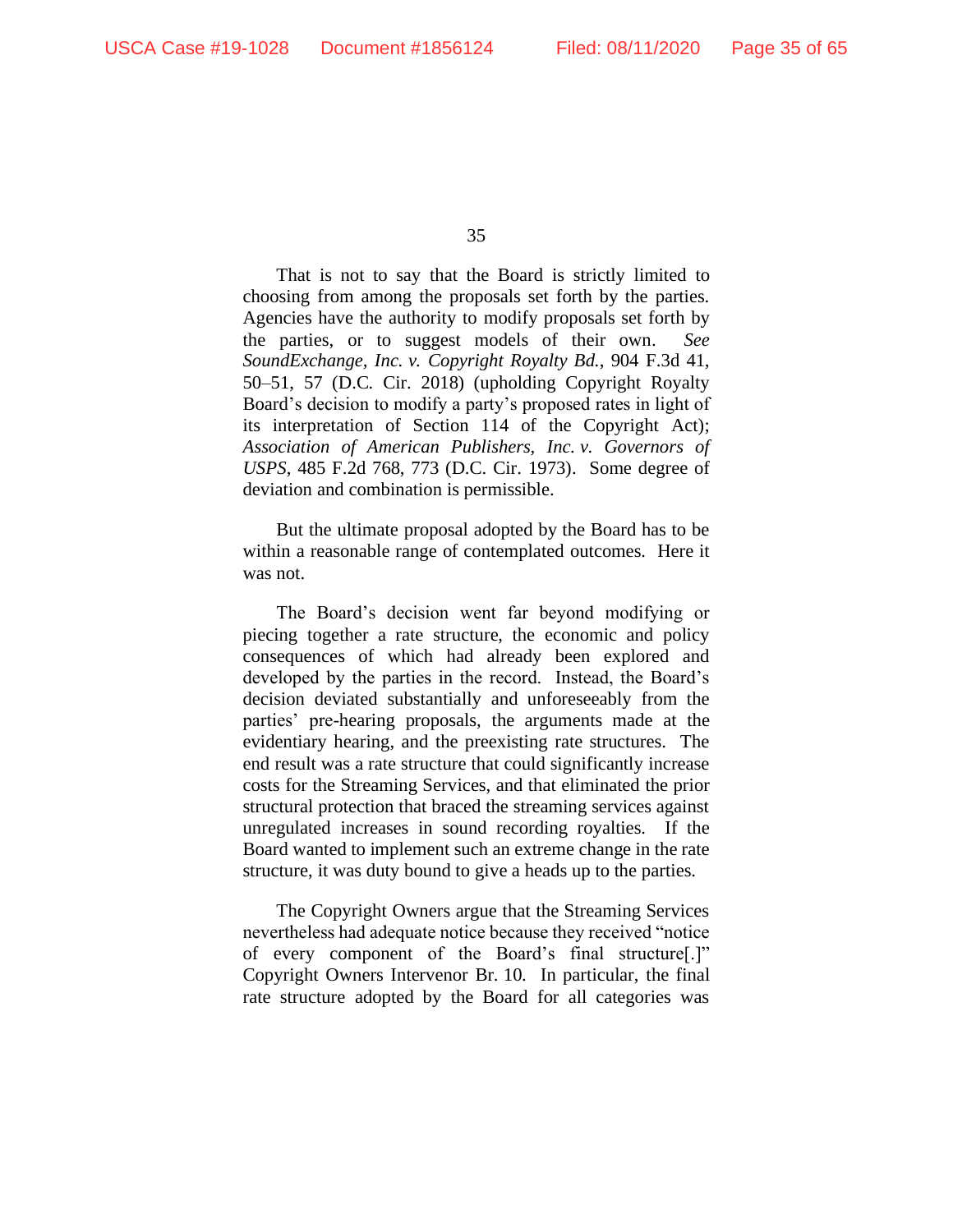virtually identical to the rate structure for the single "bundled subscriptions" category prior to Phonorecords III, *see* 37 C.F.R.  $\S 385.13(a)(4)$  (2013), which Amazon's filings below proposed to maintain to that limited extent, J.A. 66–67.

But the fact that some of the Streaming Services' proposals contemplated continued use of an uncapped total content cost prong for a small number of preexisting categories does not mean they anticipated that the Board would uncap the total content cost prong *across the board*. That is quite different. Prior to issuance of the Final Determination, the vast majority of the categories of offerings were capped. *See* Oral Arg. Tr. 57:7–23 (Board explaining that, previously, only two out of ten categories were uncapped).

Uncapping the total content cost prong across all categories leaves the Streaming Services exposed to potentially large hikes in the mechanical license royalties they must pay. That is because the total content cost prong is calculated by taking a percentage of the royalties paid to sound recording rightsholders. *See* 84 Fed. Reg. at 1963 n.165 (Strickler Dissent). As the Board acknowledges, sound recording rightsholders have considerable market power vis-à-vis interactive streaming service providers, and they have leveraged that power to extract excessive royalties. *See Id.* at 1934 n.75 ("[T]he [interactive streaming] services are \* \* \*exposed to the labels' market power. Record companies could, if they so chose, put th[ose] [s]ervices out of business entirely."); *id.* at 1952–1953 (explaining that, by virtue of their oligopoly power, the sound recording copyright holders have extracted "inflated" royalties relative to what the Shapley Analyses would predict). By eliminating any cap on the total content cost prongs, the Final Determination yokes the mechanical license royalties to the sound recording rightsholders' unchecked market power.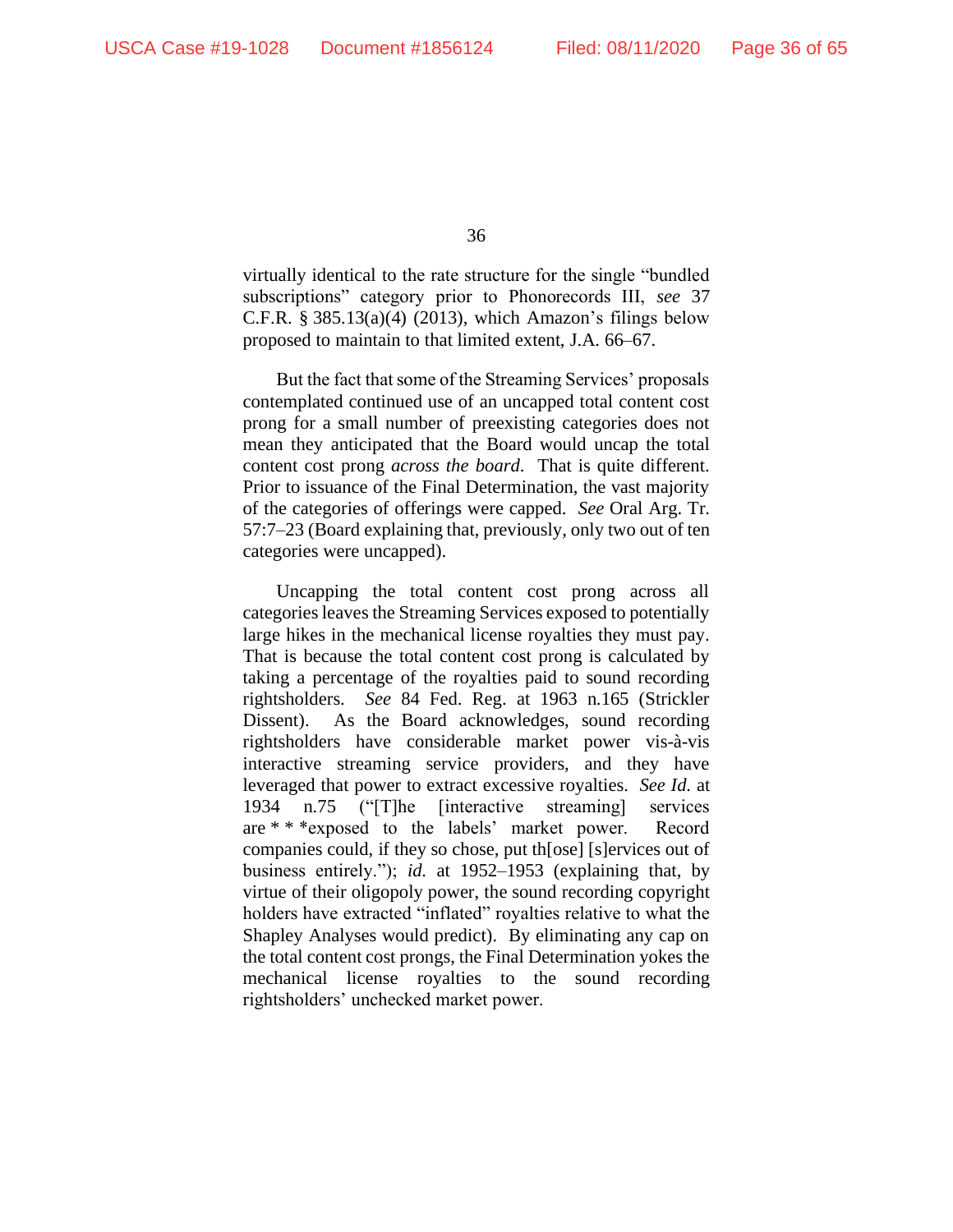Worse still, the Board not only stripped away the total content cost caps, but also significantly hiked both the revenue rate and the total content cost rates the streaming services would have to pay. The Final Determination increased the revenue rate by 44% relative to the preexisting rates—that is, from 10.5% (for most but not all categories) to 15.1%. *See* 84 Fed. Reg. at 1960.<sup>10</sup> The Board also raised the total content cost rate to 26.2%. *Id.* at 1954, 1960. That rate previously fell between approximately 17% and 22%. *See* 37 C.F.R. § 385.13(b)–(c), 385.23(a) (2014). Therefore, the Streaming Services were not only deprived of the opportunity to voice their objections to a completely uncapped total content cost prong, they were also given no opportunity to address the interplay between that rate structure and the increased revenue and total content cost rates.

In defense of the Board's decision, the Copyright Owners point to Google's post-hearing proposal that advocated for a rate structure that included a completely uncapped total content cost prong. J.A. 678–679, 699 (Google's Amended Proposed Finding of Fact). There are two problems with that argument.

First, Google conditioned its proposed adoption of an uncapped total content cost prong on the simultaneous adoption of much *lower* rates than those adopted by the Board. J.A. 483 (Google confirming that its amended proposed rate structure "works but only with" the specific rates it proposed); *see also*  84 Fed. Reg. at 1981 (Google's Amended Proposal advanced a "10.5% of net service revenue [rate] and an uncapped  $15\frac{1}{6}$ ]

<sup>10</sup> Some of the categories had slightly higher revenue rates. *See* 37 C.F.R. § 385.23(a)(1), (2), (4), (5) (2014). The Board, however, generally treats 10.5% as the "prevailing headline rate[.]" 84 Fed. Reg. at 1952; *see id.* at 1960 (describing the new revenue rate as a 44% increase over the "current headline rate").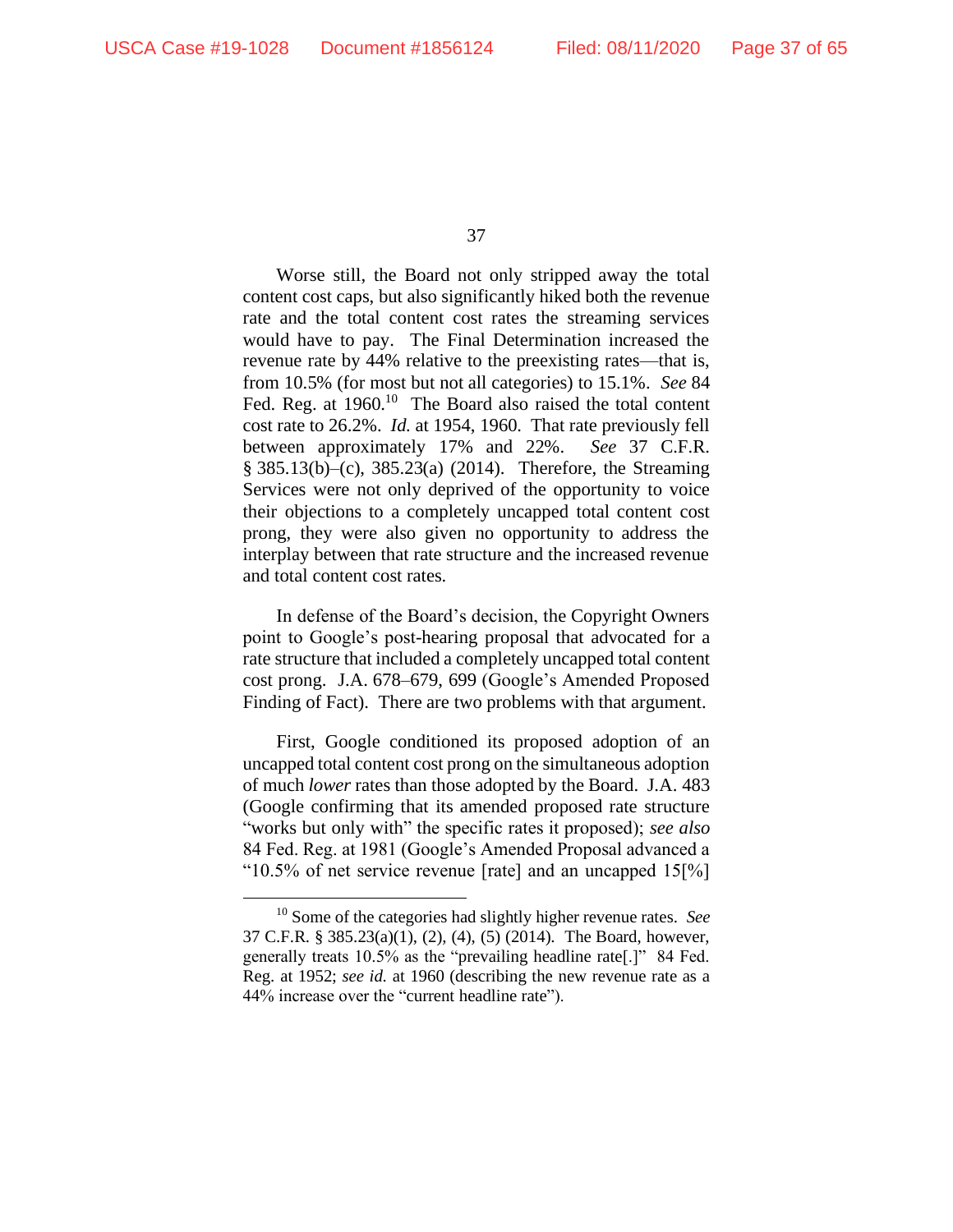[total content cost] component."). Google specifically warned that pairing the uncapped structure with higher rates would be intolerable. J.A. 483.

Second, Google's package was proposed for the very first time *after* the evidentiary record was closed. 84 Fed. Reg. at 1935 n.79. So the other parties never had a chance to submit evidence regarding the problems with Google's proposal, let alone the viability of the Board's pairing of uncapped total content costs with significantly increased total content cost and revenue rates.

In sum, because the Copyright Royalty Board failed to provide fair notice of the rate structure it adopted, that aspect of its decision must be vacated and remanded for further proceedings. If the Board wishes to pursue its novel rate structure, it will need to reopen the evidentiary record.

#### **2**

The Streaming Services separately challenge the uncapped rate structure as arbitrary and capricious. In particular, they argue that the rate structure formulated by the Copyright Royalty Board failed to account for the sound recordings rightsholders' market power. Streaming Services Br. 28–32, 34. They also object that the Board failed to provide a "satisfactory explanation," or root in substantial evidence, its conclusion that an increase in mechanical license royalties would lead to a decrease in sound recording royalties. Streaming Services Br. 33–36.

Because we have vacated the rate structure devised by the Board for lack of notice, we need not address these arguments. Should the Board on remand provide notice that it is again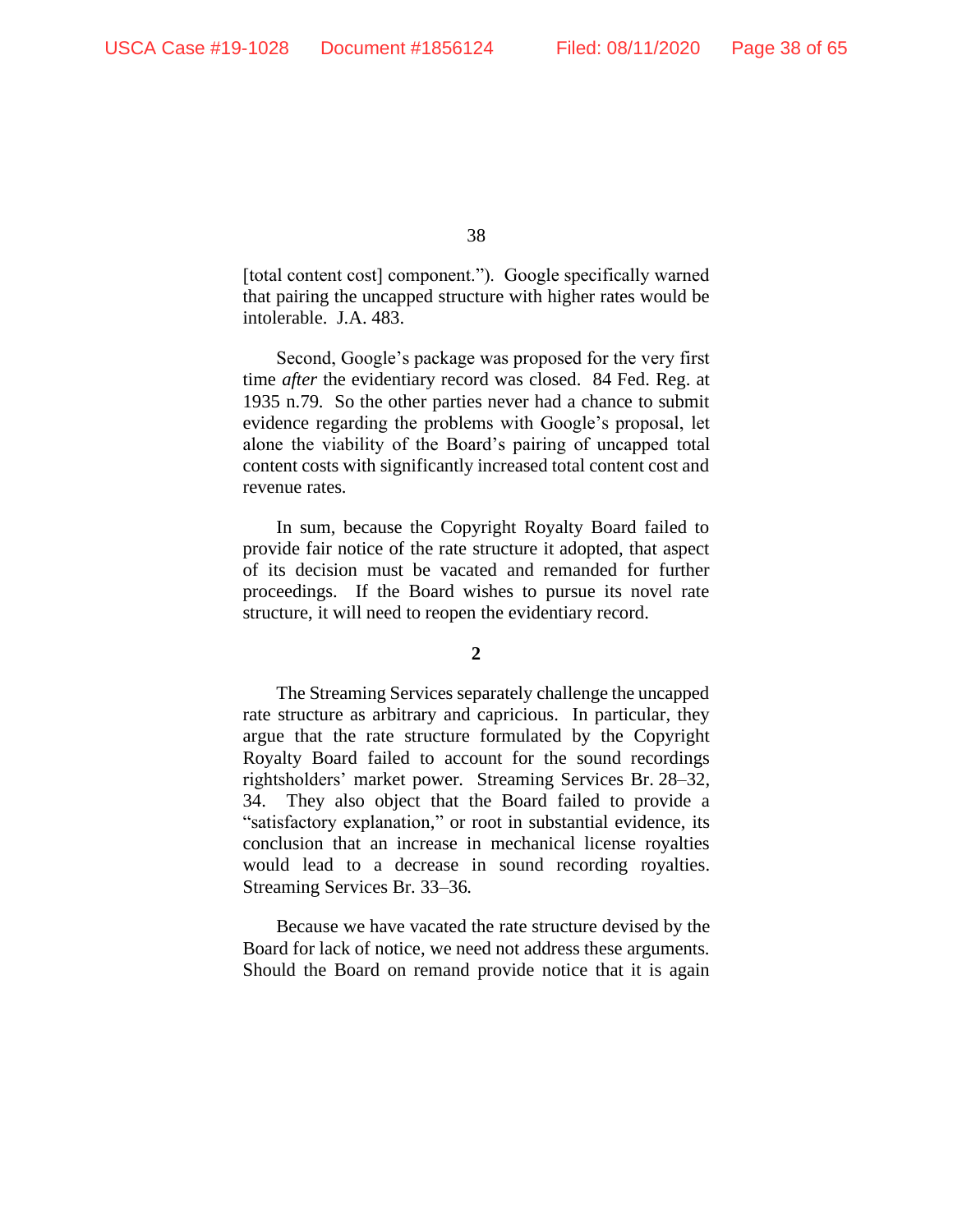contemplating such a scheme, the Streaming Services can present their concerns to the Board in the first instance.

**3**

Apart from their challenges to the uncapped rate structure, the Streaming Services separately leveled objections to the particular percentages adopted by the Copyright Royalty Board to calculate the revenue and total content cost prongs. Specifically, the Streaming Services object to the Board's reliance on conclusions drawn from multiple different expert analyses and its rejection of the Phonorecords II and Subpart A settlements as rate benchmarks. They further argue that the Board's conclusions with respect to the four statutory objectives were unreasoned and unsupported by substantial evidence.

Our "[r]eview of administratively determined rates is 'particularly deferential' because of their 'highly technical' nature." *Intercollegiate Broad. Sys. v. Copyright Royalty Bd.*, 574 F.3d 748, 755 (D.C. Cir. 2009) (quoting *East Ky. Power Coop. v. FERC*, 489 F.3d 1299, 1306 (D.C. Cir. 2007)). Taken in that light, the Streaming Services' first argument fails, but the second succeeds. The third argument is largely bound up in the remand and therefore, with one exception, will not be resolved here.

**a**

The Streaming Services' first contention is that it was arbitrary and capricious for the Board to rely on information drawn from different expert analyses in calculating the mechanical royalty rates. Streaming Services Br. 38–39. In their view, the Board's approach was "virtually identical" to the arbitrary approach struck down in *Settling Devotional*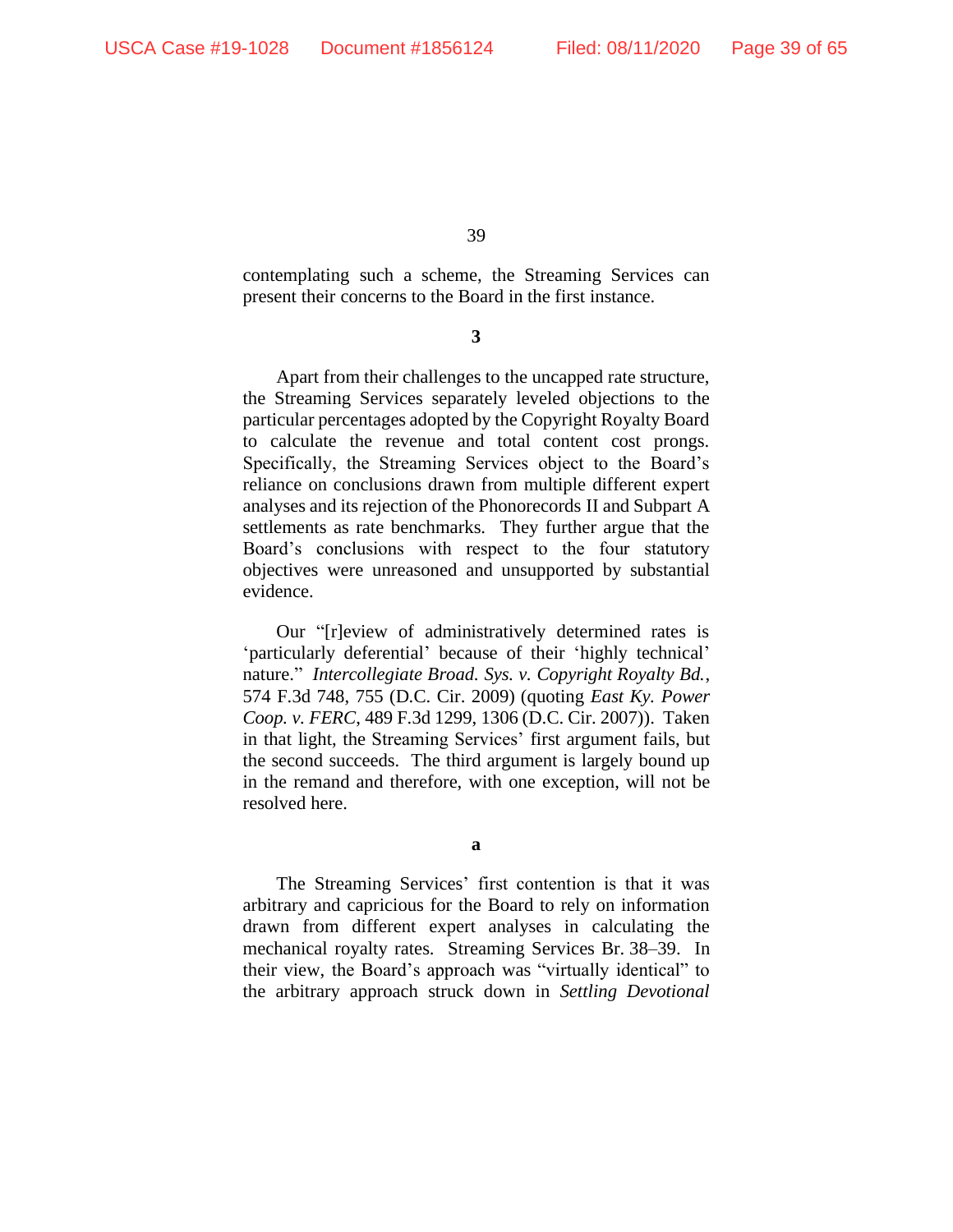*Claimants* because it involved "taking some numbers from discredited methodologies and others from methodologies" that the Board "otherwise refused to consider." Streaming Services Br. 43 (formatting modified).

This case looks nothing like *Settling Devotional Claimants*. In that case, two parties each claimed a right to the royalties associated with devotional programming. *Settling Devotional Claimants*, 797 F.3d at 1111. But neither party presented competent evidence of how the devotional programming royalties should be divided between them. So the Board rejected both parties' methodologies in total. *Id*. at 1113. That left the Board with no reliable evidence at all of how to allocate the devotional programming royalties. So the Board chose to split the difference. For two of the years at issue, the Board picked the one royalty allocation number where the parties' (already rejected) proposed ranges happened to coincide. *Id*. at 1114. For the other two years, the Board simply averaged the values selected for the first two years. *Id.*

This court reversed, explaining that "simply picking a number out of [a] flawed and otherwise-rejected proposal just because it happened to roughly coincide with the lowest bound proposed by [an opposing party] falls beyond the bounds of reasoned decisionmaking." *Settling Devotional Claimants*, 797 F.3d at 1120. Even worse, for two of the years, the Board simply "split the difference of the allocations from the two other years" without any evidentiary support or rationale for that decision. *Id.* at 1121.

Unlike in *Settling Devotional Claimants*, the Board here did not split the difference between analyses that it had already rejected as fatally flawed. Rather, the Board found the analyses upon which it relied informative and accurate in the reliedupon parts, even if imperfect in other respects. In particular,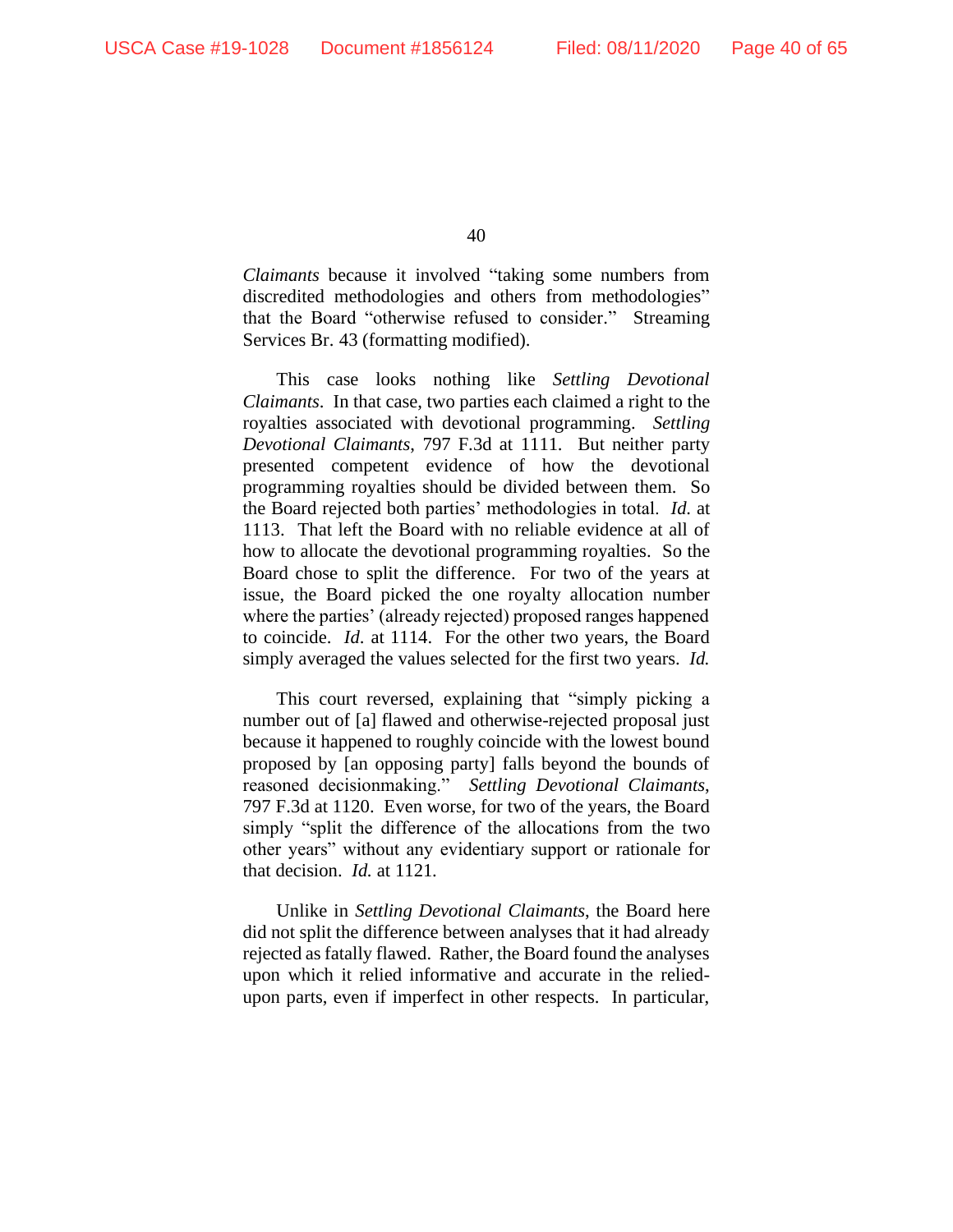based on analyses submitted by Spotify's expert, Leslie Marx, and the Copyright Owners' experts, Richard Watt and Joshua Gans, the Board found that the Phonorecords II mechanical license royalties were too low and that the sound recording rightsholders were extracting more than their fair share of royalties. 84 Fed. Reg. at 1951–1954. The Board then carefully analyzed the competing testimony and drew from it rates that were grounded in the record and supported by reasoned analysis. *See Association of American Publishers*, 485 F.2d at 773 ("[T]he rough splitting of a difference between two fairly but not wholly satisfactory rate calculations is a familiar permissible technique," since a ratemaking entity "may fashion its own adjustments within reasonable limits.").

All three expert analyses "were broadly consistent insofar as they all found that *the ratio* of sound recording to musical works royalty rates should decline," 84 Fed. Reg. at 1951– 1952, because sound recording royalties were too high relative to the musical works royalties. Watt explained that this phenomenon was at least partially explained by the fact that mechanical license royalties were "significantly below the predicted fair rate." *Id*. at 1952. That gap had empowered sound recording rightsholders to extract that surplus amount in their negotiations with the interactive streaming services. *Id.*

To select the specific revenue rate that would respond to that problem, the Board began by determining the total percent of the interactive streaming services' revenue that should be paid out in royalties to the sound recording rightsholders and the musical works rightsholders collectively. To that end, the Board treated Marx's *upper* estimate of the percent of total revenue that interactive streaming services should pay in royalties as the *lower* bound for the Board's range. 84 Fed. Reg. at 1954. The Board took this approach because it found, based on Watt's testimony, that Marx's analysis understated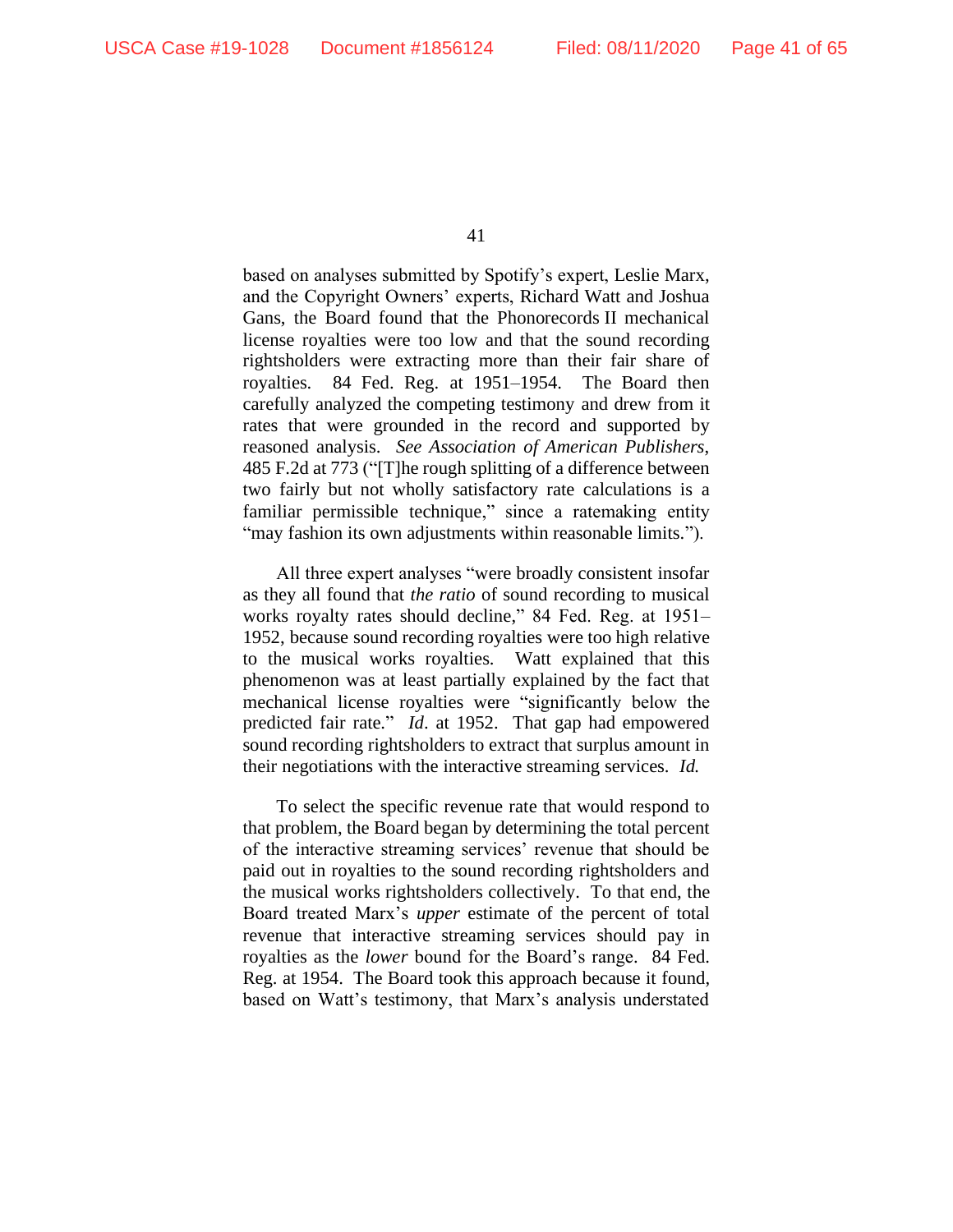the fair allocation of surplus to the copyright owners by overstating the streaming services' costs and understating their revenue. *Id.* at 1953–1954. Substantial evidence supports that judgment.

The Board then took the *lower* bound of Watt's estimate of the percentage of revenue that should be paid out in royalties and treated that value as the *upper* bound for the Board's purposes. 84 Fed. Reg. at 1954. The Board explained that it did so because Watt's royalty figures "were presented as rebuttal testimony" to Marx's testimony, so Marx had no opportunity to respond to them. *Id.* Therefore, the Board took the conservative approach of "viewing [Watt's] lowest figure \* \* \* as an upper bound[.]" *Id.* That type of weighing of evidence and decision to proceed cautiously is well within the Board's discretion.

The Board proceeded to calculate the zone of reasonableness for the revenue rate by applying the ratios of sound recording royalties to musical works royalties from Gans' and Marx's analyses to the Board's upper and lower bounds for the percent of revenue that should be paid out in total royalties. 84 Fed. Reg. at 1954.

The Board ultimately settled on the revenue rate of 15.1% "based on the highest value of overall royalties predicted by Professor Marx's model and the ratio of sound recording to musical work royalties determined by \* \* \* Gans's analysis." 84 Fed. Reg. at 1959–1960. Gans' analysis sought to estimate an appropriate per-subscriber or per-play mechanical license royalty rate. *Id.* at 1951. This involved estimating the ratio of sound recording royalties to musical works royalties in an unconstrained market. *Id.* at 1950.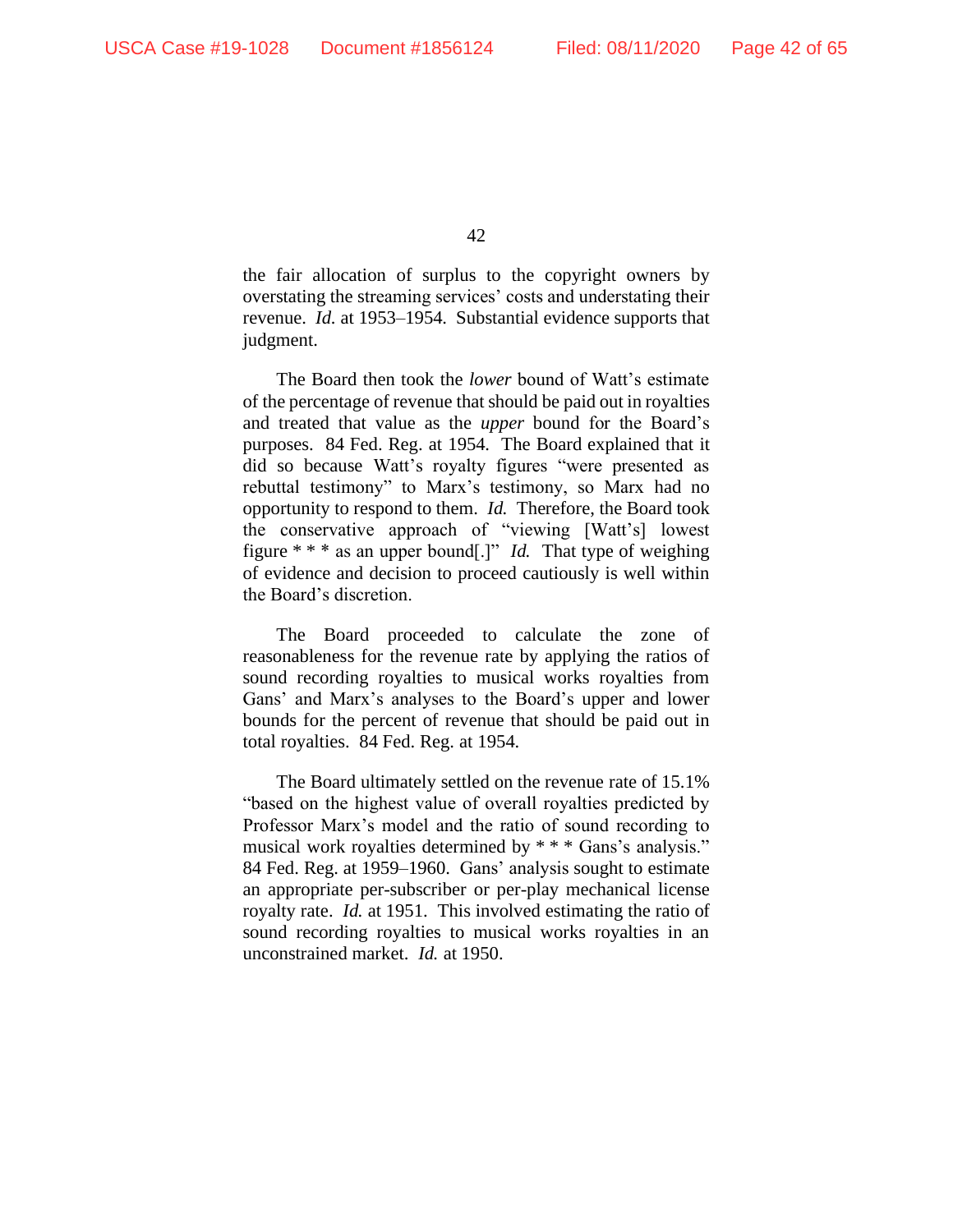The Streaming Services argue that the Board acted arbitrarily by relying on the ratio Gans derived even though it "explicitly *rejected* [Gans' model] as unreliable[.]" Streaming Services Br. 43 (emphasis in original). That is not what happened.

The Board rejected Gans' per-subscriber and per-play royalty proposals, but not because of any infirmity in his analysis of the ratio of sound recording royalties to musical works. The Board just found that Gans' reliance on another expert's unsound per-play sound recording rate fatal to his proposed per-subscriber and per-play mechanical royalty rates. 84 Fed. Reg. at 1951. When it came to the expert evidence on which the Board chose to rely—the "ratio of sound recording to musical work royalties that \* \* \* Gans derived from his analysis"—the Board specifically found that aspect of Gans' analysis to be reasonable and "informative." *Id.* (formatting modified); *id*. (Board finds reasonable Gans' equal value assumption and his reliance on Goldman Sachs' profit projections). That type of line-drawing and reasoned weighing of the evidence falls squarely within the Board's wheelhouse as an expert administrative agency. $11$ 

<sup>&</sup>lt;sup>11</sup> The Streaming Services also argue that the Board arbitrarily, and without explanation, selected the midpoint of the zone of reasonableness as the revenue rate. Streaming Services Br. 43. That misunderstands the Board's decision. The Board explained that the revenue rate is "based on the highest value of overall royalties predicted by Professor Marx's model and the ratio of sound recording to musical work royalties determined by \* \* \* Gans's analysis." 84 Fed. Reg. at 1959. That value happens to coincide with the midpoint of the revenue rate's zone of reasonableness. *See id.* at 1954. That is not the same as arbitrarily choosing to split the baby between two equally invalid numbers, as occurred in *Settling Devotional Claimants*, 797 F.3d at 1120.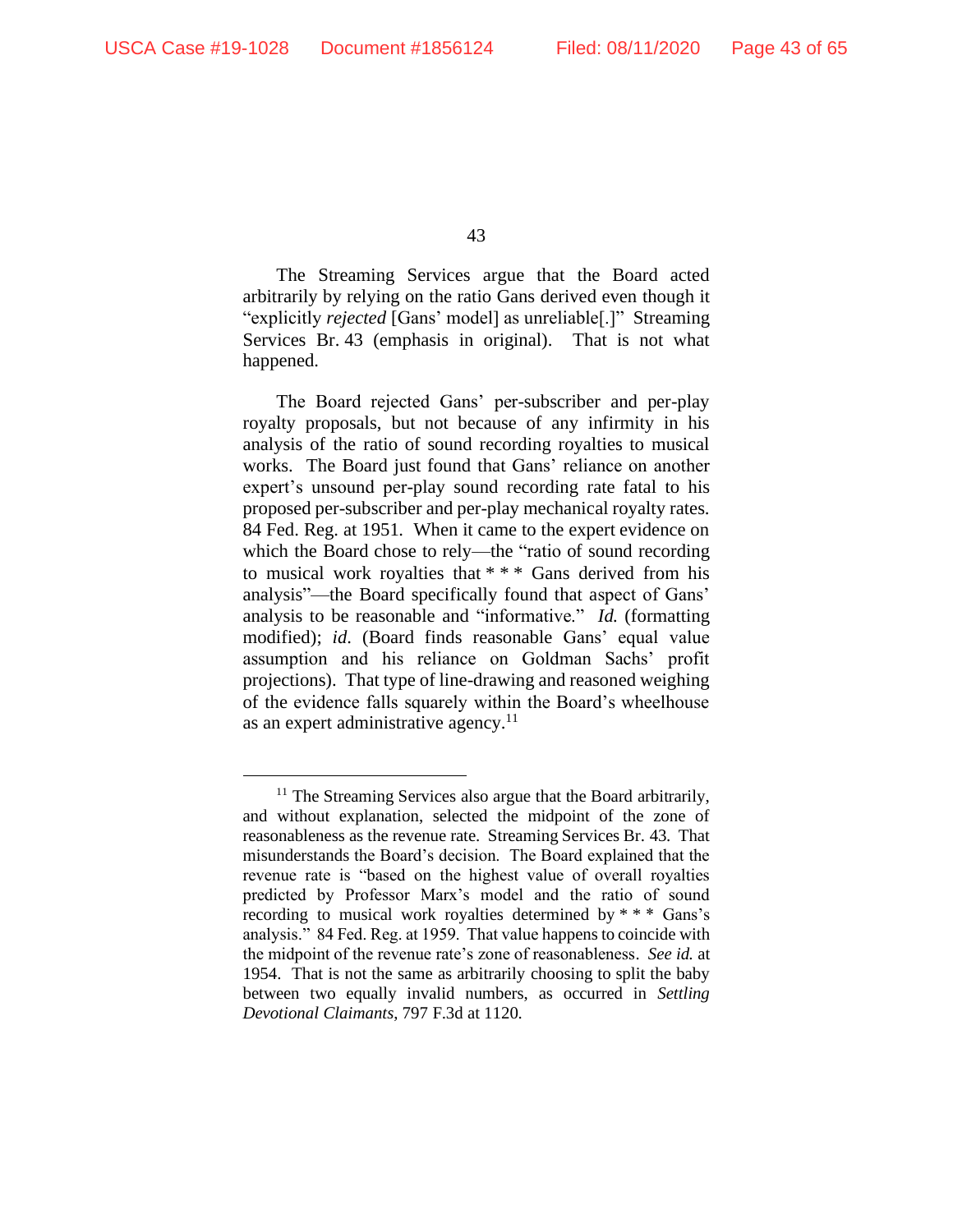**b**

The Streaming Services argue, secondly, that the Board arbitrarily rejected two potential rate benchmarks—the Subpart A settlement and the Phonorecords II settlement—without adequate explanation.

The Subpart A settlement governs the royalty rates and terms for physical phonorecords, permanent digital downloads, and ringtones. 82 Fed. Reg. 15,297, 15,297–15,299 (March 28, 2017); *see also* 84 Fed. Reg. at 1920. The Board's decision selected higher revenue rates for the disputed streaming service categories than the Subpart A settlement imposed on the three uncontested categories. *Compare* J.A. 1407–1410, *with* 84 Fed. Reg. at 1960. The Streaming Services contend that the Board failed to explain that differential.

Not so. The Board addressed that difference quite directly, explaining that there is "less access value in the sale of a download or a CD, compared to the access value of a subscription to a streaming service<sup>[1]</sup>" 84 Fed. Reg. at 1946. For that reason, the Board reasonably treated the Part A settlement rates as, "at best," a floor below which the disputed categories rates should not fall. *Id.*

In their reply brief, the Streaming Services argue that increased access value from streaming services is exclusively attributable to the streaming service providers' efforts and so does not justify the payment of higher royalties to copyright holders. Services Reply 23–24. But "an argument first made in a reply brief is forfeited." *Bartko v. SEC*, 845 F.3d 1217, 1224 n.7 (D.C. Cir. 2017).

The Streaming Services next argue that the Board failed to keep its promise to "incorporate" the rates from the Subpart A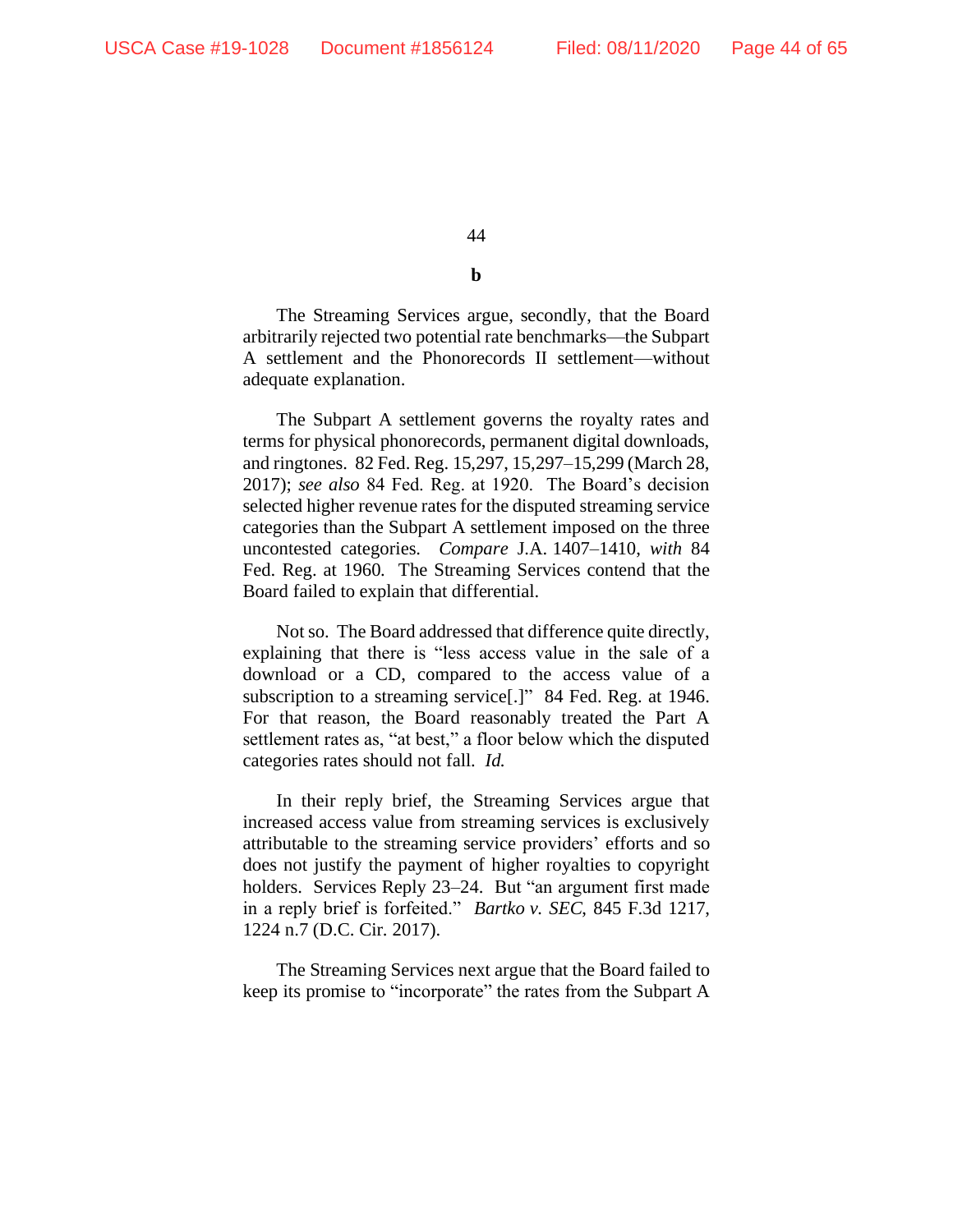settlement "into the development of a zone of reasonableness of royalty rates within the rate structure adopted[.]" 84 Fed. Reg. at 1947. But the Board stayed true to its word by adopting a zone of reasonableness that was higher than the revenue rate set forth in that settlement. *See id.* at 1954 (establishing the zone of reasonableness for the revenue prong); *see also id.* at 1946.

The Board's treatment of the Phonorecords II settlement, though, is muddled.

In rejecting that settlement as a possible benchmark, the Board faulted the Streaming Services for failing to explain why the parties to the Phonorecords II settlement agreed to the rates in that settlement. 84 Fed. Reg. at 1944 (Board noting the absence of evidence regarding the parties' negotiations leading up to the adoption of the settlement). The Board also rejected the notion that the Streaming Services' reliance on the continuation of the Phonorecords II rates alone justified the use of that settlement as a relevant benchmark. *Id.*

But nowhere does the Final Determination explain why evidence of the parties' subjective intent in negotiating the Phonorecords II settlement is a prerequisite to its adoption as a benchmark.

On appeal, the Board changes tack and argues that its rejection of the Phonorecords II settlement was reasonable because "[t]he weight of the evidence \* \* \* showed that the prior rates had been set far too low, thus negating the usefulness of the prior settlement as a benchmark." Board Br. 64. The Board further suggests that it reasonably rejected this benchmark because it was "outdated[.]" Board Br. 65.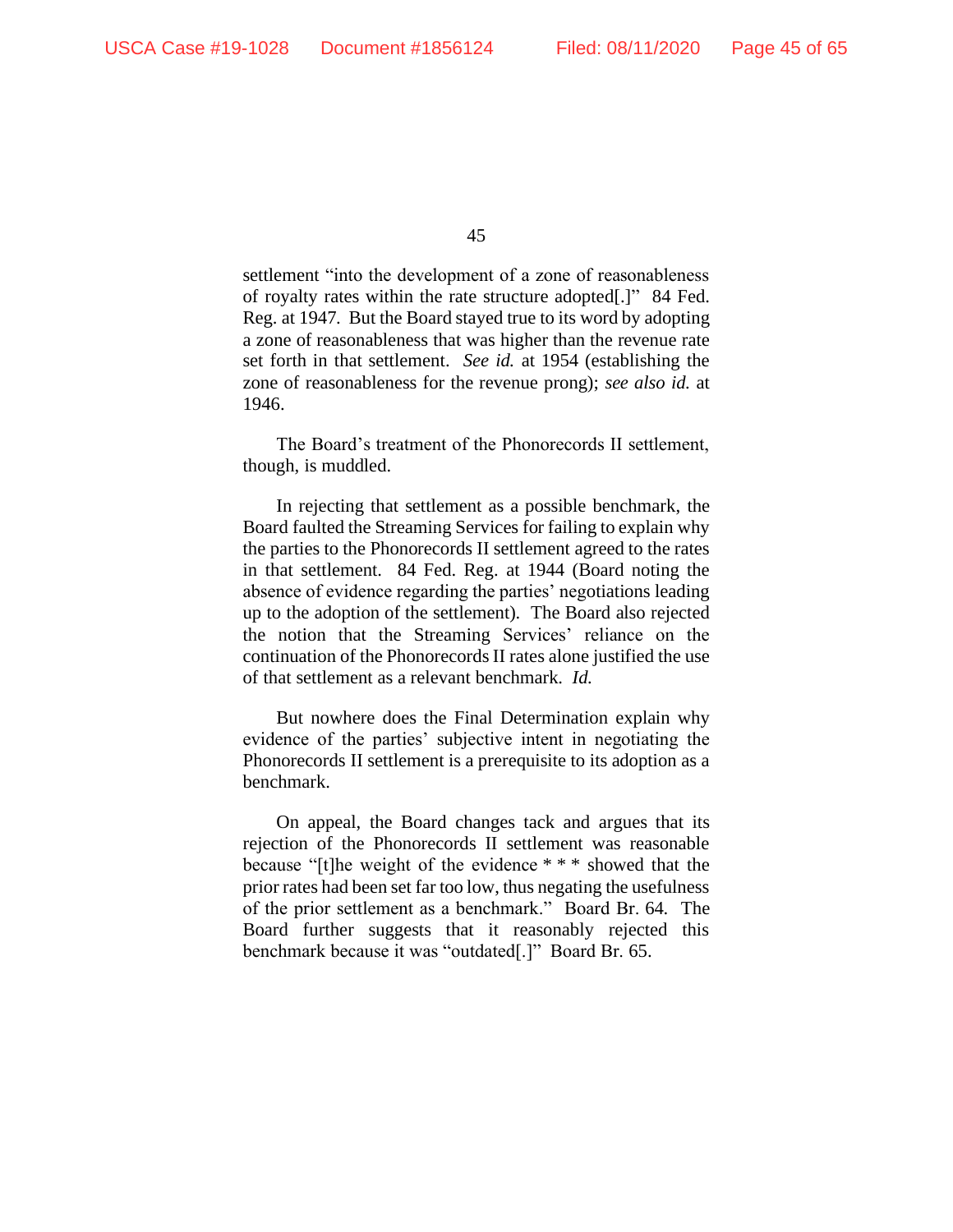Those arguments by counsel are nowhere to be found in the Final Determination's discussion of the appropriateness of the Phonorecords II settlement as a potential benchmark. So we cannot rely on them to sustain that decision. *Council for Urological Interests v. Burwell*, 790 F.3d 212, 222 (D.C. Cir. 2015) (Court "must judge the propriety of agency action solely by the grounds invoked by the agency.") (formatting modified) (quoting *SEC v. Chenery Corp.*, 332 U.S. 194, 196 (1947)).

The Copyright Owners, for their part, attempt to defend the Board's rejection of the Phonorecords II settlement based on the lack of evidence of subjective intent. They argue that the subjective intent of the parties to the Phonorecords II settlement is relevant because it "would have revealed whether the agreed-upon rates were based on economic realities or instead were driven by other considerations." Copyright Owners Intervenor Br. 28 (Copyright Owners arguing that "streaming was of no economic significance" when the Phonorecords II settlement was adopted, and that they agreed to the settlement to avoid "the distraction of litigating" the issue) (formatting modified). Perhaps. But the Copyright Owners' *post hoc* explanation cannot make up for the Board's failure to adequately explain itself in the Final Determination. *See Chenery*, 332 U.S. at 196.

Because we cannot discern the basis on which the Board rejected the Phonorecords II rates as a benchmark in its analysis, that issue is remanded to the Board for a reasoned analysis.

**c**

Finally, the Streaming Services argue that the Copyright Royalty Board's determinations failed to adequately consider the four statutory objectives.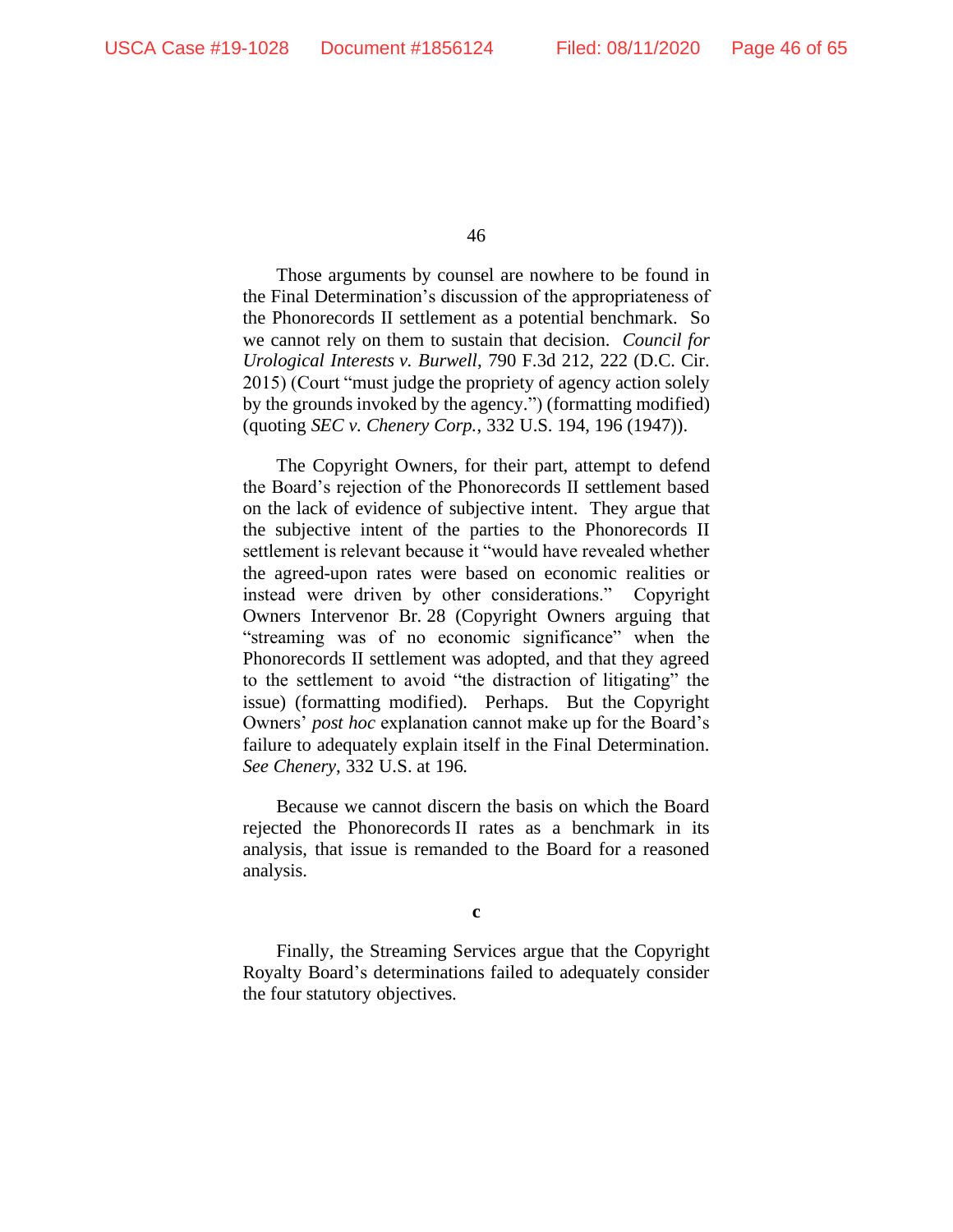Recall that Section 801(b)(1) required the Board's decision to advance four competing priorities: (A) maximizing the availability of creative works, (B) affording copyright owners a fair return and copyright users a fair income, (C) reflecting the relative roles of the copyright owners and users in making music available to the public, and (D) minimizing any disruption on the "structure of the industries involved and on generally prevailing industry practices." 17 U.S.C. § 801(b)(1) (2012).

Beginning with factor A, the Streaming Services argue that no substantial evidence supports the Board's conclusion that an increase in the royalty rates for mechanical licenses was necessary "to ensure the continued viability of songwriting as a profession." Streaming Services Br. 51–52 (quoting 84 Fed. Reg. at 1958). That is incorrect.

The Board found that there was "ample, uncontroverted testimony that songwriters have seen a marked decline in mechanical royalty income over the past two decades," making it "increasingly difficult for non-performing songwriters \* \* \* to earn a living practicing their craft." 84 Fed. Reg. at 1957. The Board found that "this decline has led to fewer songwriters" and that, "[i]f this trend continues, the availability of quality songs will inevitably decrease." *Id.*

The Streaming Services respond that the question whether declining mechanical license royalties have made it harder for professional songwriters to make a living was, in fact, controverted. Streaming Services Br. 52. They point to testimony by Nashville Songwriters Association International Executive Director Bart Herbison. But that testimony suggests only that streaming may not be the *sole* cause of the reduction in songwriters' mechanical license income, while acknowledging that streaming is at least a "complicating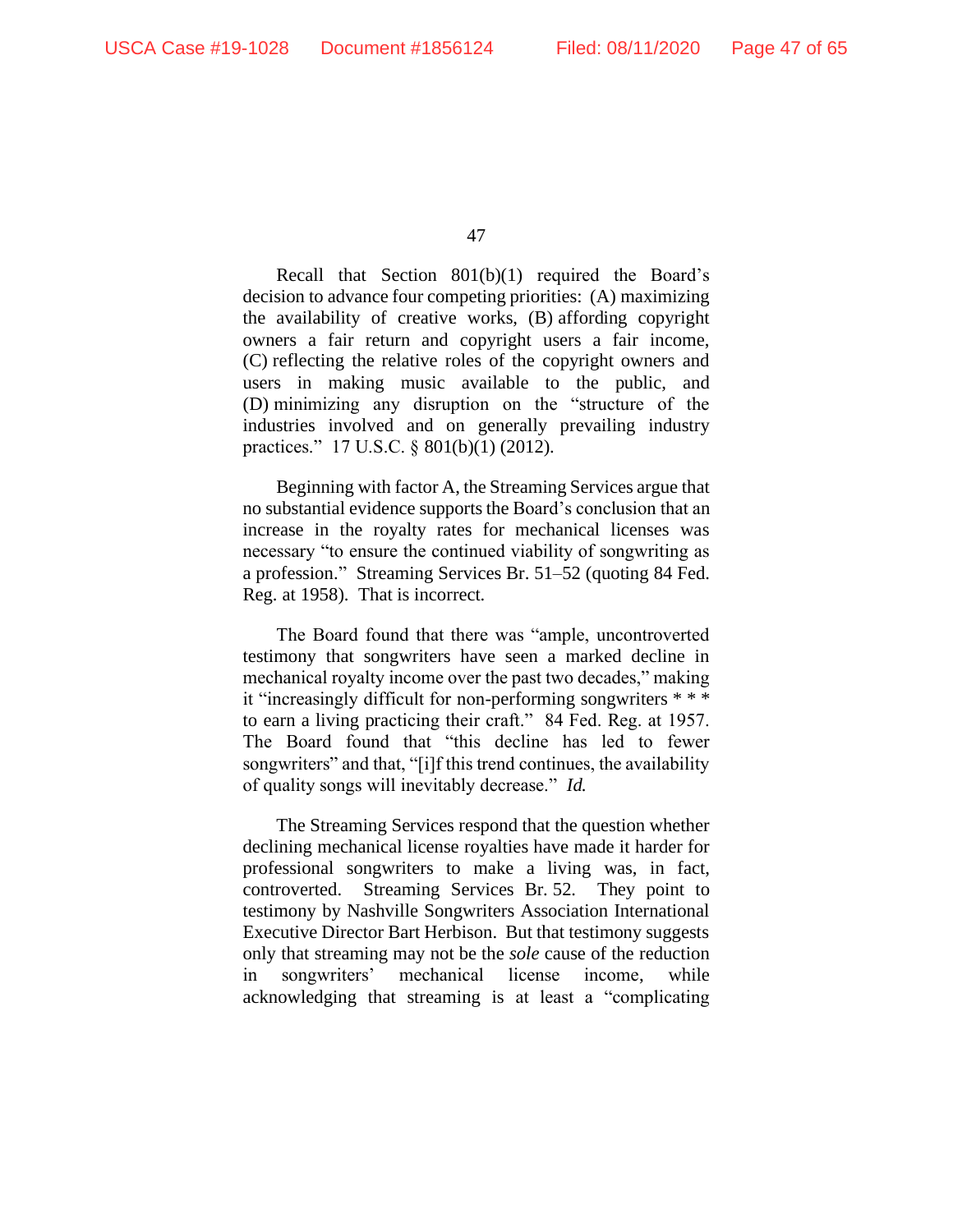factor." J.A. 456–457 ("I'm not blaming the loss of songwriters on streaming. It is a complicating factor. What I'm saying \* \* \* is streaming doesn't pay enough as radio goes away, and there [are] no more record sales to allow songwriters to earn a living."); *see* J.A. 454–455 (Herbison admitting that mechanical license income had decreased before the rise of music streaming, but stating that the problem worsened after streaming became popular).

The Streaming Services also contend that there was "no evidence in the record that songwriters as a group have diminished their supply of musical works to the public." Streaming Services Br. 51–52 (quoting 84 Fed. Reg. at 1957). They point to record evidence indicating that the membership and musical works repertoires of two performance-rights organizations—the American Society of Composers, Authors and Publishers and Broadcast Music, Inc.—have grown in recent years. *See* J.A. 1426–1428.

But an increase in repertoires is not the same as the creation of new songs. In fact, the Streaming Services' own expert, Mark Zmijewski, testified that he could not tell whether the increases were mostly the result of new songs being written or simply the result of those organizations acquiring the rights to preexisting songs. J.A. 1361–1362.

Nor do the organizations' increasing memberships necessarily signify an increase in the number of songwriters in the industry. Those associations' members are not limited to songwriters, and anybody who owns (alone or jointly) the rights to a song—including, for example, a songwriter's multiple heirs—can register as a member of a performancerights organization. J.A. 475.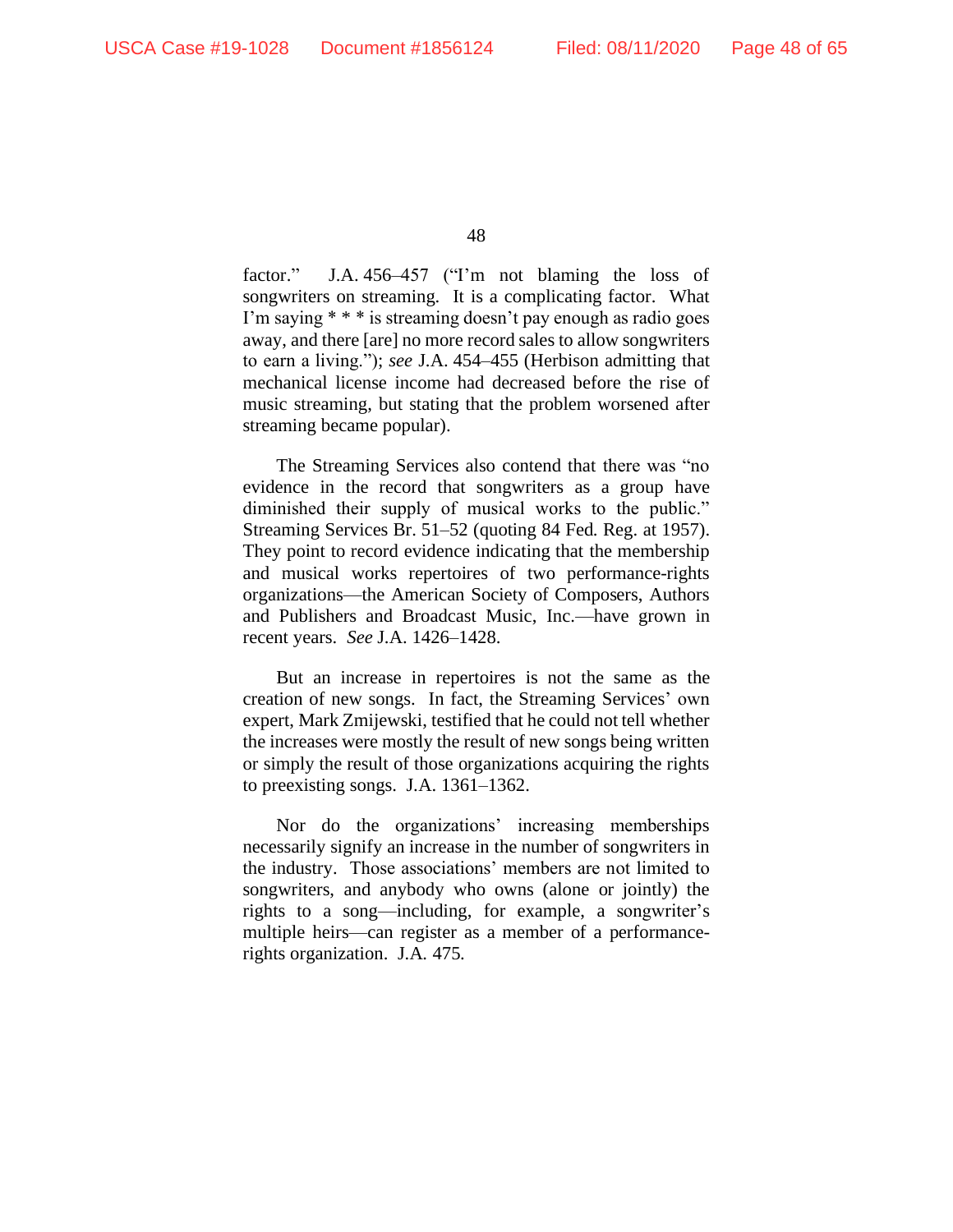To be supported by substantial evidence, the Board's decision did not have to be irrefutable. *See Biestek v. Berryhill*, 139 S. Ct. 1148, 1154 (2019). It just had to reflect a reasonable reading of the record. *Id.* (defining substantial evidence as "such relevant evidence as a reasonable mind might accept as adequate to support a conclusion") (internal quotation marks omitted). The Board met that test here.

Turning to statutory factors B and C, the Streaming Services argue that the Board failed to consider whether interactive streaming services would receive fair revenue under the rates and rate structure it adopted. Streaming Services Br. 50. They specifically contend that, under the Board's approach, streaming services will keep less revenue than they should. Streaming Services Br. 50–51. That is because, as the Board recognized, 84 Fed. Reg. at 1952–1953, the sound recordings rightsholders are currently extracting more than their fair share of profits. Streaming Services Br. 50.

As for factor D, the Streaming Services argue that the Board failed to account for the possibility that the new rate structure and heightened rate would eventually result in the elimination of "all existing providers of interactive streaming services" and result in "their substitution with vertically integrated [music] providers[.]" Streaming Services Br. 49.

The question whether the Board adequately addressed factors B through D is bound up with the Board's analysis of sound recording rightsholders' likely responses to the new rate structure. *See* 84 Fed. Reg. at 1953 (Board stating that there is "no basis to assume that record companies will head for the exits" and create their own streaming services rather than lower their royalty rates in response to the new mechanical license rates and rate structure). This argument, in turn, is intertwined with the nature of the rate structure ultimately imposed by the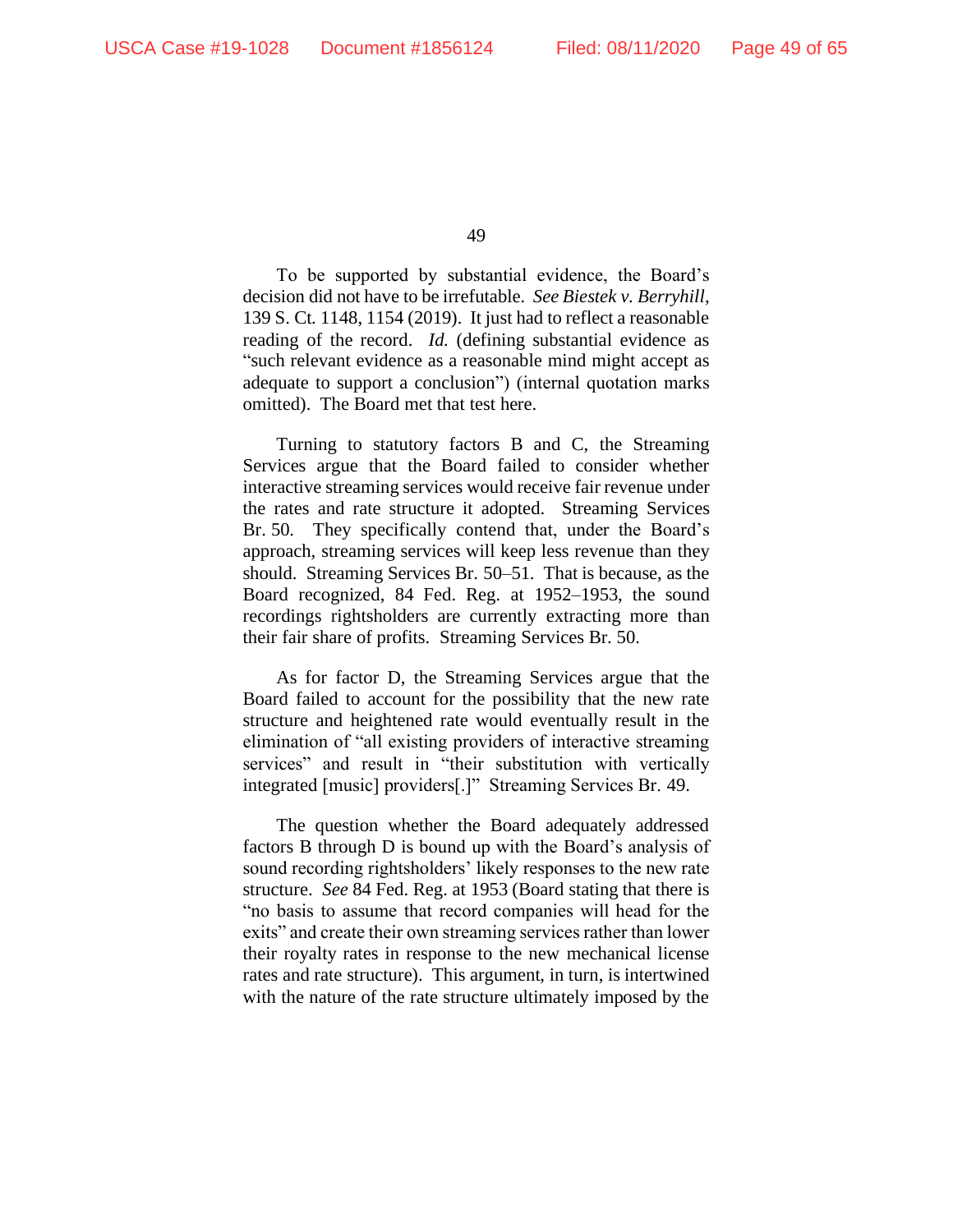Board. Because we vacate and remand the Final Determination in part for lack of notice to the parties with respect to the final rate structure, we need not at this juncture address whether the Board adequately considered these remaining factors.

### **C**

The Streaming Services and the Copyright Owners each found something to dislike in the Board's definitions of certain important terms. The Streaming Services object to the Board's late-in-the-game reformulation of how "Service Revenue" for bundled offerings was to be calculated. And the Copyright Owners object to the Board's method for counting the number of subscribers attributable to student and family subscription plans for interactive streaming services. We agree with the Streaming Services but find no merit to the Copyright Owners' protest.

#### **1**

The Streaming Services challenge both the legal authority and the substantive soundness of the Board's decision, after it had already issued its Initial Determination, to reformulate the definition of "Service Revenue" for bundled offerings. Because the Board failed to explain the legal authority for its late-breaking rewrite, we vacate and remand that aspect of the decision.

In its Initial Determination, the Board directed that the revenue from streaming services that are included in bundled offerings would generally be measured by the value remaining after subtracting the prices attributable to the other products in the bundle. When the Copyright Owners objected to the substance of that definition in their motion for "clarification," the Board adopted an entirely new definition of Service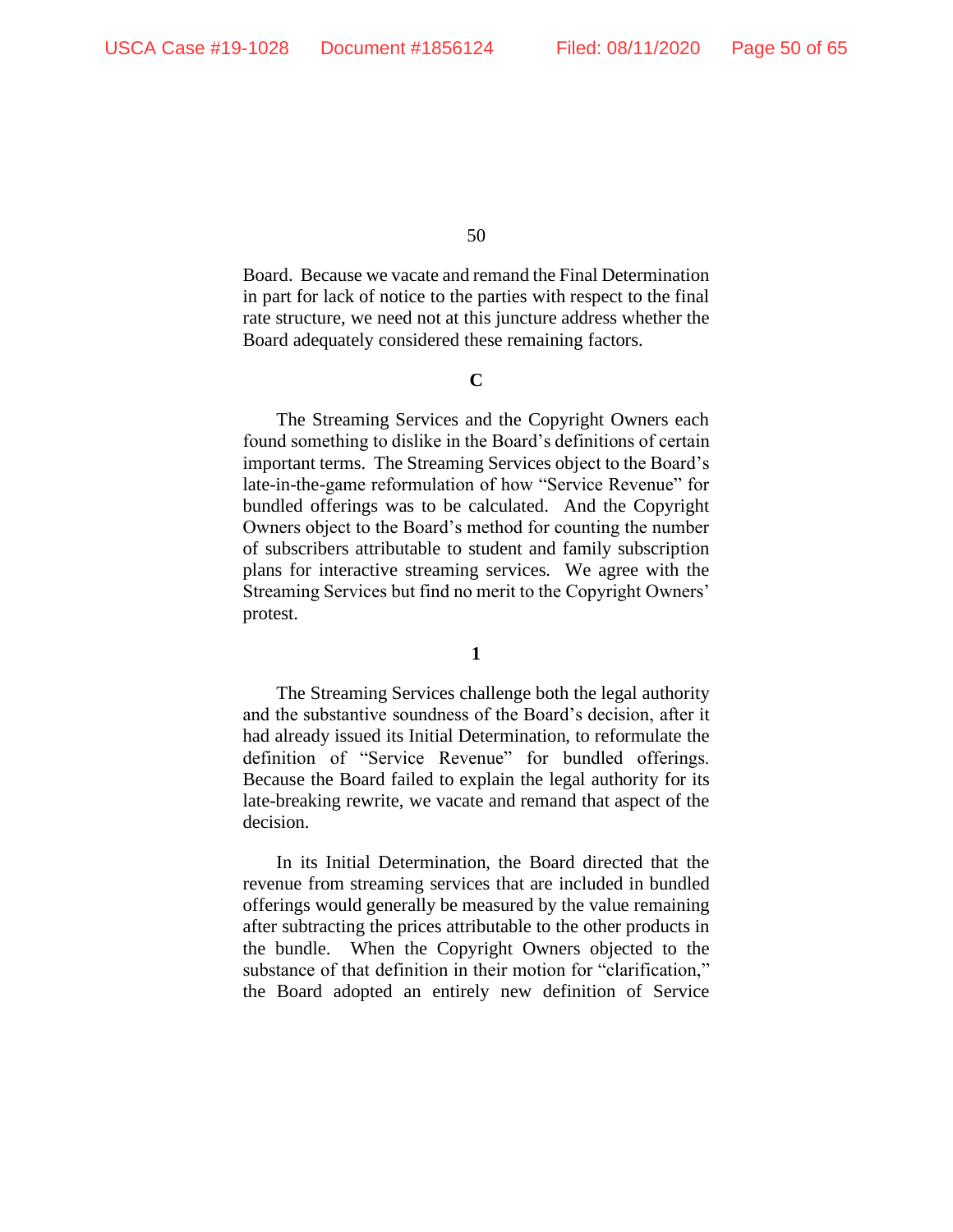Revenue for bundled offerings. J.A. 1267. This new definition generally measured the value of the streaming component of a bundle as the standalone price of the streaming component. J.A. 1267.

The problem is that the Board has completely failed to explain under what authority it was able to materially rework that definition so late in the game.

Section  $803(c)(2)$  of Title 17 deals explicitly with "Rehearings" by the Board after it issues an Initial Determination. 17 U.S.C. § 803(c)(2). That Section provides that the Board "may, in exceptional cases, upon motion of a participant[,] \* \* \* order a rehearing, after the [Initial Determination] is issued \* \* \*, on such matters as the [Board] determine<sup>[s]</sup> to be appropriate." *Id.* §  $803(c)(2)(A)$ .

Section  $803(c)(4)$  of Title 17, which is entitled "Continuing Jurisdiction," separately authorizes the Board to *sua sponte* "issue an amendment to a written determination to correct any technical or clerical errors in the determination or to modify the terms, but not the rates, of royalty payments in response to unforeseen circumstances that would frustrate the proper implementation of such determination." 17 U.S.C. § 803(c)(4). Any amendments must "be set forth in a written addendum to the determination that shall be distributed to the participants of the proceeding and shall be published in the Federal Register." *Id.*; *see also id.* § 803(c)(6) (requiring the Librarian of Congress to make public corrections in the same manner as determinations).

So Section 803 identifies three ways in which the Board can revise Initial Determinations. It can (i) order rehearing "in exceptional cases" in response to a party's motion, 17 U.S.C. § 803(c)(2)(A); (ii) correct "technical or clerical errors," *id.*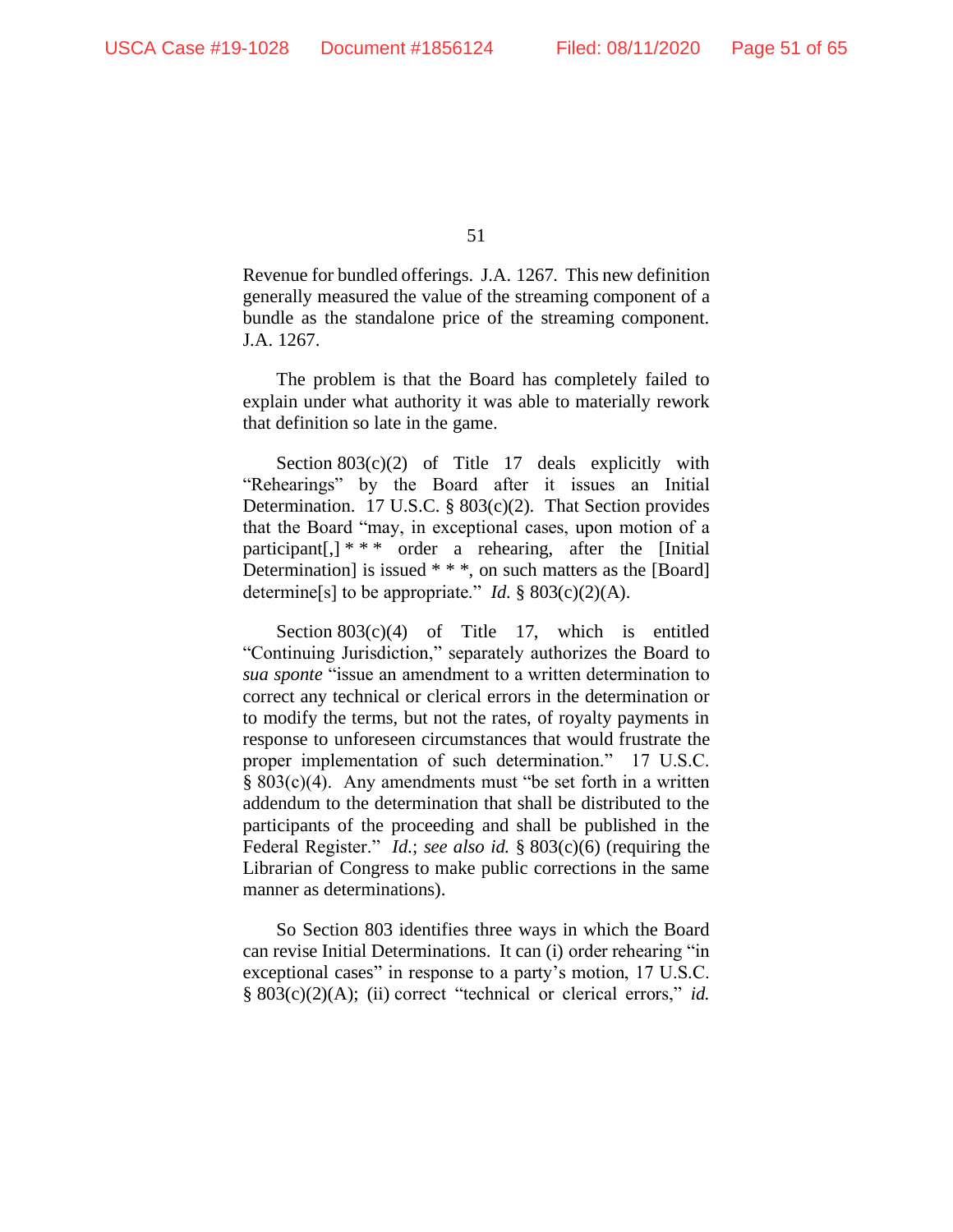§ 803(c)(4); and (iii) "modify the terms, but not the rates" of a royalty payment, "in response to unforeseen circumstances that would frustrate the proper implementation of [the] determination," *id*. The Board's rollout of an entirely new manner for calculating the streaming service revenue from bundled offerings fit none of those categories.

The Board's material revision of the "Service Revenue" definition for bundled offerings does not fall within the Board's rehearing authority under Section  $803(c)(2)(A)$ . We have that on no less an authority than the Board itself, which was explicit that it "did not treat the [Copyright Owners'] motion[]" to have the definition changed "as [a] motion[] for rehearing under 17 U.S.C. § 803(c)(2)." 84 Fed. Reg. at 1918 n.2. That is because the Copyright Owners' motion did not "request[] a literal rehearing of evidence or legal argument." *Id*. Nor could they have because, as the Board found, the Copyright Owners' motion did "not meet [the] exceptional standard for granting rehearing motions" under Section 803(c)(2). J.A. 1251 (Board explaining that the Copyright Owners "failed to make even a *prima facie* case for rehearing under the [rehearing] standard").

In a *volte-face*, the Board now defends its decision as an exercise of its rehearing authority. Oral Arg. Tr. 63:8; *see*  Board Br. 74–75. No dice. It is well-trod ground at this point in our opinion that we may sustain agency action only for the reasons invoked by the agency at the time it took the challenged action. *See Department of Homeland Security v. Regents of the Univ. of Cal.*, 140 S. Ct. 1891, 1909 (2020) (rejecting an agency's attempt to rely in court on "impermissible *post hoc* rationalizations" to defend the legality of its action); *Federal Power Comm'n v. Texaco, Inc.*, 417 U.S. 380, 397 (1974) ("We cannot accept appellate counsel's post hoc rationalizations for agency action; for an agency's order must be upheld, if at all, on the same basis articulated in the order by the agency itself.")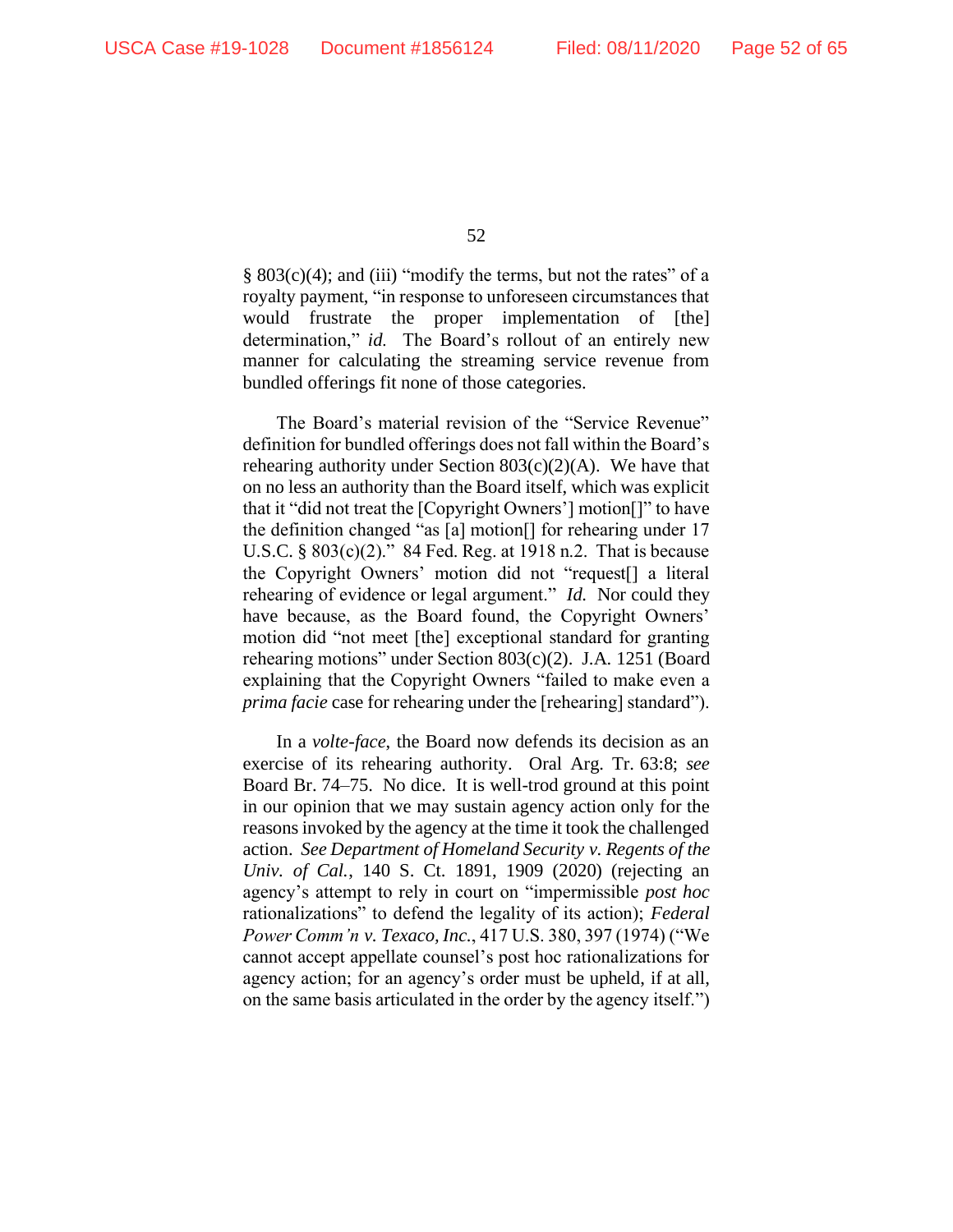(formatting modified); *Grand Canyon Air Tour Coal. v. Federal Aviation Admin.*, 154 F.3d 455, 469 (D.C. Cir. 1998) (Administrative Procedure Act review confines courts to "the regulatory rationale actually offered by the agency during the development of the regulation, and not the post-hoc rationalizations of its lawyers.") (citing cases). An equally forceful corollary is that we cannot sustain action on grounds that the agency itself specifically disavowed.

To be sure, the Board's order added that, "[t]o the extent the [Board's] actions could be considered a rehearing under 17 U.S.C. § 803(c)(2), the [Board] further resolve[s] [the] motion[] on the papers without oral argument." J.A. 1251. One thing is clear from that passive-voice phrasing: Whoever it is that might be "consider[ing]" the decision a "rehearing," it is not the Board. Although the Board can advance justifications for its decisions in the alternative, it cannot maintain in the same order both that the statutory rehearing standard has not been satisfied and (in the alternative) that the order could be considered as granting a rehearing. So that passing comment by the Board offers no legal justification for treating the Copyright Owners' request as a successful motion for rehearing.

Neither was the Board's new definition of Service Revenue for bundled offerings an exercise of its authority under Section  $803(c)(4)$  to "correct any technical or clerical errors in the determination<sup>[1]</sup> 17 U.S.C.  $\S 803(c)(4)$ . The Board does not even try to squeeze its substantive rewrite of the Service Revenue definition into that category. Quite the opposite, the Board admits that the new definition "represent[s] a departure" from the definition in the Initial Determination, and was a substantive swap designed to "mitigate" the alleged "problem" of the original definition leaving the interactive streaming service providers free to "obscure royalty-based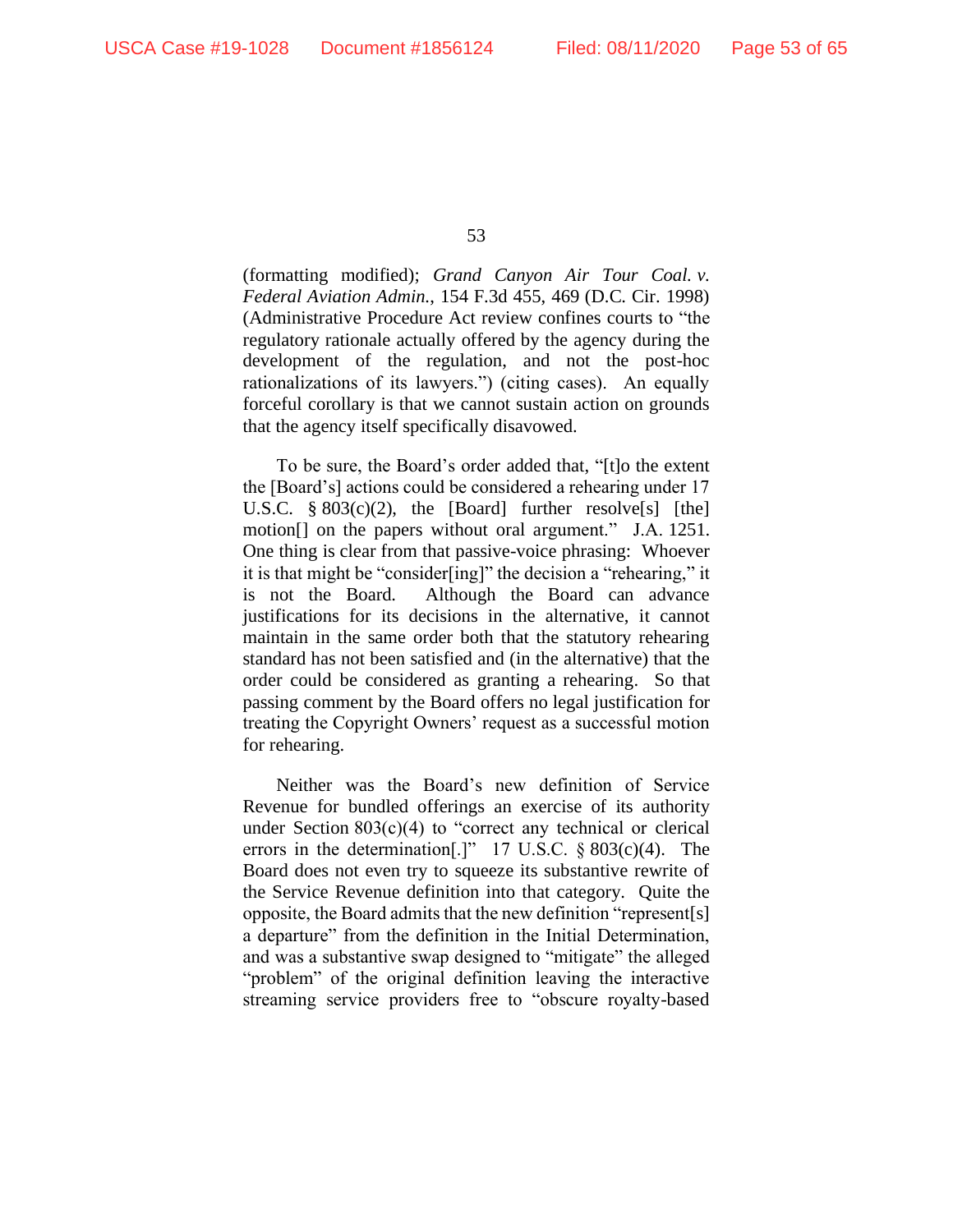streaming revenue by offering product bundles that include music service offerings with other goods and services[.]" Board Br. 67–68 (internal quotation marks omitted). To that same point, the order itself labels the initial and new definitions "diametrically-opposed approaches to valuing bundled revenues." J.A. 1266. Nothing technical or clerical about that.

Nor did the Board's order purport to "modify the terms \* \* \* in response to unforeseen circumstances that would frustrate the proper implementation of [the Initial] [D]etermination." 17 U.S.C. § 803(c)(4). The order never mentions Section 803(c)(4) or unforeseen circumstances as the basis for revamping the Service Revenue definition. As the Board agrees, its briefing to this court also did not explain what unforeseen circumstances permitted the term to be modified. *See* Oral Arg. Tr. 65:15–17 (Board agreeing it "did not specifically focus on unforeseen circumstances" in its briefing defending the revision).

Come oral argument, the Board attempted to explain that "the unforeseen circumstances would be that [it] [initially adopted] a [definition] that was not supported by the record, and that was in fact substantively unreasonable and would frustrate the proper implementation of their [determination]." Oral Arg. Tr. 61:20–24. It is hard to see how the need to ground the original definition in the record was an unforeseen circumstance. That is Administrative Law 101. *See also* 17 U.S.C. § 803(c)(3) ("A determination of the [Board] shall be supported by the written record[.]"). Anyhow, by this point, it should go without saying that we may not sustain the Board's action based on its attorney's theorizing at oral argument. *See Regents*, 140 S. Ct. at 1906–1909.

Brushing off the absence of any statutory authority for its action, the Board claims the inherent authority *sua sponte* to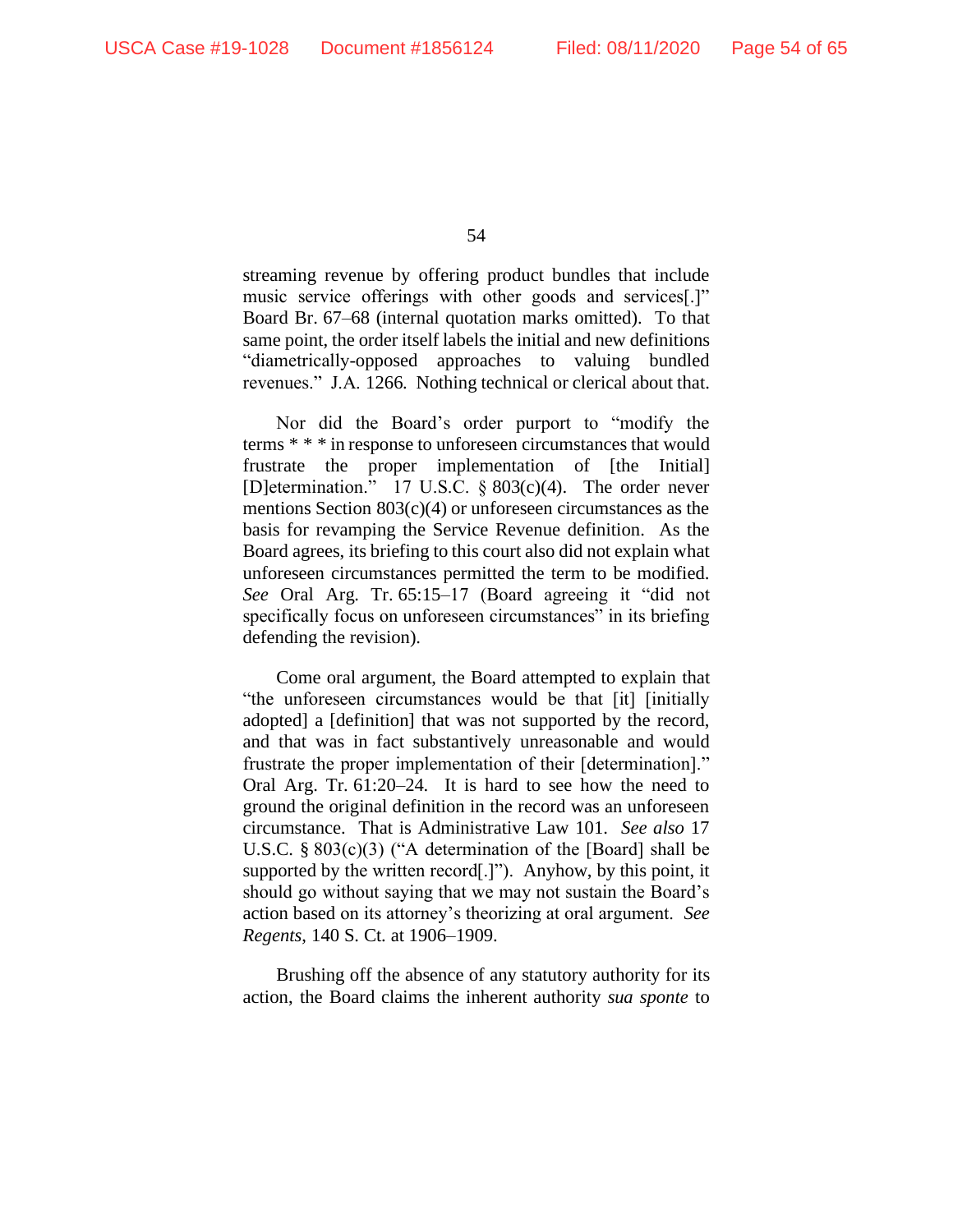make any "appropriate" substantive, J.A. 1251, or "fundamental" changes after the Initial Determination, Oral Arg. Tr. 62:20, that it believes serve "the interests of enhancing the clarity and administrability of the regulatory terms accompanying the [Final Determination]." J.A. 1251. To that end, the Final Determination explains that it treated the Copyright Owners' request as a general motion under its regulations. 84 Fed. Reg. at 1918; *see* 37 C.F.R. § 303.4 ("A motion \* \* \* must, at a minimum, state concisely the specific relief the party seeks from the [Board], and the legal, factual, and evidentiary basis for granting that relief[.]") (formerly codified at § 350.4).

Granted, the Board has "considerable freedom to determine its own procedures." *SoundExchange*, 904 F.3d at 61. But that flexibility must be exercised within the lines drawn by the authorizing statute. Congress's decision to limit rehearing to "exceptional cases," and to confine other *post hoc* amendments to cases involving "technical or clerical errors," would be a nullity if the Board also had plenary authority to revise its determinations whenever it thought appropriate. The Board nowhere in its order or the Final Determination explains the source of its power to make "fundamental" changes under the authorizing statute, Oral Arg. Tr. 62:18–63:6, any time it deems such changes "appropriate," J.A. 1251, even after the Initial Determination. The Board's decision said nothing of the sort, and prior Board decisions are silent on that topic. And at oral argument, the Board was equivocal. *See* Oral Arg. Tr. 63:4–11 (Q: "Is that an inherent power, or is that what you're putting under [Section 803(c)]? A: "I mean, I think it's both, right? Sometimes it will fall under the [Section 803](c)(4) [authority], and sometimes it will fall under the [Section  $803$ ](c)(2) rehearing power. And I don't think it's necessary for this Court to address which one it is because I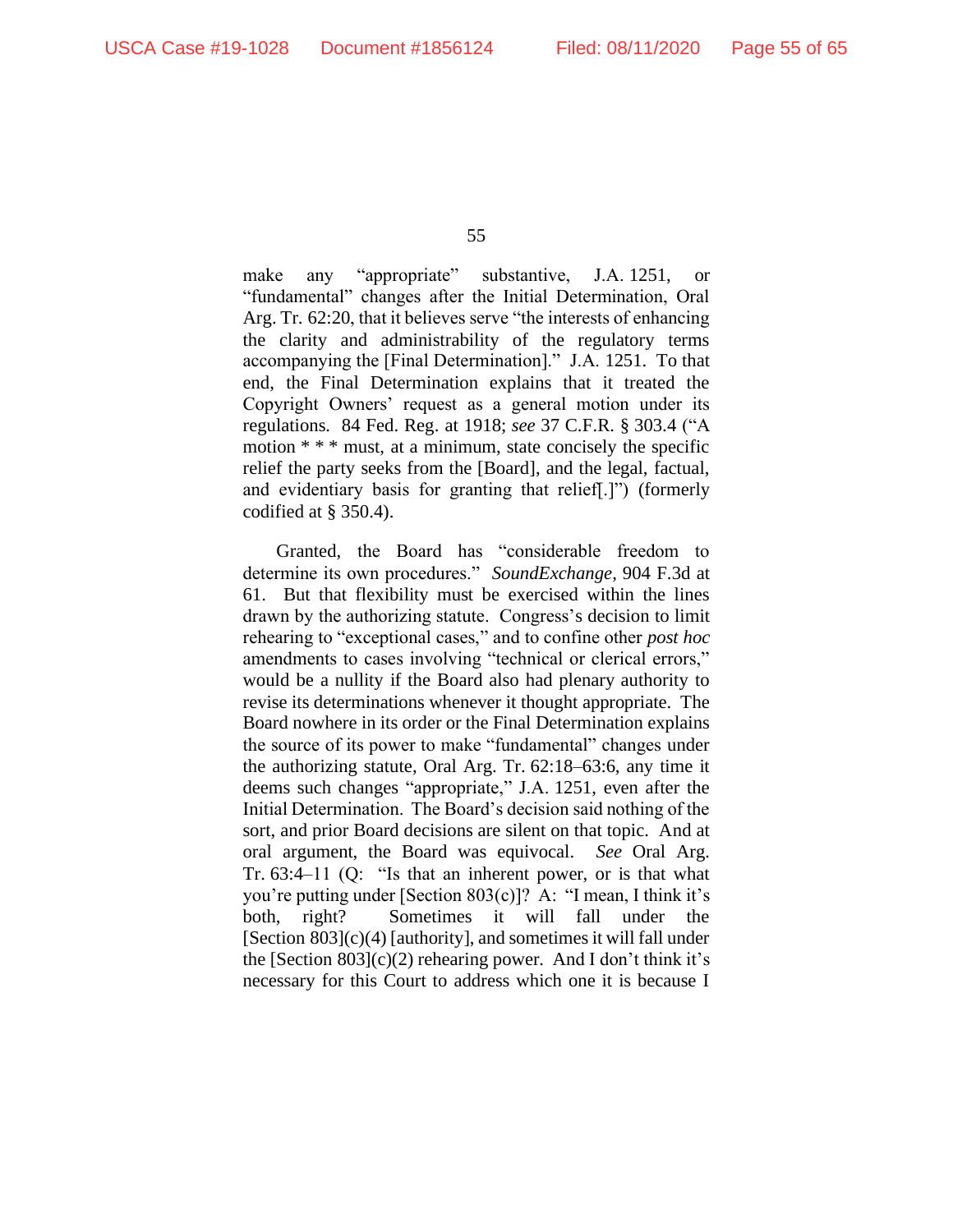think it could properly be understood as both.") (formatting modified).

Vacillating gestures to uninvoked authority will not do. We must vacate the Final Determination's bundled offering Service Revenue definition and remand for the Board either to provide "a fuller explanation of the agency's reasoning at the time of the agency action[,]" or to take "new agency action" accompanied by the appropriate procedures. *Regents*, 140 S. Ct. at 1908 (formatting modified).

Because the Board failed to identify any legal authority for adopting the new Service Revenue definition, we have no occasion to address the Streaming Services' separate argument that the definition was arbitrary, capricious, or unsupported by substantial evidence.

#### **2**

The Copyright Owners take exception to the Board's definition of "Subscribers" as applied to student and family streaming plans, which affects the computation of the mechanical floor. Specifically, they object to treating (i) family plan subscriptions as 1.5 subscribers, regardless of the number of family members using the account, and (ii) student plans as 0.5 subscribers. 37 C.F.R. § 385.22(b) (2019); 84 Fed. Reg. at 1962; *see* Copyright Owners Br. 30.

The Board explained that the assigned valuations match how the interactive streaming services themselves generally price those programs, with family plans set at 1.5 times the normal subscription rate and student plans at 0.5 times the normal subscription rate. *See* 84 Fed. Reg. at 1961–1962. The Board reasoned that this practice of "marketing reduced rate subscriptions to families and students" was sensibly "aimed at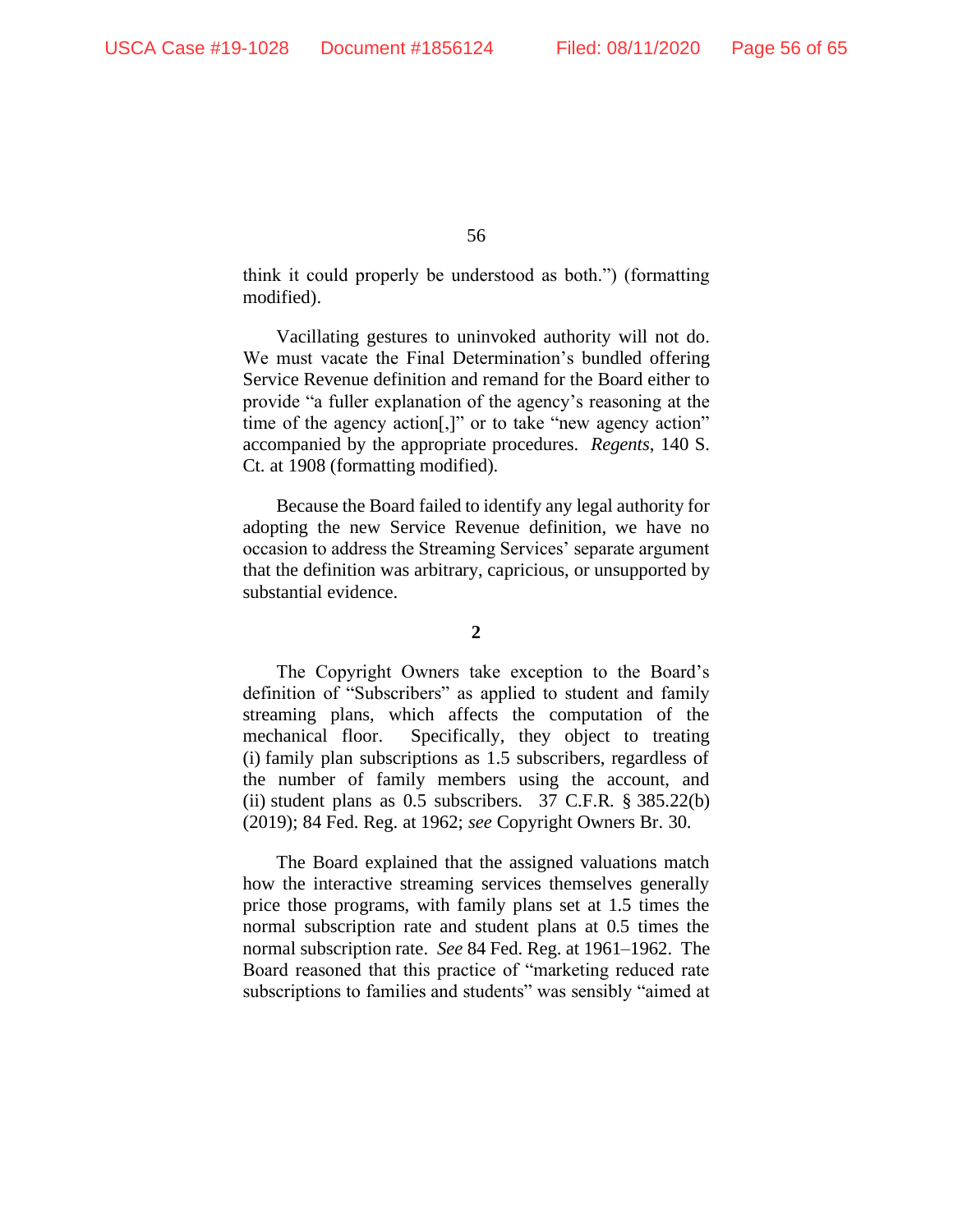monetizing a segment of the market with a low [willingness to pay] (or ability to pay) that might not otherwise subscribe at all" to a streaming service. *Id.*

The Copyright Owners' sole argument is that "the record lacks evidence to support [the] factual premise" that "students and families have a low willingness to pay" for digital music. Copyright Owners Br. 30. That is wrong.

As a reviewing court, we ask only whether the Board's determination that students and families have a lower willingness (or ability) to pay is "supported by substantial evidence on the record as a whole." *Arkansas v. Oklahoma*, 503 U.S. 91, 113 (1992). That is not a high evidentiary bar to clear: "It means—and means only—such relevant evidence as a reasonable mind might accept as adequate to support a conclusion." *Biestek*, 139 S. Ct. at 1154; *see also Settling Devotional Claimants*, 797 F.3d at 1115 (applying "the highly deferential lens of substantial evidence review"). The Board's finding about the willingness (and ability) of students and families to pay is grounded in substantial record evidence.

For starters, the testimony of multiple witnesses during the ratemaking proceeding supports the Board's factual findings. For example, Spotify's expert, Dr. Leslie Marx, specifically touted the greater efficiency attained by offering student and family plans given those groups' lower willingness to pay for streaming services. J.A. 435–436 (Testifying about the benefits of having "a way for low willingness to pay consumers to access music, for example, student discounts, family discounts[,]  $**$  \* where low willingness to pay consumers can still access music in a way that still allows more monetization of that provision of that service."); *see also* J.A. 1449 (The continuation of different subscriber offerings "provide[s] an efficient avenue for expanding listening and generating profits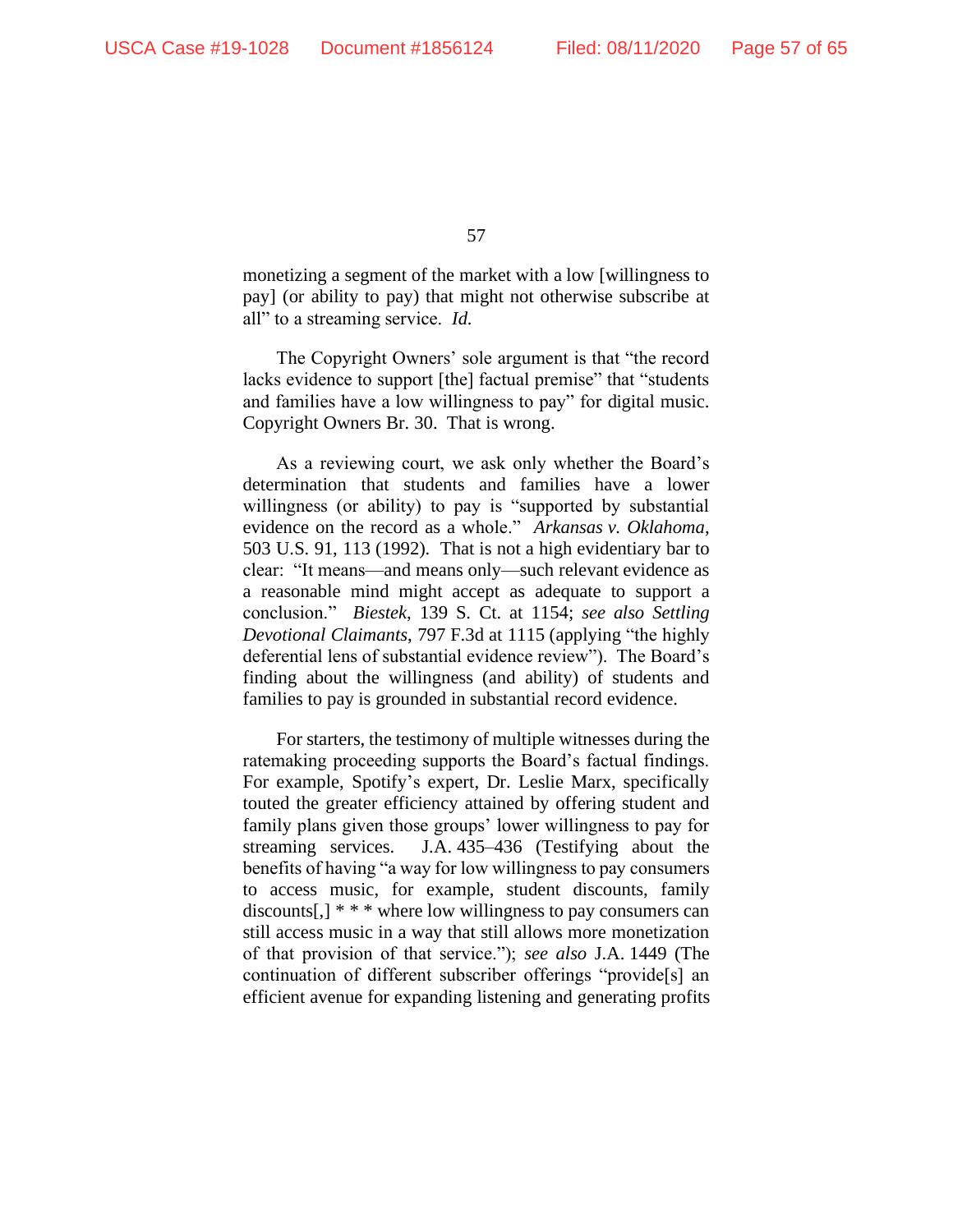from consumers with low willingness to pay," specifically groups "such as students \* \* \* with a higher elasticity of demand for streaming."); J.A. 1454-1455 ("[E]conomic efficiency" is furthered "by offering terms, such as student and family discount plans, under which users with a lower [willingness to pay] can participate in the service.").

Several streaming service providers similarly testified to the benefits of offering student and family plan discounts. One described an internal study that his service had conducted demonstrating "that[,] while a large number of students would not pay [the full monthly price]" for a streaming service, "they would be willing to pay [half of it]." J.A. 1446. He also explained that the study "showed that the additional revenue from students who would sign up with the reduced price but wouldn't have signed up without it" was greater than "the lost revenue from students who would be willing to pay for the higher price[.]" J.A. 1446.

Another provider explained that family plans have proven helpful to access "younger members of the family [who] don't have a credit card, don't have a payment method, are not really in a position to afford a [full price monthly] plan." J.A. 450– 451 (also explaining that, "for students, it is really more of a value proposition because someone who is going to school is quite often not working and still loves music"). That provider also testified specifically that such individuals have a lower willingness to pay, and that the discounted offerings "allow [the Services] to get more people into the ecosystem to be participants of the subscription service," and to eventually be funneled into full-priced subscribers. J.A. 451.

Several other streaming service providers testified to similar effect. *See, e.g.*, J.A. 1365 ("[I]t is unlikely that a family of four is going to purchase four separate streaming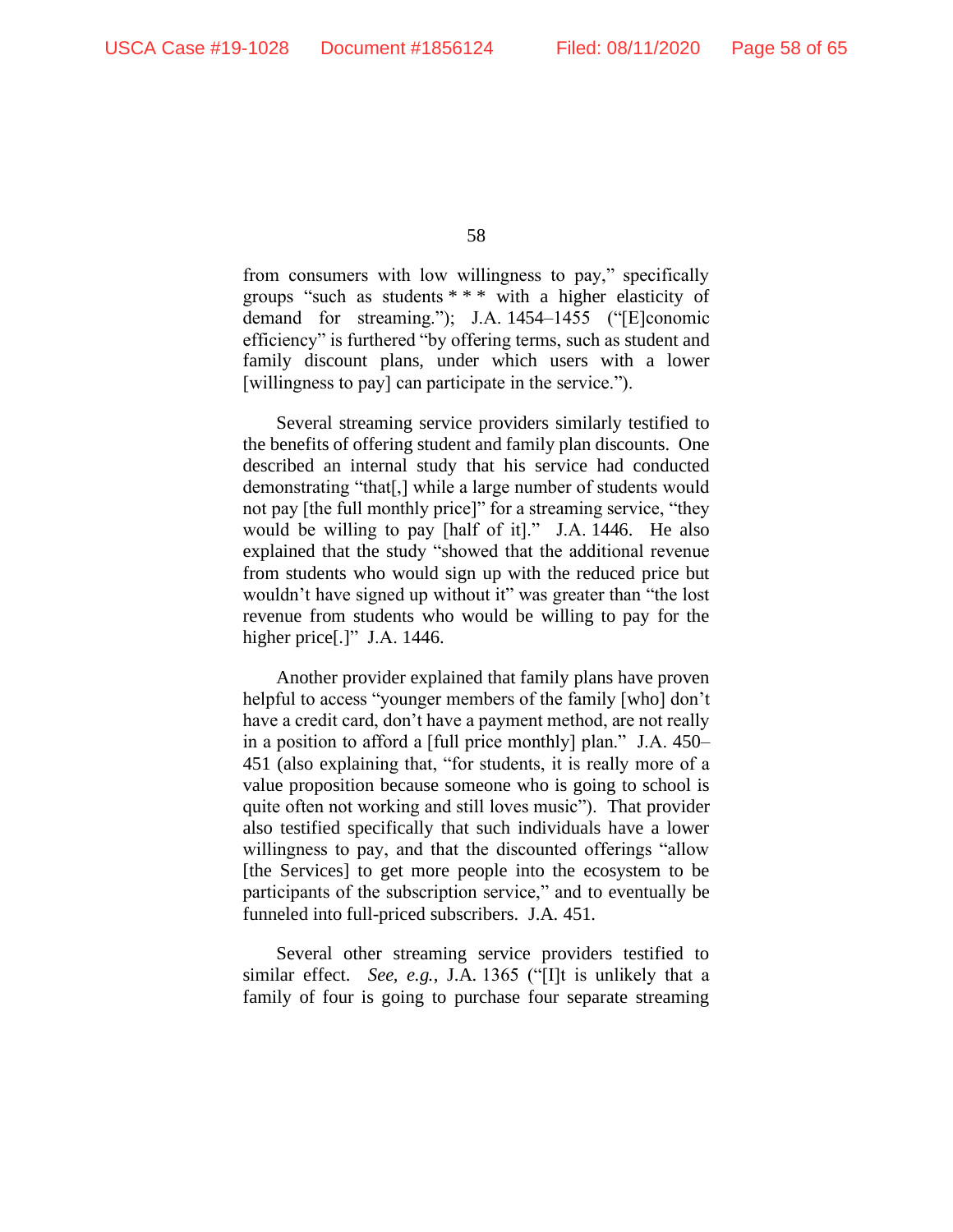service subscription plans to the tune of \$40 per month, particularly with the widespread availability of fully licensed (and unlicensed) free music," so "[f]amily subscription plans provide a financial boon for the entire ecosystem[.]"); *id.* (not offering a family discount plan could lead to a family sharing an individual account at only \$10 a month, rather than \$15 a month); J.A. 1367 (Students access licensed music for free through platforms like YouTube, "[a]nd the specter of digital piracy still looms[,]" so "[d]iscounted student subscription plans allow [the Services] to" convert "non-paying listeners to paying listeners[,]" "benefit[ing] [copyright owners] by way of increased royalties[.]"); J.A. 416–417 ("So students who have a smaller budget, as long as they are still students, having a student plan that is at a discount, it allows them to be a paying customer, teaches them about paying for music, builds that habit, and then when they graduate and enter the workforce $[,$ ] \* \* \* they upgrade.").

The Copyright Owners object that the testimony was too "speculative" and "conclusory" to support the Board's decision. Copyright Owners Reply Br. 3. They also point to a study that reached a different conclusion from those witnesses' testimony, asserting that "[c]ollege students are *more* willing to pay for music streaming services than non-students." J.A. 503 (emphasis added).

The Board's decision needed only to be grounded in substantial evidence, not undisputed evidence. *See Settling Devotional Claimants*, 797 F.3d at 1117 ( "[A]ll that matters is that we cannot say that the [Board] lacked substantial evidence" in reaching its conclusions.). Finding facts based on the weight and credibility of the evidence falls squarely within the Board's expertise, and the Copyright Owners have offered no plausible basis for this court to "displace" the Board's "choice between two fairly conflicting views" of the record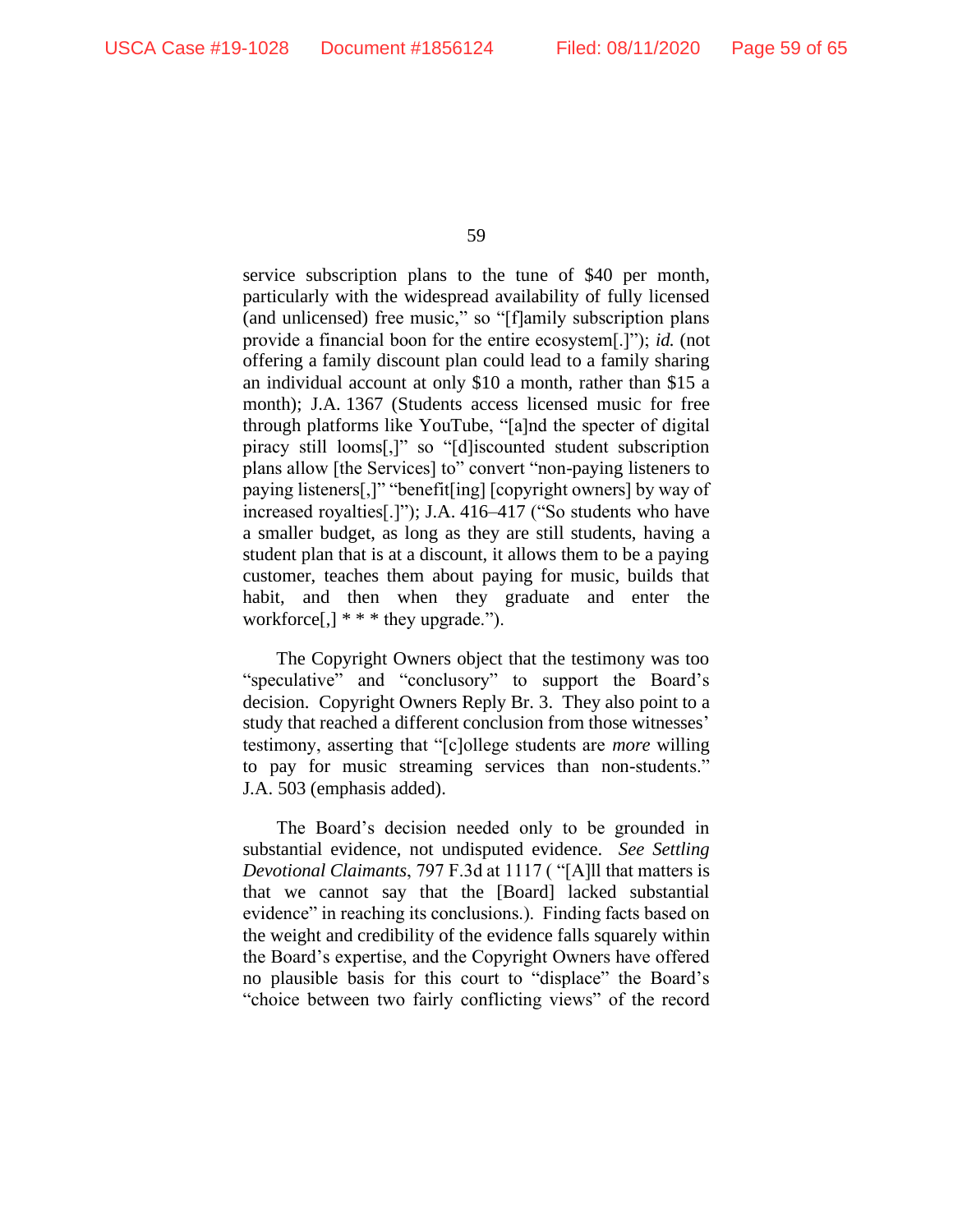evidence. *Universal Camera Corp. v. NLRB*, 340 U.S. 474, 488 (1951); *see Settling Devotional Claimants*, 797 F.3d at 1115.

## **D**

Finally, we turn to songwriter George Johnson's objections to the Board's mechanical license royalty rates and terms. While thoughtfully presented, none of his arguments succeed.

**1**

Johnson's opening argument is that the Board erred by approving the industry-wide Subpart A settlement. That settlement continued the prior mechanical royalty rate agreed to in 2006—the greater of 9.1 cents per song or 1.75 cents per minute of playing time (or fraction thereof)—for physical phonorecords, permanent digital downloads, and ringtones.

Johnson is the only party that objected to adoption of that settlement agreement. He argues that, instead of continuing those rates, the Board should have adjusted for "unrecognized inflation" the 2-cent mechanical rate originally established in 1909, so that the mechanical rate for Subpart A would be roughly 50 cents. Johnson Br. 13; *see also* Oral Arg. Tr. 34:6– 15 (Johnson explaining that his inflation argument "is not an all-or-nothing request[,]" and that he would welcome any inflation-adjusted increase of a prior mechanical rate).

While adopting such an inflation-based approach to rate setting might well have been a reasonable option, that is not enough to prevail under the deferential Administrative Procedure Act standard of review. *See Department of Commerce v. New York*, 139 S. Ct. 2551, 2569 (2019) (Judicial review under the Administrative Procedure Act is narrow, and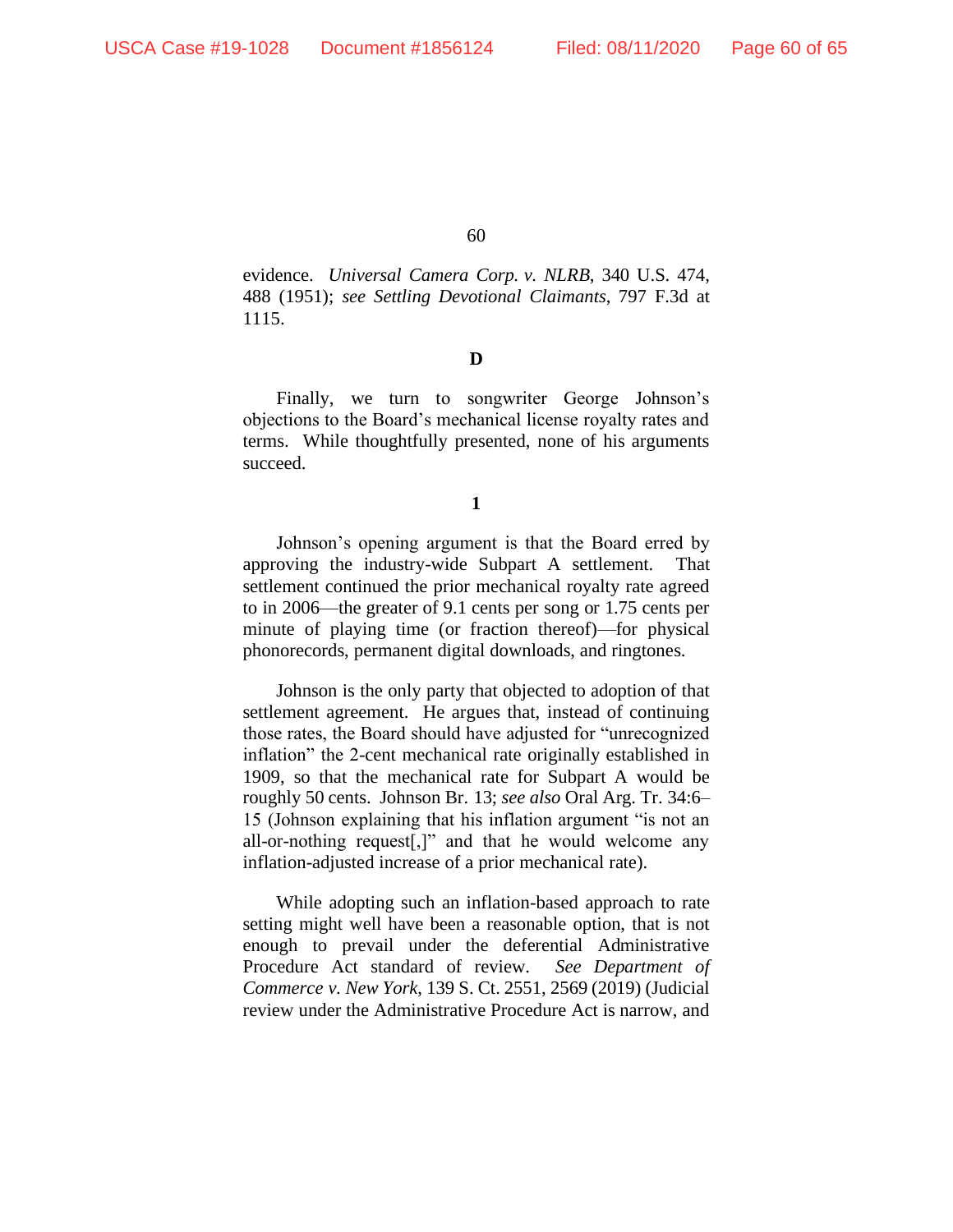"[w]e may not substitute our judgment for that of the [agency], but instead must confine ourselves to ensuring that [it] remained within the bounds of reasoned decisionmaking[.]") (formatting modified); *see also Settling Devotional Claimants*, 797 F.3d at 1115. The only questions are whether the law required such an inflation adjustment or whether it was unreasonable to omit it. The record establishes neither of those.

Nothing in the Copyright Act compelled the Board to include an inflation adjustment. Rather, the Copyright Act empowers the Board to adopt rates and terms reached in an "agreement \* \* \* among some or all of the participants in a proceeding" as long as (i) the Board affords parties to the proceeding "an opportunity to comment on the agreement and object to its adoption" (and those that would be bound by the terms an opportunity to comment on the agreement); and (ii) the agreement provides a "*reasonable basis* for setting statutory terms or rates." 17 U.S.C.  $\S 801(b)(7)(A)$  (2012) (emphasis added).

Johnson fails to explain why mechanically adjusting prior rates and terms for inflation (from 1909 or otherwise) was the only reasonable approach for the Board to take, or why accepting the parties' negotiated continuation of the 2006 rates here was unreasonable. As the Board explained, the rates and terms adopted by the settlement were "negotiated on behalf of the vast majority of parties that historically have participated in [ratemaking proceedings] before the [Board]." 82 Fed. Reg. at 15,298. Those parties, including copyright owners like the National Music Publishers' Association and the Nashville Songwriters Association International, represented "individual songwriters and publishers[,]" and so could be expected to protect their economic self-interest. *Id.* While Johnson disagreed "[f]rom the perspective of an independent songwriter," he did not identify any "evidence to support his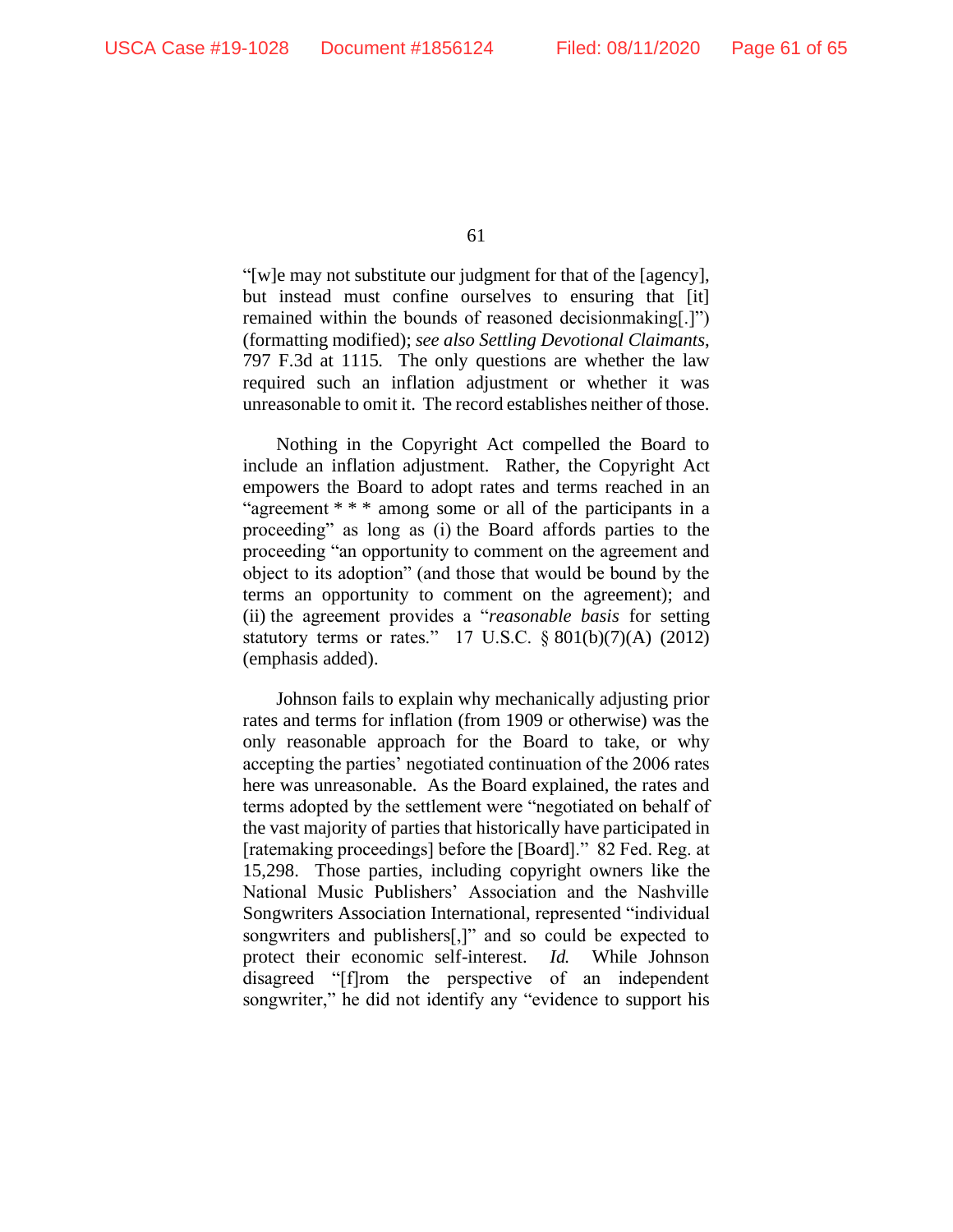argument that the representative negotiators [were] engaged in anti-competitive price-fixing at below-market rates." *Id.*

For those reasons, the Board reasonably concluded that the stakeholder-negotiated prices continued to reflect "market value"—that is, what "a willing buyer and a willing seller would pay, with neither party being under any compulsion to bargain." 82 Fed. Reg. at 15,298–15,299. Those representative "parties clearly concluded that the rates and terms were acceptable to both sides[,]" and Johnson presented insufficient evidence and arguments for the Board "to determine that the agreed rates and terms [were] unreasonable." *Id.* at 15,299.

**2**

Johnson separately argues that the Board erred by allowing "limited download[s]" without compensation to the copyright owners.

By way of explanation, 37 C.F.R. § 385.31(a)–(c) sets the royalty rate for the mechanical license at "zero" in three circumstances. First, this rate applies where a record company that owns a sound recording and has a license to use the musical work authorizes a streaming service to play a particular song without cost (usually for a limited period of time or for a limited number of plays) to promote the song, artist, or album. Those are referred to as "Promotional Offerings." 37 C.F.R. § 385.31(a) (2019).

Second, the zero mechanical license applies when the playing of the song is part of a "Free Trial Offering[]" of the streaming service, and the service "receives no monetary consideration" from the user. 37 C.F.R. § 385.31(b) (2019).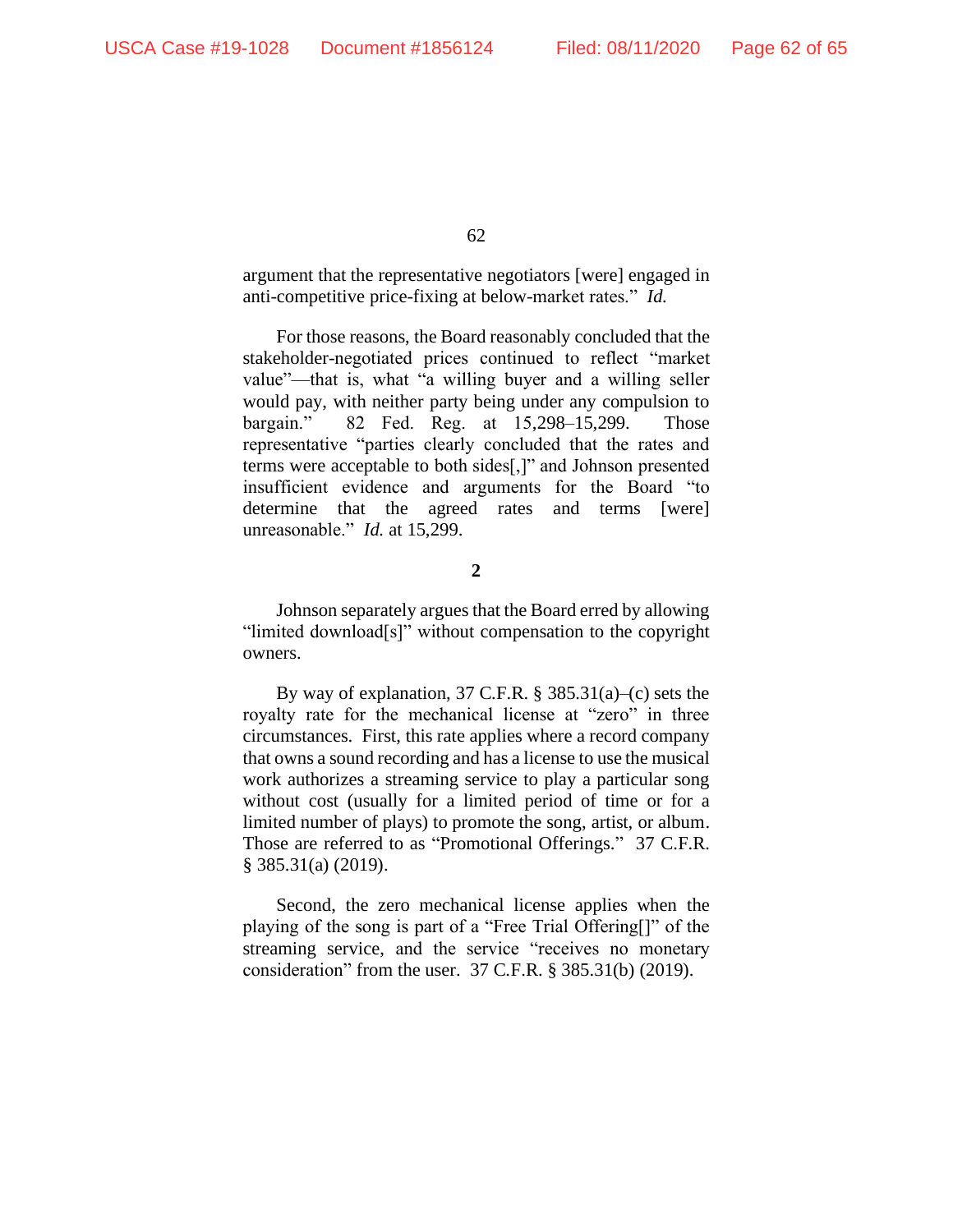Third, the mechanical license zeroes out when the customer has already purchased the song and is simply playing it through an online digital locker run by the streaming service. *See* 37 C.F.R. § 385.31(c) (2019); *see also* 84 Fed. Reg. at 1955. Those are referred to as "Purchased Content Locker Services." 37 C.F.R. § 385.31(c) (2019).

The Board concluded that it was reasonable in setting the royalty rate for determining the mechanical license "to distinguish promotional or non-revenue producing offerings from" the general "revenue-producing offerings" provided by the streaming services. 84 Fed. Reg. at 1955. With respect to Limited Downloads, 37 C.F.R. § 385.31(a) (2019), the Board emphasized that "[r]ecord companies distributing promotional recordings bear responsibility, if any there be, for the licensing of the embodied musical work." 84 Fed. Reg. at 1955. As for Free Trial Offerings, 37 C.F.R. § 385.31(b) (2019), the Board reasoned that they were offered by the Services "to entice free users to become paying subscribers after the free trial period." 84 Fed. Reg. at 1955. And for Purchased Content Locker Services, the customer has already purchased the song and the Streaming Services have already drawn revenue from—and paid royalties for—the purchase price of the song. 37 C.F.R. § 385.31(c) (2019). So additional plays by the purchaser were "free to the [purchaser] and produce[d] no revenue for the Service[s]." 84 Fed. Reg. at 1955.

In those limited circumstances where the Streaming Services gained no revenue from their offering, the Board concluded, it was reasonable not to demand that the streaming service providers "pay mechanical musical works royalties." 84 Fed. Reg. at 1955. To balance things out, the Board simultaneously prohibited the Streaming Services from "deduct[ing] the costs of those service offerings from [their]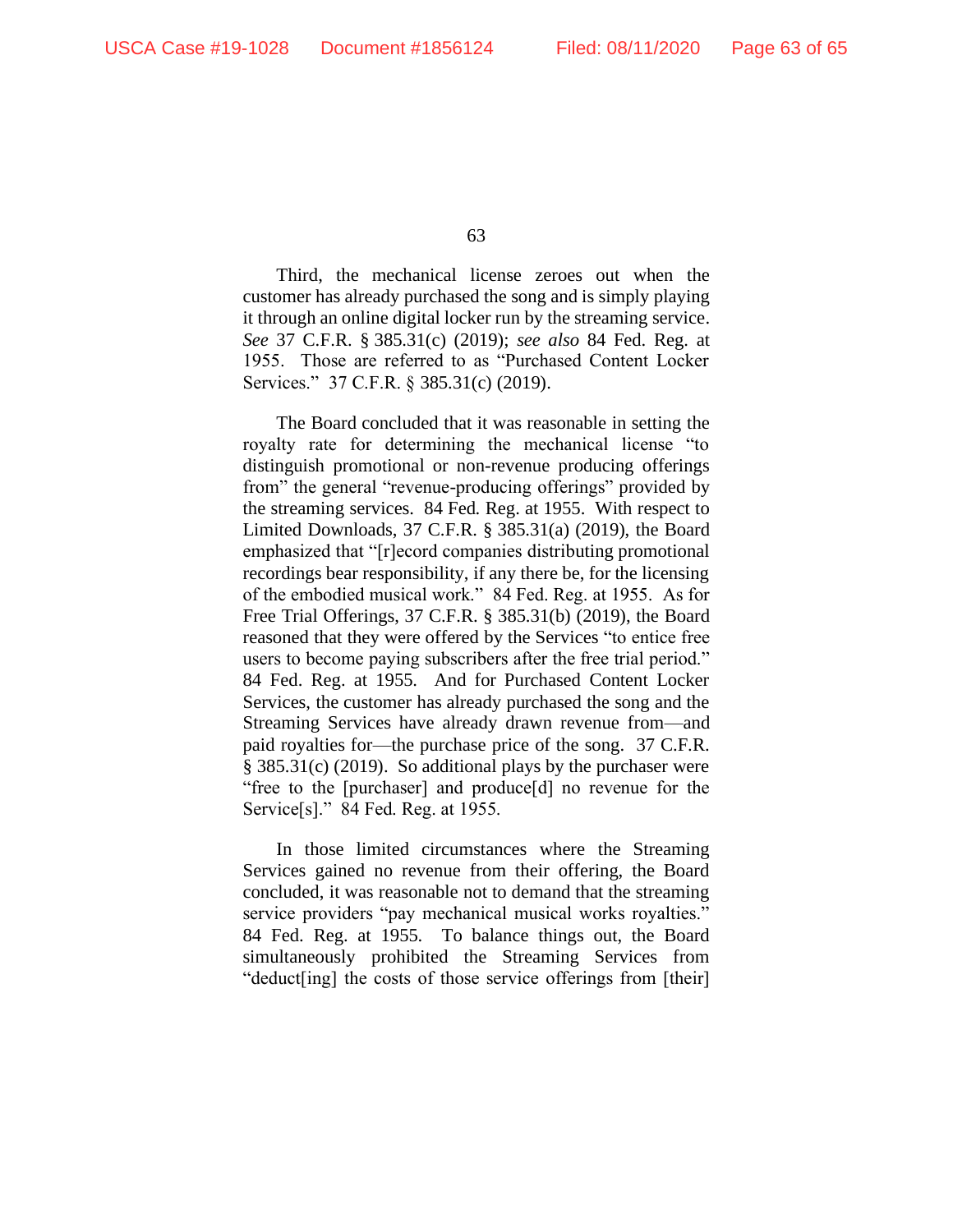revenue, for purposes of calculating royalties payable on a percent of service revenue." *Id.*

Johnson fails to explain why the Board's adoption of those limited and economically balanced exceptions to the generally governing mechanical rates was unreasonable under the circumstances.

**3**

Johnson next asserts that the Board erred by not requiring a "BUY Button" on all streaming service platforms. Johnson Br. 14–15. Under Johnson's proposal, interactive streaming service providers "would be required to include a buy button" alongside songs available for streaming "that allows customers to voluntarily buy or purchase a work as a permanent paid digital download." 84 Fed. Reg. at 1924 (internal quotation marks omitted).

But the Board reasonably explained that, as relevant here, its role is statutorily confined to establishing royalty rates and terms. *See* 17 U.S.C. § 115 (2012); 84 Fed. Reg. at 1924. So while the Board recognized that "Services may install a 'buy button' if they wish," the Board itself had no authority to "mandate that service business innovation[.]" 84 Fed. Reg. at 1924. Nor was it clear "what purpose that button would serve other than to alert consumers to the possibility of buying a song they happen to stream[,]" a fact of which the Board believed consumers were "already aware." *Id.*

#### **4**

Finally, Johnson asks this court to "re-design" the entire rate structure because it is "based on a faulty business model for streaming." Johnson Br. 15–16. He proposed a system in which customers "buy the song or the album for a few dollars,